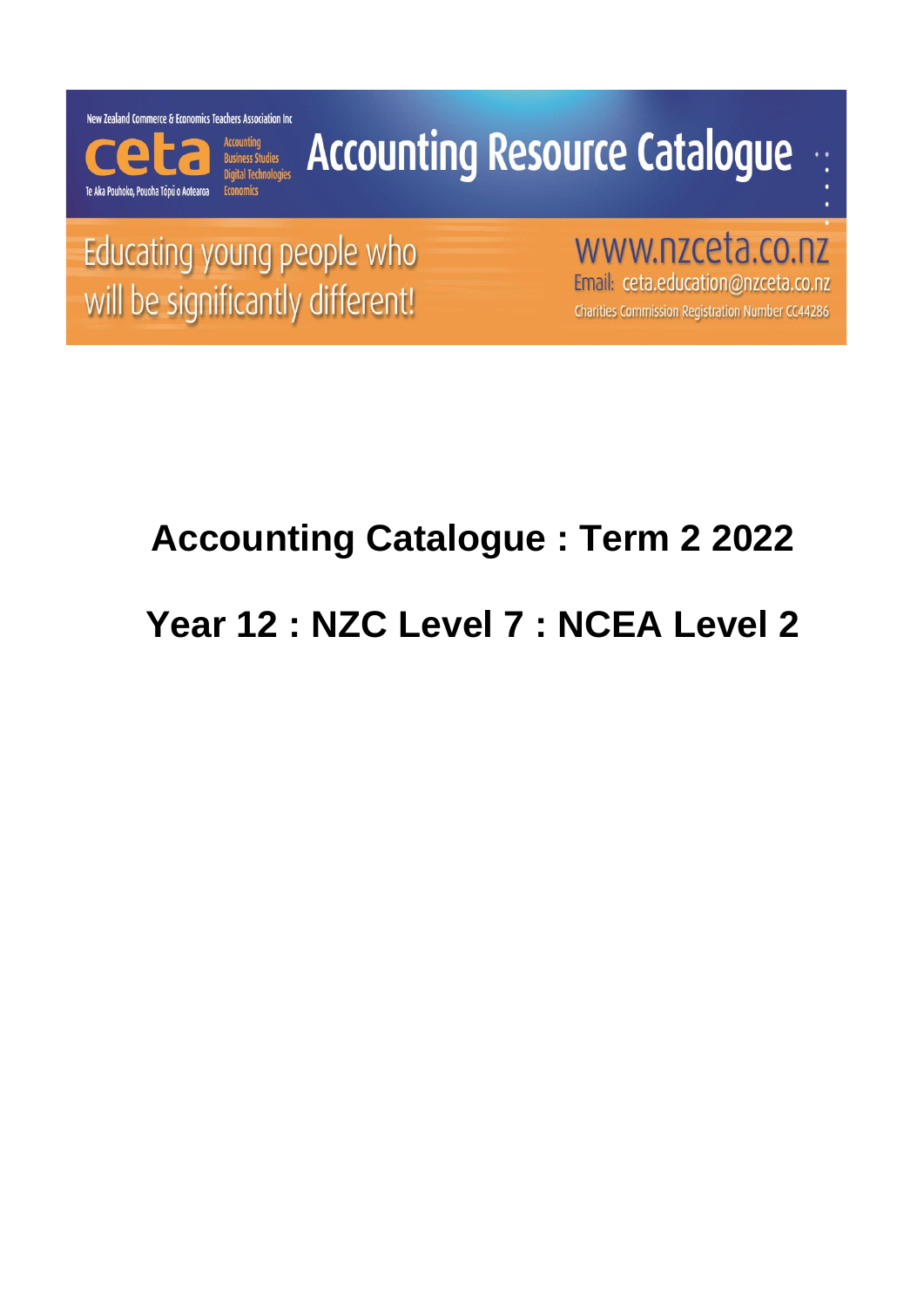### **NZCETA SALES POLICY**

#### **Please note that all CETA resources are produced using Microsoft Windows XP.**

#### **Ordering Resources from NZCETA**

This catalogue details all the resources CETA has currently for sale.

All prices are GST inclusive.

Only use the correct order form. Orders will be accepted via email or post – no telephone orders are acceptable. If payment is not attached, a school order number must be given.

When ordering resources from the CETA catalogue, write the name and number of the resource in the blank space provided at the end of the order form. Resources are delivered to purchasers either online or via USB key drive with the exception of booklets which can be ordered as hardcopy. Posters are available in hardcopy only. Preference must be indicated on the Order Form

When an order is received CETA prepares a Tax Invoice, including the CETA GST number. If payment accompanies the order, the invoice is stamped 'Paid', if not it is stamped "Payment Due within Seven Days". The invoice is sent with the order.

**Members' Differential:** to take advantage of the differential we offer to CETA members, it is essential that you complete the appropriate section on the order form with your membership number. To receive this differential the order must be made by a member and not on behalf of another person, or by quoting another member's number. We know that members appreciate this differential, and we are keen to continue our policy, but we must ensure that it is not abused, or it will be necessary to reconsider.

#### **Delivery of Resources**

Resources are delivered either online or via courier. **Sales and Distribution Fee**: A flat fee is payable on all orders to cover processing and courier costs. Please remember to include this in the order total. **Courier Service**: The courier service CETA uses requires all mail to be addressed to a street address. For this reason, it is essential to supply a school street address on all resource material orders.

### **Payment for Resources**

Any items purchased on credit must be paid no later than the  $20<sup>th</sup>$  of the month following purchase. It is essential to indicate what the payment is for, example "resources", "PD", "subs – name of member". All prices include GST.

### **Moderation/Evaluation**

All CETA resources are checked prior to being offered for sale by experiences subject experts to ensure their accuracy, appropriateness, and suitability. Please note that this is not an official NZQA moderation.

### **NZCETA Copyright**

A copyright statement has been included in the CETA Newsletter for a number of years. We wish to emphasise this statement as we know some people have breached Copyright and NZCETA wishes to make it clear that it will not hesitate to take-action if this continues**.** Reference can be made to The Copyright Act 1994, Section 44 (revised in January 1998) regarding educational establishments. The purchasing of a resource **is not gaining prior permission. Please note the following statement which appears on all NZCETA resource materials.**

#### **Copyright Statement**

#### **Resources are marked with symbol** ©

All rights reserved. No part of publications which have the copyright statement may be reproduced, stored in a retrieval system or transmitted in any form by any means, electronic, mechanical, photocopying, recording or otherwise, without prior permission of the copyright owner – NZCETA, PO Box 95, Oamaru.

Permission is given for this resource material to be reproduced by the purchaser for their own classroom use only.

If any person copies any copyright materials without permission of NZCETA, then that person has infringed copyright, has broken the law and may be subject to Court proceedings.

**CETA use of copyright materials**: CETA has obtained permission from NZQA to use, where appropriate, Achievement Standards Criteria and Unit Standards Criteria, as well as NZQA produced NCEA resources to support CETA produced resources. **Links with The New Zealand Curriculum** where appropriate are indicated by *NZC Links.*

**Should you have any queries, please do not hesitate to contact NZCETA.**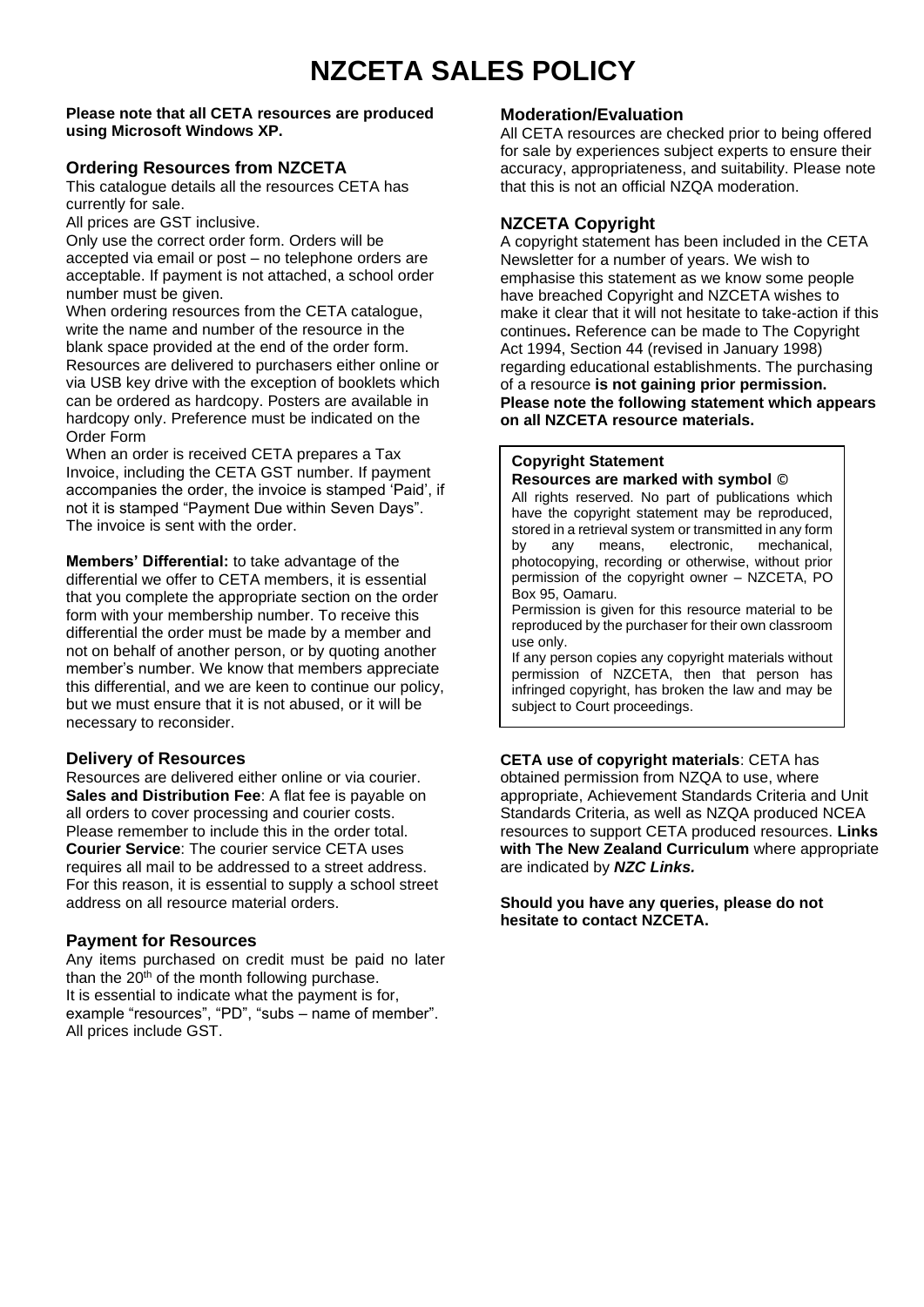### **Accounting Catalogue**

### **NB Resource Codes: ACC = Accounting; IC = Integrated Curriculum/Cross Curricular**

| <b>All Levels</b>                                                                                        | $\mathbf{1}$            |
|----------------------------------------------------------------------------------------------------------|-------------------------|
| All Levels Curriculum & School Programmes Accounting Resources                                           | $\boldsymbol{1}$        |
| Should I Stay or Should I Go?                                                                            | $\mathbf{1}$            |
| Spread I.T. In Accounting                                                                                | $\mathbf{1}$            |
| Know Your Business a Job Costing Resource                                                                | $\mathbf{1}$            |
| <b>Accounting for Companies</b>                                                                          | $\mathbf 1$             |
| <b>Accounting Concepts</b>                                                                               | $\sqrt{2}$              |
| CETA New Zealand Curriculum Level 5 - Accounting Handbook                                                | $\sqrt{2}$              |
| CETA Accounting - NZC Level 6 & NCEA Level 1 Handbook                                                    | $\overline{\mathbf{c}}$ |
| CETA Accounting NZC Level 7 & NCEA Level 2 Handbook                                                      | 3                       |
| Conceptual Basis - Student Revision Booklet For NCEA Level 2 Accounting                                  | $\overline{3}$          |
| CETA Accounting NZC Level 8 & NCEA Level 3 Handbook                                                      | $\overline{3}$          |
| CETA Accounting NZC Level 7 & NCEA Level 2 Introduction to MYOB Handbook 2018 version                    | 4                       |
| <b>Resources for All Levels</b>                                                                          | 5                       |
| It's Not Cricket - It's Accounting                                                                       | 5                       |
| <b>Accounting Snakes and Ladders</b>                                                                     | 5                       |
| <b>Accounting Policies Card Game</b>                                                                     | 5                       |
| <b>Accounting Concepts Card Game</b>                                                                     | 5                       |
| <b>Accounting Element Classification Cards</b>                                                           | 5                       |
| Year 12 - Curriculum Level 7 - NCEA Level 2                                                              | 7                       |
| <b>General Resources</b>                                                                                 | 7                       |
| Debit and Credit Activities                                                                              | 7                       |
| Analysis & Interpretation                                                                                | 7                       |
| Purchase & Disposal of Property, Plant & Equipment                                                       | 7                       |
| <b>Card Games</b>                                                                                        | 7                       |
| <b>Balance Sheet Date Adjustments</b>                                                                    | $\, 8$                  |
| Accounting Activity - The Tail of You-Know-Who                                                           | $\, 8$                  |
| <b>Accounting Scattergories</b>                                                                          | $\, 8$                  |
| Accounts Payable & Receivable - Internal Controls                                                        | 8                       |
| Teaching & Learning Packs                                                                                | 9                       |
| The Conceptual Basis of Accounting - An Oasis in the Desert                                              | 9                       |
| Processing Accoutning in the Real World                                                                  | $\boldsymbol{9}$        |
| Processing & Statements                                                                                  | 10                      |
| Performing at our Best                                                                                   | 11                      |
| Have you got issues?                                                                                     | $11\,$                  |
| Accounts Receivable Subsystems - Is it time to send in the "Heavies"?                                    | 12                      |
| Systems - More than just a beep!                                                                         | 12                      |
| Mini-progress packs                                                                                      | 13                      |
| <b>Accounting Equation Processing</b>                                                                    | 13                      |
| Prepare the Statements                                                                                   | 13                      |
| <b>Understand the Process</b>                                                                            | 13                      |
| Student Based Activities Packs for Consolidation & Revision                                              | $15\,$                  |
| Conquer the Concept Reinforcing Understanding Concepts Revision for AS 91174 (2.1)                       | 15                      |
| The Conceptual Basis of Accounting Overview                                                              | 15                      |
| Consolidation of Accounting Concepts @ Level 7/Level 2                                                   | 15                      |
| Fun at Level Two! Conceptual Basis of Accounting                                                         | 16                      |
| Do you remember the process? Reinforcing processing & presenting financial statements for AS 91776 (2.3) | 16                      |
| <b>Financial Reporting</b>                                                                               | 17                      |
| A Celebration of Statements & Processing                                                                 | 17                      |
| Analysis Fun                                                                                             | 18                      |
| It's Open to Interpretation Reinforcing Interpreting Accounting Information for AS91177 (2.4)            | 18                      |
| Know your Debtors Reinforcing Accounts Receivable Subsystems for AS 91779 (2.6)                          | 19                      |
| Managing Debtors Made Easy                                                                               | 19                      |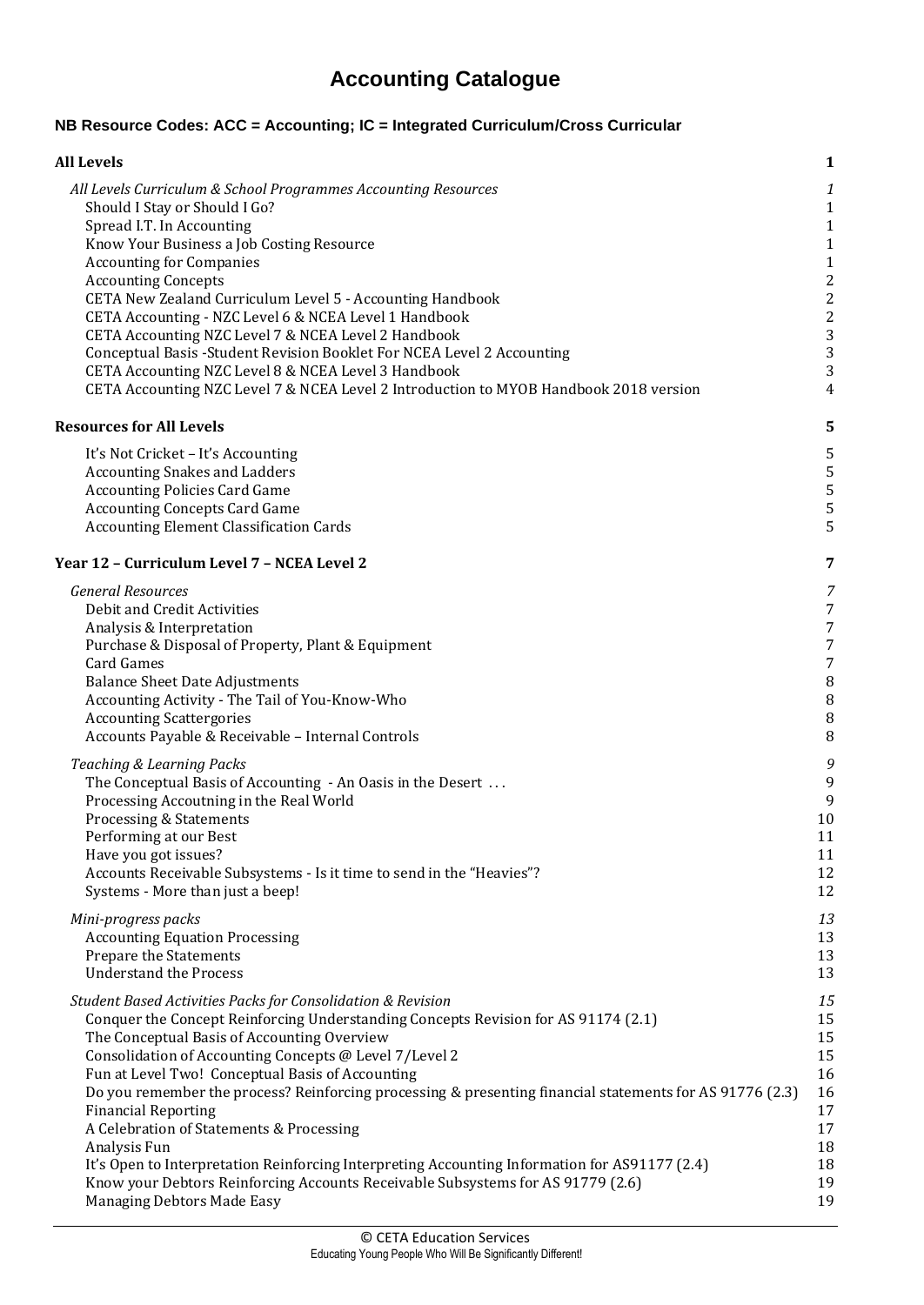| <i>Interactive Resources</i>                                         | 21 |
|----------------------------------------------------------------------|----|
| Interactive Resource Pack to Support NCEA Level 2 Accounting         | 21 |
| Interactive Resource Supporting Conceptual Basis                     | 21 |
| Interactive Resource Supporting Preparation of Financial Information | 21 |
| Interactive Resource Supporting Processing at Your Pace - PART A     | 22 |
| Interactive Resource Supporting Processing at Your Pace - PART B     | 22 |
| Interactive Resource Supporting Interpretation                       | 23 |
| Interactive Videos How Do We Measure Up                              | 23 |
| Interactive Resource Supporting Accounts Receivable Subsystems       | 24 |
| <b>Interactive Resource Supporting Inventory Subsystems</b>          | 24 |
| It's Revision Time - AS 2.1                                          | 25 |
| It's Revision Time - AS 2.3                                          | 25 |
| It's Revision Time - AS 2.4                                          | 25 |
| Achievement Standards Assessments Packs                              | 26 |
| Concepts Pick and Mix Assessment Pack No 1 AS 91174 (2.1) external   | 26 |
| Conceptual Basis Assessment No 2 AS 91174 (2.1) external             | 26 |
| Software Assessment No 1 AS 91175 (2.2) internal                     | 27 |
| MYOB Assessment No 2 AS 91175 (2.2) internal                         | 27 |
| Financial Reporting Assessment No 1 AS 91176 (2.3) external          | 27 |
| Financial Statements Assessment No 2 AS 91176 (2.3) external         | 28 |
| Analysis Fun Assessment AS 91777 (2.4) external                      | 28 |
| Analysis and Interpretation Assessment No 1 AS 91177 (2.4) external  | 29 |
| Joanne's Party Supplies Assessment Pack No 1 AS 91179 (2.6) internal | 28 |
| Practice Internal Assessments No 2 AS 91179 (2.6) internal           | 29 |
| Coffee Call Assessment No 1 AS 91386 (2.7) internal                  | 30 |
| Practice Internal Assessment No 2 AS 91386 (2.7) internal            | 30 |
| <b>CETA Practice Exams</b>                                           | 31 |
| 2021                                                                 | 31 |
| 2020                                                                 | 31 |
| 2019                                                                 | 31 |
| 2018                                                                 | 31 |
| 2017                                                                 | 31 |
| 2016                                                                 | 31 |
| 2015                                                                 | 31 |
| 2014                                                                 | 32 |
| 2013                                                                 | 32 |
| 2012                                                                 | 32 |
| 2011                                                                 | 32 |
| 2010                                                                 | 32 |
| 2009                                                                 | 32 |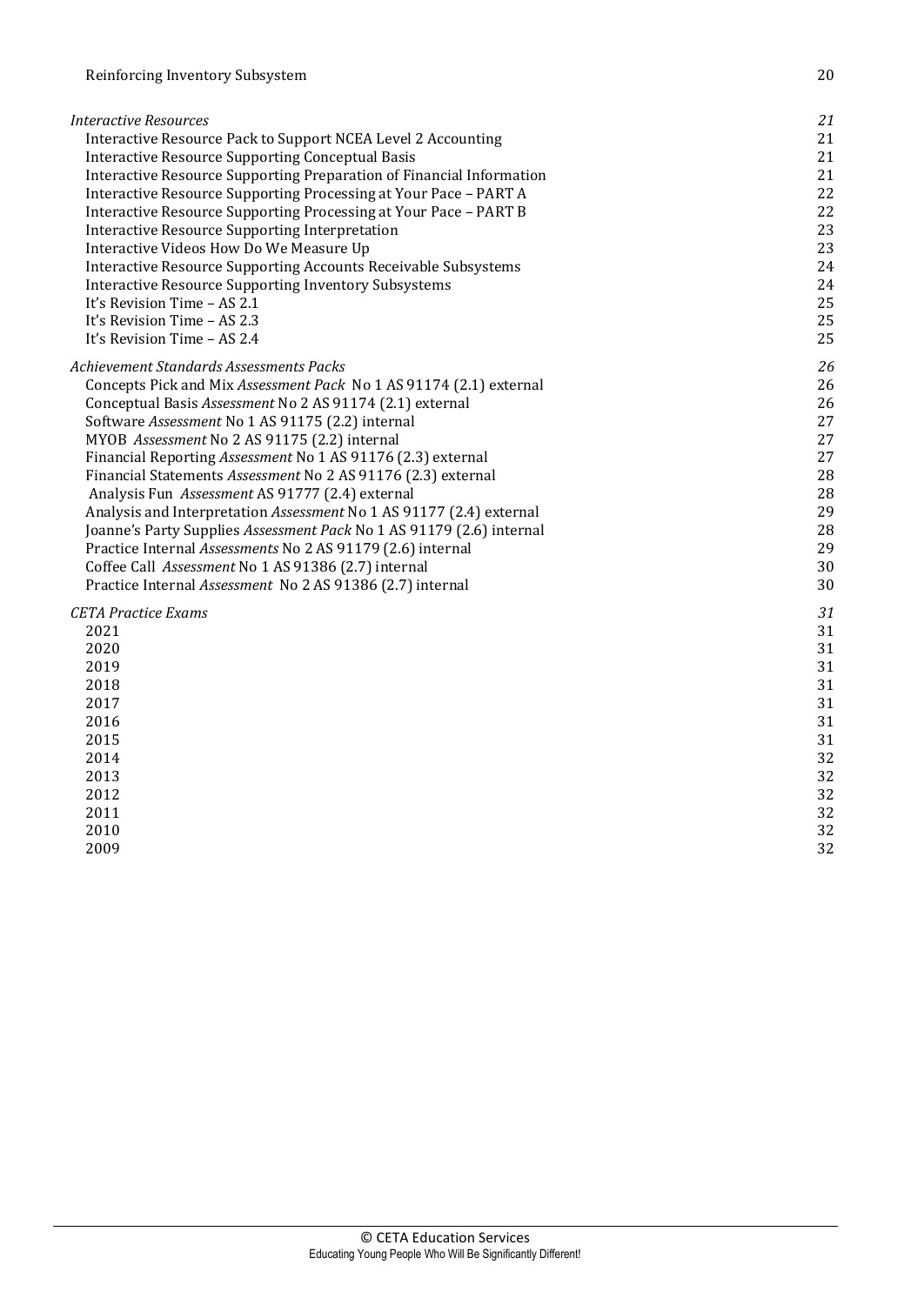<span id="page-4-5"></span><span id="page-4-4"></span><span id="page-4-3"></span><span id="page-4-2"></span><span id="page-4-1"></span><span id="page-4-0"></span>

| <b>All Levels</b>                                                                                                                                     |                 |         |                                                                                                                                                                                                                                                                                                                                                                                                                                                                                                                                                                                                                                                                                                                                                                                                                                                                                                                                                                                                                                                                             |  |
|-------------------------------------------------------------------------------------------------------------------------------------------------------|-----------------|---------|-----------------------------------------------------------------------------------------------------------------------------------------------------------------------------------------------------------------------------------------------------------------------------------------------------------------------------------------------------------------------------------------------------------------------------------------------------------------------------------------------------------------------------------------------------------------------------------------------------------------------------------------------------------------------------------------------------------------------------------------------------------------------------------------------------------------------------------------------------------------------------------------------------------------------------------------------------------------------------------------------------------------------------------------------------------------------------|--|
| <b>Curriculum &amp; School Programmes Accounting Resources</b>                                                                                        |                 |         |                                                                                                                                                                                                                                                                                                                                                                                                                                                                                                                                                                                                                                                                                                                                                                                                                                                                                                                                                                                                                                                                             |  |
| <b>Title and Keywords</b>                                                                                                                             | Code            | Price   | <b>Description/Contents</b>                                                                                                                                                                                                                                                                                                                                                                                                                                                                                                                                                                                                                                                                                                                                                                                                                                                                                                                                                                                                                                                 |  |
| <b>Should I Stay or</b><br><b>Should I Go?</b><br><b>Decision Making</b><br><b>Strand</b>                                                             | AB <sub>3</sub> | \$65.00 | Revised 2010<br>This booklet covers the Decision-Making Strand and has 4 sections:<br>Part 1 details the coverage required at each level of the curriculum. It<br>contains teacher notes as well as summary tables of the<br>ratios/percentages, formula and a worked example for each.<br>Part 2 contains questions on analysis, interpretation and decision<br>making. Although the questions are organised into each level of the<br>Curriculum, Level 1 questions may be used as an introduction/review<br>for Level 2. Similarly, Level 2 questions (with the exception of those<br>requiring calculation and interpretation of return on total assets and<br>management efficiency ratios) may be used for more advanced<br>students in Level 1. The same applies to Level 2 and 3 questions.<br>Part 3 contains answers to the questions in Part 2.<br>Part 4 covers Cost-Volume-Profit Analysis. It contains teacher notes,<br>questions and answers.1                                                                                                              |  |
| Spread I.T. In<br><b>Accounting</b><br>NZC Levels 6, 7, 8<br>NCEA Level 1, 2, 3                                                                       | AB4             | \$70.00 | Published 2002<br>This resource has been developed to assist teachers with integrating<br>IT into accounting programmes. It addresses areas of the curriculum<br>where delivery can be enhanced by the use of generic software. The<br>generic software used in this resource - Microsoft Excel and<br>Inspiration (a Graphic Organiser package). The resource contains a<br>booklet and computer disk. The booklet covers all levels and contains<br>teacher notes, questions, answers, and printed copies of templates.<br>The computer disk contains files of answers and templates.                                                                                                                                                                                                                                                                                                                                                                                                                                                                                     |  |
| <b>Know Your Business</b><br>a Job Costing<br><b>Resource</b><br>NZC Level 8<br><b>NCEA Level 3</b>                                                   | AB <sub>5</sub> | \$60.00 | Revised 2009<br>This resource assists with the teaching of NZC Level 8/NCEA Level 3<br>Accounting Systems and Job Costing. It covers all the requirements<br>for students at this level. There are sections on Job Costing System;<br>Costs; Inventory; Source Documents; Process; Outputs; Activities;<br>and a Glossary of Terms. Solutions and Teacher Notes are included.<br>The Achievement Standard is included for easy reference.                                                                                                                                                                                                                                                                                                                                                                                                                                                                                                                                                                                                                                   |  |
| <b>Accounting for</b><br><b>Companies</b><br>NZC Level 8<br><b>NCEA Level 3</b><br><b>Conceptual Basis</b><br>Processing<br><b>Accounting Reports</b> | AB <sub>6</sub> | \$70.00 | Revised 2009<br>This resource has been produced to assist with teaching of Company<br>Accounting. It covers The Conceptual Basis of Accounting,<br>Processing and Accounting Reports. It is a comprehensive coverage<br>of company accounting including the application of the Conceptual<br>Basis of Accounting using companies as the context. In particular,<br>reference is made to the New Zealand Framework. The booklet has<br>three sections:<br>Part A covers the Conceptual Basis of Accounting using companies<br>as the context.<br>Part B includes processing of company information and general<br>accounting transactions which occur in the normal trading operations,<br>e.g. accounting for tax and repurchase of shares, as well as year-end<br>transactions. There is an appendix for teacher reference of Balance<br>Day Adjustments General Journal entries.<br>Part C covers preparation of company financial statements.<br>Throughout the booklet there is a range of activities, with suggested solutions and<br>teacher notes are also included. |  |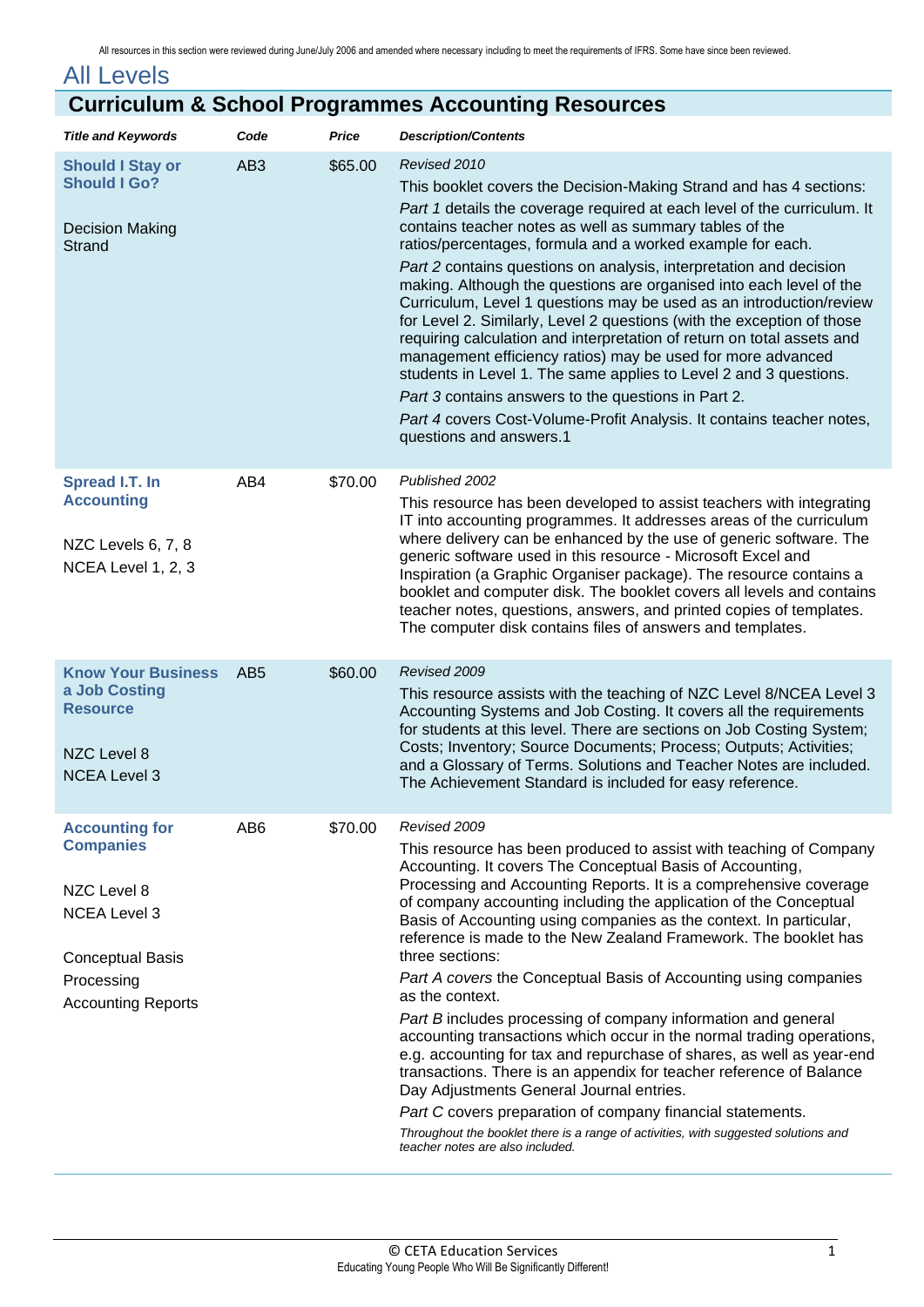<span id="page-5-2"></span><span id="page-5-1"></span><span id="page-5-0"></span>

| <b>Accounting</b>                                                                                                          | AB7             | \$60.00 | Revised 2009                                                                                                                                                                                                                                                                                                                                                                                                                                                                                                                                                                                                                                                                                                                                                                                                                                                                                                                                                                                                                                                                                                                                                                                                                                                                                                                                                                                                                                                                                                                                                                                                                                                                                                                                                                                                                                                                                                                                                                                           |
|----------------------------------------------------------------------------------------------------------------------------|-----------------|---------|--------------------------------------------------------------------------------------------------------------------------------------------------------------------------------------------------------------------------------------------------------------------------------------------------------------------------------------------------------------------------------------------------------------------------------------------------------------------------------------------------------------------------------------------------------------------------------------------------------------------------------------------------------------------------------------------------------------------------------------------------------------------------------------------------------------------------------------------------------------------------------------------------------------------------------------------------------------------------------------------------------------------------------------------------------------------------------------------------------------------------------------------------------------------------------------------------------------------------------------------------------------------------------------------------------------------------------------------------------------------------------------------------------------------------------------------------------------------------------------------------------------------------------------------------------------------------------------------------------------------------------------------------------------------------------------------------------------------------------------------------------------------------------------------------------------------------------------------------------------------------------------------------------------------------------------------------------------------------------------------------------|
| <b>Concepts</b><br>NZC Levels 6,7,8<br>NCEA Levels 1,2, 3                                                                  |                 |         | This booklet is a comprehensive coverage of the Conceptual Basis of<br>Accounting NZC Levels 6,7,8/NCEA Levels 1,2,3. Each level includes<br>teacher notes (emphasis placed on the New Zealand Framework) and<br>activities with suggested solutions. It aims to introduce the correct<br>definitions/explanations of accounting concepts each level and then<br>maintain and develop this terminology through each of the other<br>levels. The appropriate Achievement Standards are also included for teacher<br>reference. This revised edition replaces the previous title NZCETA Pull Your Soc's Up<br>which is now out-of-date.                                                                                                                                                                                                                                                                                                                                                                                                                                                                                                                                                                                                                                                                                                                                                                                                                                                                                                                                                                                                                                                                                                                                                                                                                                                                                                                                                                  |
| <b>CETA New Zealand</b><br><b>Curriculum Level 5 -</b><br><b>Accounting</b><br><b>Handbook</b><br>NZC Level 5              | AB9             | \$90.00 | Published 2011<br>This booklet has been developed to assist schools and teachers when<br>designing and implementing programmes for Accounting appropriate<br>for The New Zealand Curriculum Level 5; the Social Sciences<br>Learning Objectives. It links with the NZC Level 5 Social Sciences<br>Curriculum Objectives and shows how Accounting progresses through<br>the NZC Levels and links with NCEA Levels 1, 2 & 3. This<br>comprehensive booklet addresses all of the topics that need to be<br>considered in programme design for scheme development,<br>documents to refer to and the appropriate steps to follow. Also<br>included are sections on teaching strategies; content development;<br>learning experiences and assessment activities; resources; and<br>evaluation. The key competencies and values are included where<br>appropriate.<br><b>Contents: Introduction</b><br>Part A -NZC Level 5 Accounting Programme; Developing and Implementing an<br>Accounting Programme; Key Competencies and Values in Accounting; Curriculum<br>Objectives; Resources in Accounting; Assessment in Accounting; Evaluation of an<br>Accounting Programme; Topic Plans.<br>Part B - Scheme Planner; Extrapolating the Topics.<br>Appendices<br>Appendix One - Possible Term Planners; Appendix Two - Accounting Terms                                                                                                                                                                                                                                                                                                                                                                                                                                                                                                                                                                                                                                                                         |
| <b>CETA Accounting -</b><br><b>NZC Level 6 &amp; NCEA</b><br><b>Level 1 Handbook</b><br>NZC Level 6<br><b>NCEA Level 1</b> | AB <sub>8</sub> | \$90.00 | Published 2011 - Edition 2: Published January 2012<br>This booklet has been developed to assist schools and teachers when<br>designing and implementing programmes for Accounting appropriate<br>for The New Zealand Curriculum Level 6; the Accounting Learning<br>Objectives and assessing using the NCEA Level 1 Achievement<br>Standards. It further develops the Senior Secondary Teaching and<br>Learning Guidelines for Accounting published by the Ministry of<br>Education. This comprehensive booklet addresses all of the topics<br>that need to be considered in programme design for scheme<br>development, documents to refer to and the appropriate steps to<br>follow. Also included are sections on teaching strategies; content<br>development; learning experiences and assessment activities;<br>resources; and evaluation. The key competencies and values are<br>included where appropriate. For reference the Level 1 Achievement<br>Standards and Appendix are included.<br><b>Contents: Introduction</b><br>Part A<br>What is an Accounting Programme; Aims; Curriculum Principles; Contexts;<br>Resources; Assessment; Developing and implementing an Accounting<br>Programme; Overview of Programme Planning; Programme Planning;<br>Programme Structure; An Approach to Planning; Key Competencies and Values in<br>Accounting; Learning Objectives; Strands; Accounting Scheme Development;<br>Resources in Accounting; Assessment in Accounting; Planning an Assessment Activity;<br>Evaluation of an Accounting Programme; Balance and Access for all Students; Unit<br>Plans<br>Part B<br>Scheme of work for NZC Level 6/NCEA Level 1; Using a Key Competencies Grid for<br>NZC Level 6/NCEA Level 1; NZC Level 6/NCEA Level 1 Learning Objectives; The<br>Strands for NZC Level 6/NCEA Level 1; Extrapolating the Strands for NZC Level<br>6/NCEA Level 1<br>Appendices<br>Appendix One - NCEA Level 1 Achievement Standards; Appendix Two - NCEA Level 1<br>Appendix |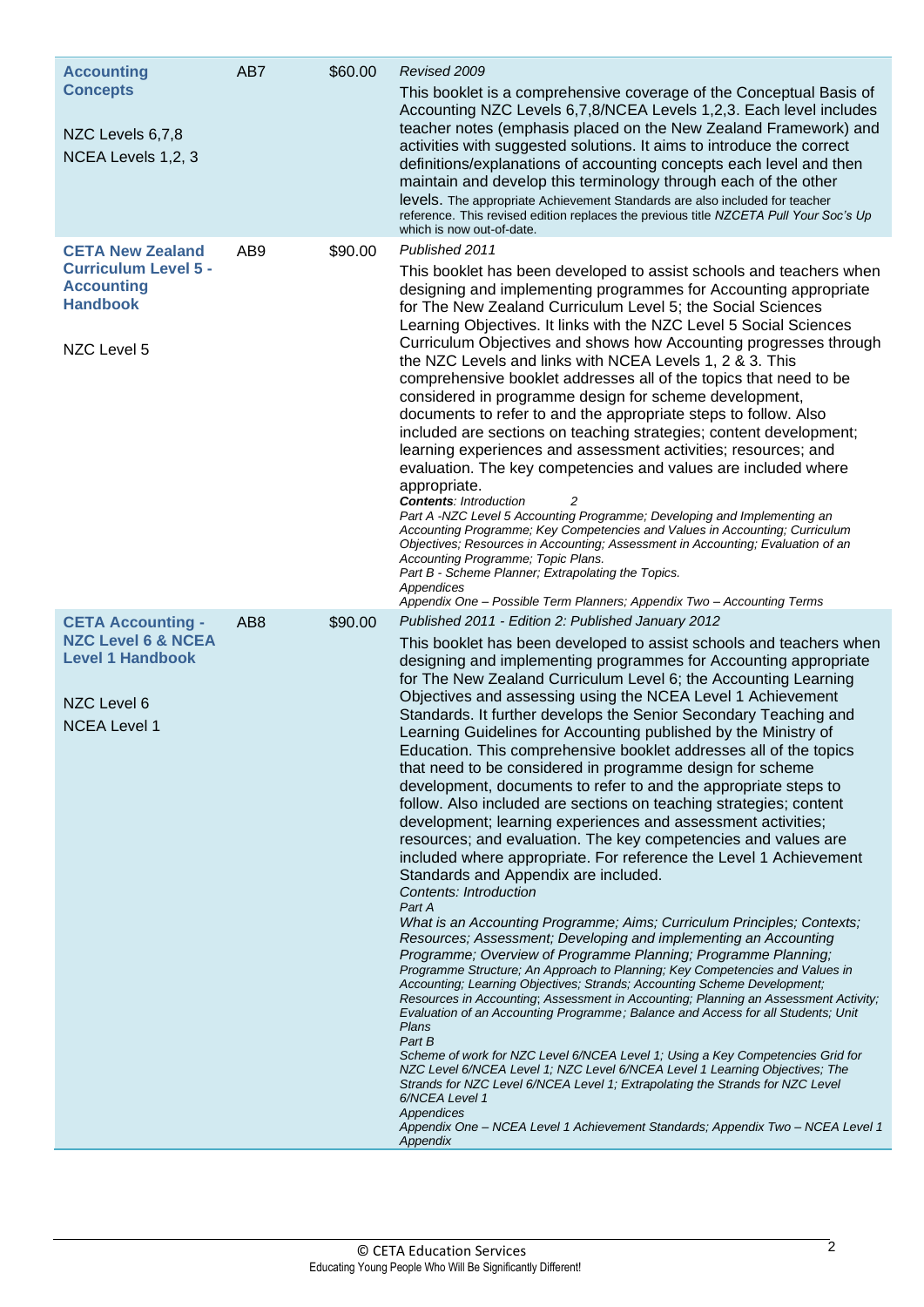<span id="page-6-1"></span><span id="page-6-0"></span>

| <b>CETA Accounting</b><br><b>NZC Level 7 &amp; NCEA</b><br><b>Level 2 Handbook</b><br>NZC Level 7<br><b>NCEA Level 2</b>                           | AB12             | \$90.00 | Published 2012<br>This booklet has been developed to assist schools and teachers when<br>designing and implementing programmes for Accounting appropriate<br>for The New Zealand Curriculum Level 7; the Accounting Learning<br>Objectives and assessing using the NCEA Level 2 Achievement<br>Standards. It further develops the Senior Secondary Teaching and<br>Learning Guidelines for Accounting published by the Ministry of<br>Education. This comprehensive booklet addresses all of the topics<br>that need to be considered in programme design for scheme<br>development, documents to refer to and the appropriate steps to<br>follow. Also included are sections on teaching strategies; content<br>development; learning experiences and assessment activities;<br>resources; and evaluation. The key competencies and values are<br>included where appropriate. For reference the Level 2 Achievement<br>Standards and Appendix are included.<br><b>Contents: Introduction</b><br>Part A<br>What is an Accounting Programme; Aims; Curriculum Principles; Contexts; Resources;<br>Assessment; Developing and implementing an Accounting Programme; Overview of<br>; Programme Planning; Programme Structure; An<br>Programme Planning<br>Approach to Planning; Key Competencies and Values in Accounting; Learning<br>Objectives; Strands; Accounting Scheme Development; Resources in Accounting;<br>Assessment in Accounting; Planning an Assessment Activity; Evaluation of an<br>Accounting Programme; Balance and Access for all Students; Unit Plans<br>Part B<br>Scheme of work for NZC Level 7/NCEA Level 2; Using a Key Competencies Grid for<br>NZC Level 7/NCEA Level 2; NZC Level 7/NCEA Level 2 Learning Objectives; The<br>Strands for NZC Level 7/NCEA Level 2; Extrapolating the Strands for NZC Level<br>7/NCEA Level 2<br><b>Appendices</b><br>Appendix One - NCEA Level 2 Achievement Standards; Appendix Two - NCEA Level 2<br>Appendix |
|----------------------------------------------------------------------------------------------------------------------------------------------------|------------------|---------|----------------------------------------------------------------------------------------------------------------------------------------------------------------------------------------------------------------------------------------------------------------------------------------------------------------------------------------------------------------------------------------------------------------------------------------------------------------------------------------------------------------------------------------------------------------------------------------------------------------------------------------------------------------------------------------------------------------------------------------------------------------------------------------------------------------------------------------------------------------------------------------------------------------------------------------------------------------------------------------------------------------------------------------------------------------------------------------------------------------------------------------------------------------------------------------------------------------------------------------------------------------------------------------------------------------------------------------------------------------------------------------------------------------------------------------------------------------------------------------------------------------------------------------------------------------------------------------------------------------------------------------------------------------------------------------------------------------------------------------------------------------------------------------------------------------------------------------------------------------------------------------------------------------------------------------------------------------------------|
| <b>Conceptual Basis -</b><br><b>Student Revision</b><br><b>Booklet for NCEA</b><br><b>Level 2 Accounting</b><br>NZC Level 7<br><b>NCEA Level 2</b> | <b>AB13</b>      | \$60.00 | Published 2012<br>This booklet has been developed to assist students (and teachers)<br>when revising for Accounting Conceptual Basis. The key to achieving<br><b>Excellence</b> in this topic is, understanding how to answer questions.<br>There is always a format to how you answer.<br>Typically, you must have these three aspects: Context; Definition;<br>Application.<br>Topic One - Learning Objectives: functions of accounting; how interested parties<br>make use of accounting information as a basis for decision making: purposes<br>components and limitations of the financial statements selected from:<br><b>Statement of Accounting Policies</b><br>Income Statement<br>Balance Sheet/Statement of Financial Position<br><b>Cash flow Statement</b><br>Topic Two - Learning Objectives: qualitative characteristics of accounting information<br>Topic Three - Learning Objectives: financial elements, characteristics and recognition<br>criteria selected from:<br>assets<br>liabilities<br>equity<br>income<br>expenses<br>Topic Four - Learning Objectives: Entity Concept; Monetary Measurement Concept;<br>Reporting Period Concept; Historical Cost Concept; Accrual Basis/Accounting<br>Topic Five - Learning Objectives: capital and revenue expenditure; depreciation with<br>methods selected from, straight line, diminishing value; units of use.<br>Suggested solutions are included.                                                                                                                                                                                                                                                                                                                                                                                                                                                                                                                                                   |
| <b>CETA Accounting</b><br><b>NZC Level 8 &amp; NCEA</b><br><b>Level 3 Handbook</b><br>NZC Level 8<br><b>NCEA Level 3</b>                           | AB <sub>14</sub> | \$90.00 | Published October 2012<br>This booklet has been developed to assist schools and teachers when<br>designing and implementing programmes for Accounting appropriate<br>for The New Zealand Curriculum Level 8; the Accounting Learning<br>Objectives and assessing using the NCEA Level 3 Achievement<br>Standards. It further develops the Senior Secondary Teaching and<br>Learning Guidelines for Accounting published by the Ministry of<br>Education. This comprehensive booklet addresses all of the topics<br>that need to be considered in programme design for scheme<br>development, documents to refer to and the appropriate steps to<br>follow. Also included are sections on teaching strategies; content                                                                                                                                                                                                                                                                                                                                                                                                                                                                                                                                                                                                                                                                                                                                                                                                                                                                                                                                                                                                                                                                                                                                                                                                                                                      |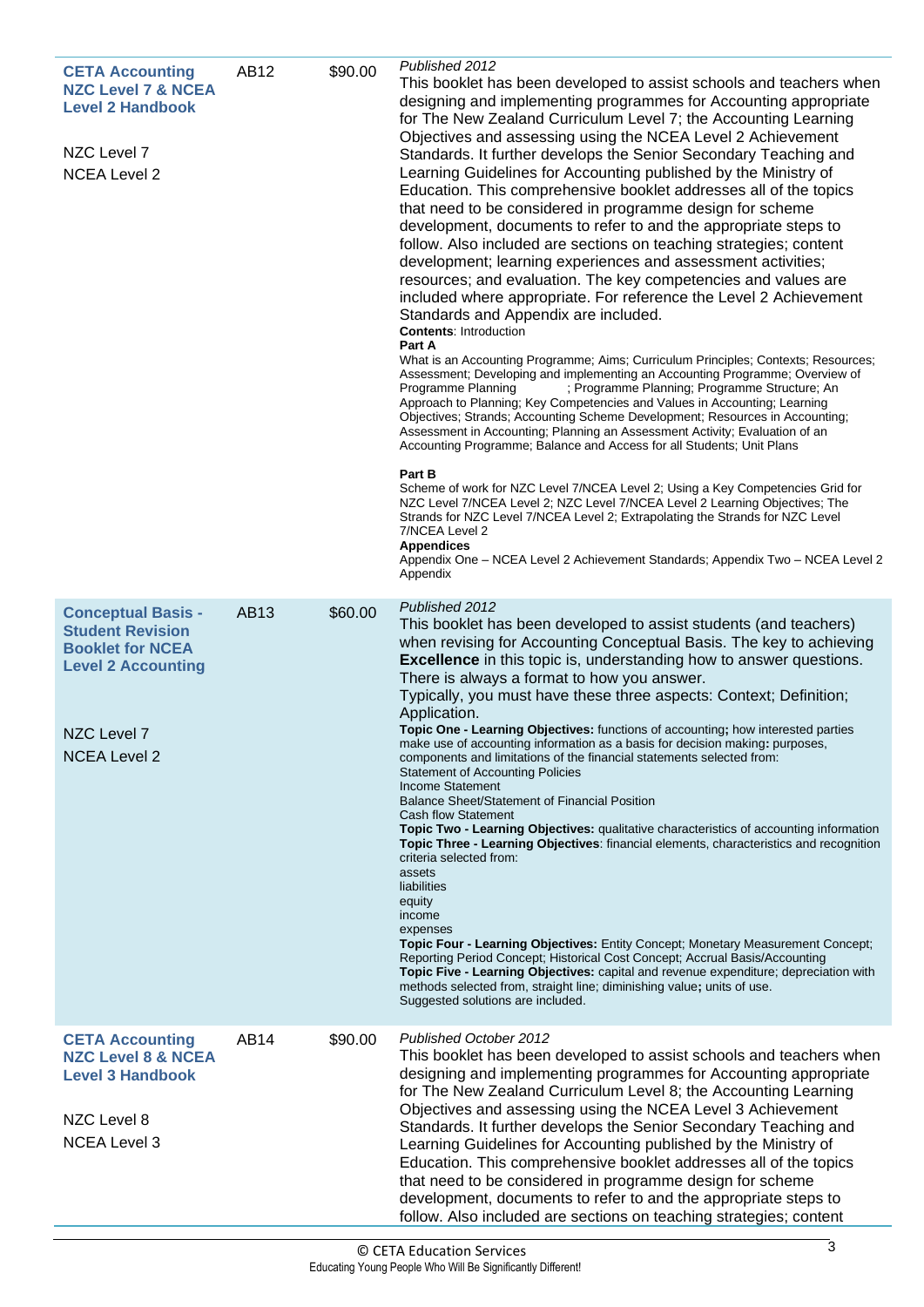|                                                                                                                                                                                             |             |         | development; learning experiences and assessment activities;<br>resources; and evaluation. The key competencies and values are<br>included where appropriate. For reference the Level 3 Achievement<br>Standards and Appendix are included.<br><b>Contents: Introduction</b><br>Part A<br>What is an Accounting Programme; Aims; Curriculum Principles; Contexts; Resources;<br>Assessment; Developing and implementing an Accounting Programme; Overview of<br>Programme Planning; Programme Planning; Programme Structure; An Approach to<br>Planning; Key Competencies and Values in Accounting; Learning Objectives; Strands;<br>Accounting Scheme Development; Resources in Accounting; Assessment in<br>Accounting; Planning an Assessment Activity; Evaluation of an Accounting Programme;<br>Balance and Access for all Students; Unit Plans<br>Part B<br>Scheme of work for NZC Level 7/NCEA Level 3; Using a Key Competencies Grid for<br>NZC Level 8/NCEA Level 3; NZC Level 8/NCEA Level 3 Learning Objectives; The<br>Strands for NZC Level 8/NCEA Level 3; Extrapolating the Strands for NZC Level<br>8/NCEA Level 3<br><b>Appendices</b><br>Appendix One - Draft NCEA Level 3 Achievement Standards; Appendix Two - Draft |
|---------------------------------------------------------------------------------------------------------------------------------------------------------------------------------------------|-------------|---------|------------------------------------------------------------------------------------------------------------------------------------------------------------------------------------------------------------------------------------------------------------------------------------------------------------------------------------------------------------------------------------------------------------------------------------------------------------------------------------------------------------------------------------------------------------------------------------------------------------------------------------------------------------------------------------------------------------------------------------------------------------------------------------------------------------------------------------------------------------------------------------------------------------------------------------------------------------------------------------------------------------------------------------------------------------------------------------------------------------------------------------------------------------------------------------------------------------------------------------------|
|                                                                                                                                                                                             |             |         | NCEA Level 3 Appendix                                                                                                                                                                                                                                                                                                                                                                                                                                                                                                                                                                                                                                                                                                                                                                                                                                                                                                                                                                                                                                                                                                                                                                                                                    |
| Introduction to<br><b>MYOB Handbook</b><br>2018 version<br>NZC Level 7<br><b>NCEA Level 2</b><br>A teaching & learning<br>resource for MYOB in<br>association with<br>University of Waikato | <b>AB15</b> | \$90.00 | Published July 2018 (updated from ACC 12/1/5)<br>This is a comprehensive instruction booklet designed as a teaching<br>and learning resource to allow students to demonstrate an<br>understanding of accounting processing using accounting software, in<br>this case MYOB. It encourages students independent learning.<br>It is a step by step 31 pages guide taking the user from accessing the<br>MYOB files, through processing with activities to viewing and printing<br>reports. The pack will assist in the preparation for the assessment<br>of internal Achievement Standard 91175 (2.2) and is a completed<br>revised version of ACC 12/1/5 to meet the latest version of MYOB<br>which results in screenshots of the new software updated to<br>reflect the changes in functionality.                                                                                                                                                                                                                                                                                                                                                                                                                                       |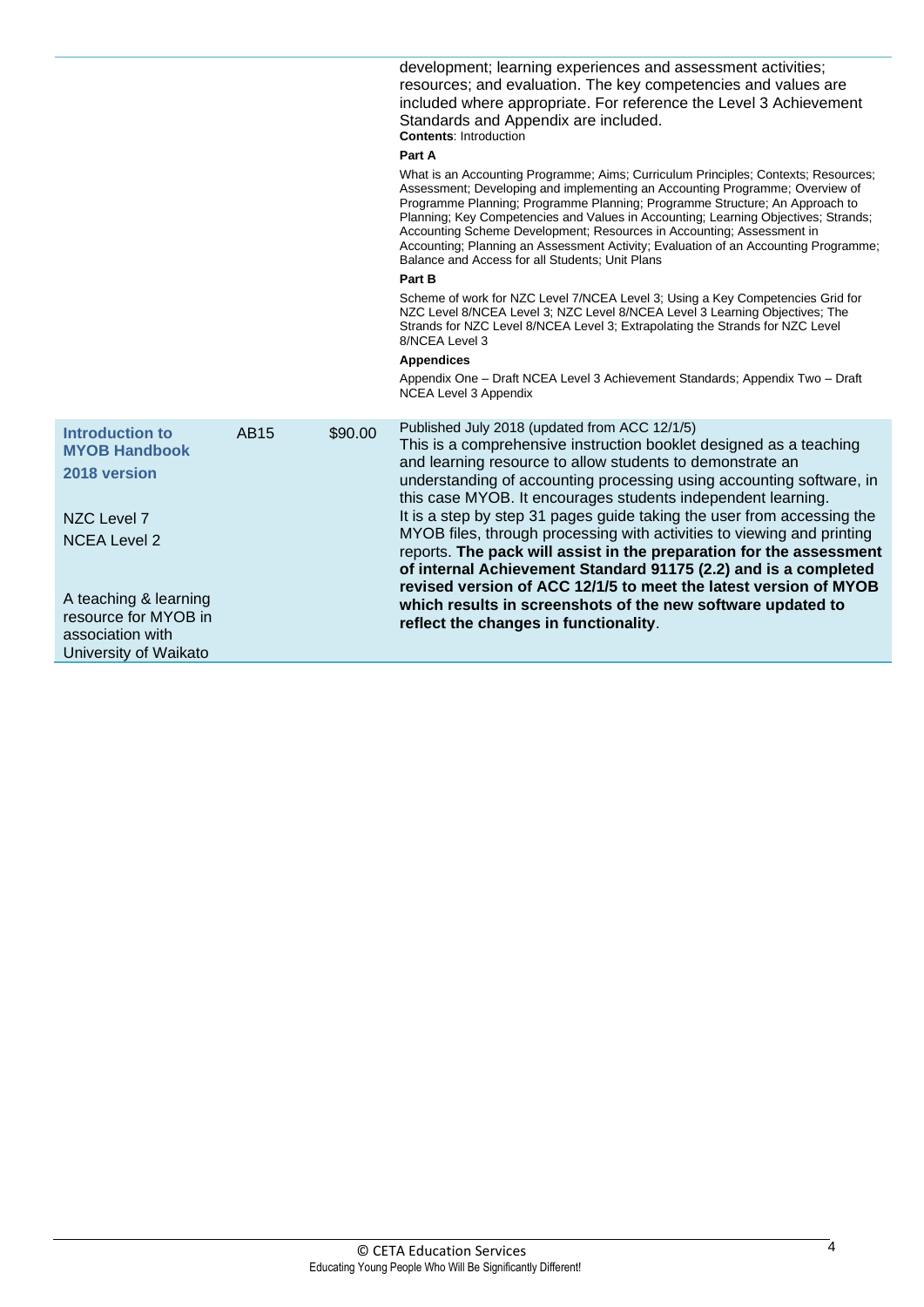<span id="page-8-1"></span>

| <b>Resources for All Levels</b>                                             |                      |         |                                                                                                                                                                                                                                                                                                                                                                                                                                                                                                                                                                                                                                                                                                     |
|-----------------------------------------------------------------------------|----------------------|---------|-----------------------------------------------------------------------------------------------------------------------------------------------------------------------------------------------------------------------------------------------------------------------------------------------------------------------------------------------------------------------------------------------------------------------------------------------------------------------------------------------------------------------------------------------------------------------------------------------------------------------------------------------------------------------------------------------------|
| <b>Title and Keywords</b>                                                   | Code                 | Price   | <b>Description/Contents</b>                                                                                                                                                                                                                                                                                                                                                                                                                                                                                                                                                                                                                                                                         |
| It's Not Cricket - It's<br><b>Accounting</b>                                | <b>ACC</b><br>07/2/1 | \$30.00 | A useful activity for the first few weeks of accounting or as a revision<br>task. Students play a game of cricket as a class to illustrate the<br>importance of collecting and recording data and interpreting the<br>results. The teacher instructions explain the game and its relationship<br>with accounting, the accounting terminology developed in the game<br>and key points from the game. A concise list of rules of the game is<br>included, along with necessary templates for recording results.<br>Contents: Resource Descriptor; Teacher Notes; Teacher Game Instructions; The Rules<br>of the Game for Students; Interpreting the Results Template; Master Score Sheet<br>Template. |
| <b>Accounting Snakes</b><br>and Ladders<br>Engaging students in<br>revision | <b>ACC</b><br>07/4/3 | \$30.00 | Here is a great way to engage your students in learning and revision<br>by using an Accounting Snakes and Ladders Game covering the<br>topics of banking, source documents, account payments, credit cards.<br>How to Use instructions give information on how to play the game and<br>the equipment required. Templates for copying are included in the<br>resource.<br>Contents: The Snakes & Ladders Board Game Template; How to Use Instructions;<br>Playing Pieces; Star Template                                                                                                                                                                                                              |
| <b>Accounting Policies</b><br><b>Card Game</b>                              | ACC<br>07/4/5        | \$35.00 | Part A Accounting Policy Identification is a useful tactile activity to help<br>students see the application of Accounting Policies within the financial<br>statements. Teacher instructions on how the activity is played are                                                                                                                                                                                                                                                                                                                                                                                                                                                                      |

### <span id="page-8-0"></span>Resources for All Levels

<span id="page-8-5"></span><span id="page-8-4"></span><span id="page-8-3"></span><span id="page-8-2"></span>

|                                                                                                             |                      |         | with accounting, the accounting terminology developed in the game<br>and key points from the game. A concise list of rules of the game is<br>included, along with necessary templates for recording results.<br>Contents: Resource Descriptor; Teacher Notes; Teacher Game Instructions; The Rules<br>of the Game for Students; Interpreting the Results Template; Master Score Sheet<br>Template.                                                                                                                                                                                                                                                                                                                                                                                                                                                                                                                                                                                                                                                                                                                                                                                                                                                                                                                                                                                                                                         |
|-------------------------------------------------------------------------------------------------------------|----------------------|---------|--------------------------------------------------------------------------------------------------------------------------------------------------------------------------------------------------------------------------------------------------------------------------------------------------------------------------------------------------------------------------------------------------------------------------------------------------------------------------------------------------------------------------------------------------------------------------------------------------------------------------------------------------------------------------------------------------------------------------------------------------------------------------------------------------------------------------------------------------------------------------------------------------------------------------------------------------------------------------------------------------------------------------------------------------------------------------------------------------------------------------------------------------------------------------------------------------------------------------------------------------------------------------------------------------------------------------------------------------------------------------------------------------------------------------------------------|
| <b>Accounting Snakes</b><br>and Ladders<br>Engaging students in<br>revision                                 | <b>ACC</b><br>07/4/3 | \$30.00 | Here is a great way to engage your students in learning and revision<br>by using an Accounting Snakes and Ladders Game covering the<br>topics of banking, source documents, account payments, credit cards.<br>How to Use instructions give information on how to play the game and<br>the equipment required. Templates for copying are included in the<br>resource.<br>Contents: The Snakes & Ladders Board Game Template; How to Use Instructions;<br><b>Playing Pieces</b> ; Star Template                                                                                                                                                                                                                                                                                                                                                                                                                                                                                                                                                                                                                                                                                                                                                                                                                                                                                                                                             |
| <b>Accounting Policies</b><br><b>Card Game</b><br>Applying policies<br>within financial<br>statements       | <b>ACC</b><br>07/4/5 | \$35.00 | Part A Accounting Policy Identification is a useful tactile activity to help<br>students see the application of Accounting Policies within the financial<br>statements. Teacher instructions on how the activity is played are<br>included.<br>Part B Accounting Policies Identify and Apply is an activity which<br>challenges the students to apply their knowledge of the Accounting<br>policies in a fun tactile way. Teacher instructions on how the activity is<br>played are included.<br>Contents: Part A - Accounting Policies Identification; 1 x Policy names; 1 x Income<br>Statement and Balance Sheet Part B Accounting Policies Identify and Apply 1 x 30<br>cards; 3 titles; 9 policy cards; 9 detail cards; 9 application cards                                                                                                                                                                                                                                                                                                                                                                                                                                                                                                                                                                                                                                                                                           |
| <b>Accounting</b><br><b>Concepts Card</b><br>Game<br>Four stages getting<br>progressively more<br>difficult | <b>ACC</b><br>07/4/6 | \$35.00 | Applying the Concepts is a useful progressive activity to illustrate the<br>application of Accounting Concepts within Accounting Reports. By<br>staggering the resource, it can be used for a wide variety of abilities.<br>This activity is split into 4 stages which get progressively more difficult.<br>Stage One – for the students who need the most guidance with this<br>topic, through to Stage Four - the most capable students.<br>STAGE ONE 1; Place the matching Definition card beside the<br>appropriate concept 2: Place the matching Application card beside the<br>appropriate concept 3: Complete the application cards (based on the<br>case below) by using the words in the box.<br>STAGE TWO 1 Match the definition with the concept; 2 Fill in the gaps<br>in the definition cards; 3 Match the application cards to the definition;<br>4 Fill in the gaps on the application cards by using the case.<br>STAGE THREE 1 Match the definition with the concept; 2 Fill in the<br>gaps in the definition cards; 3 Use the case belong to identify an<br>application of the concept.<br>STAGE FOUR 1 Write a definition for each of the concepts below; 2<br>Use the case below to identify an application of each of the concepts<br>in the list.<br>Contents: Resource Descriptor; Teacher Notes; Teacher Instructions on How to Use;<br>Scenario; Answers; Stages One, Two, Three and Four - varying in difficulty |
| <b>Accounting Element</b><br><b>Classification Cards</b><br>Learning                                        | <b>ACC</b><br>08/2/4 | \$35.00 | Key Competencies:<br>Thinking: developing understanding and making decisions,<br>Participating and contributing, participate actively in a learning activity.<br>Managing self. by using flashcards for self-revision.                                                                                                                                                                                                                                                                                                                                                                                                                                                                                                                                                                                                                                                                                                                                                                                                                                                                                                                                                                                                                                                                                                                                                                                                                     |
| classifications of                                                                                          |                      |         |                                                                                                                                                                                                                                                                                                                                                                                                                                                                                                                                                                                                                                                                                                                                                                                                                                                                                                                                                                                                                                                                                                                                                                                                                                                                                                                                                                                                                                            |
|                                                                                                             |                      |         |                                                                                                                                                                                                                                                                                                                                                                                                                                                                                                                                                                                                                                                                                                                                                                                                                                                                                                                                                                                                                                                                                                                                                                                                                                                                                                                                                                                                                                            |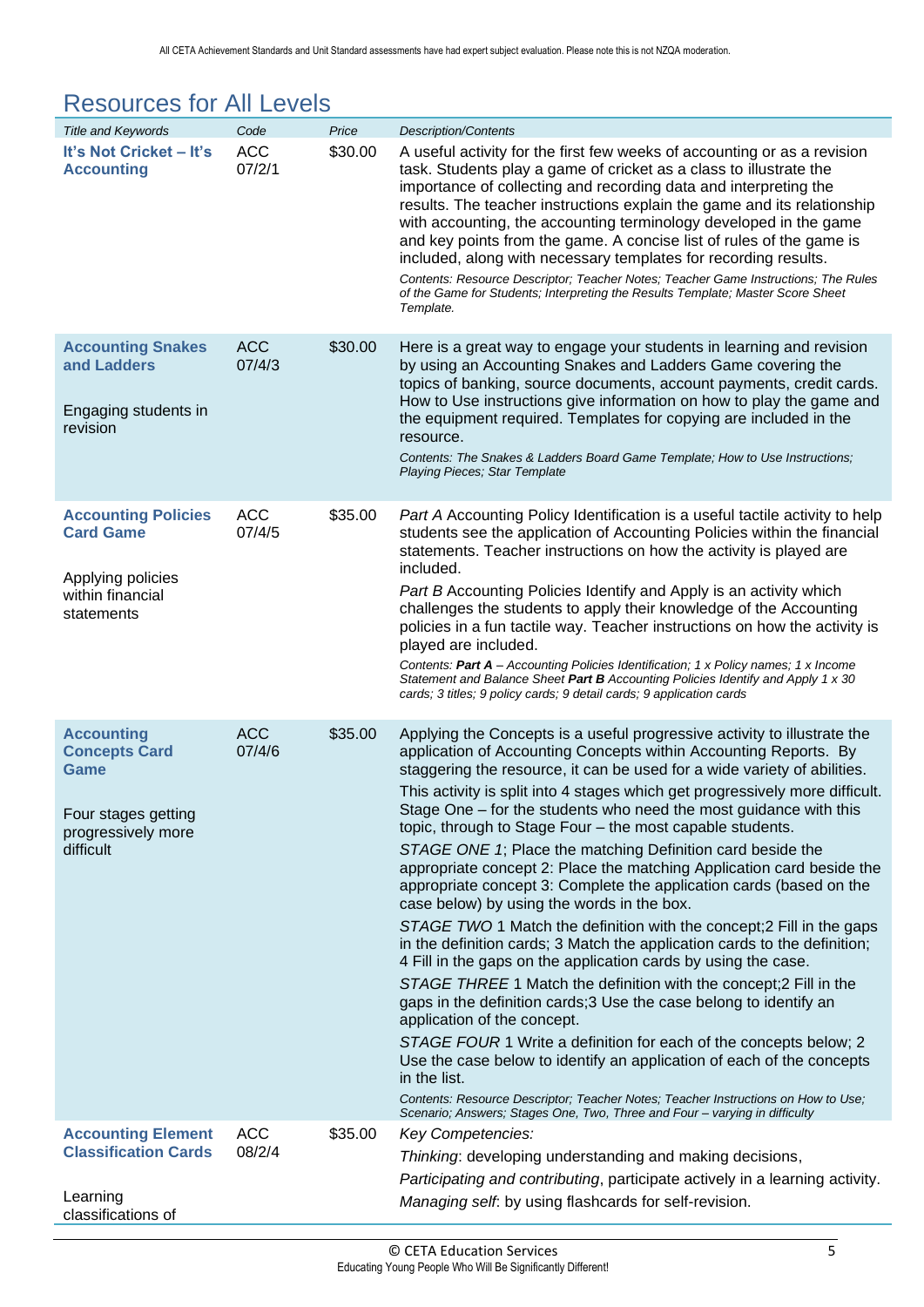This resource is designed to assist students in learning the classification of financial elements in financial statements. The cards are used to assist students to learn the classification of items within the Income Statement and Balance Sheet. They can be used as a memory card game or as flashcards.

*Flashcards for individual or pair revision***:** By backing the cards upon themselves students can use the template as flashcards.

*Memory game***:** All cards are turned over and students pick up two cards at a time. If the classification and the item match the student keeps the pair (e.g. if current assets and inventory are picked up). If a pair is not obtained the student will return the cards face down. The student who picks up the most pairs of cards wins.

The game can be completed as an Income Statement or Balance Sheet revision exercise or both. Some cards will need to be removed from the pack if balance sheet date adjustments have not been covered at that stage.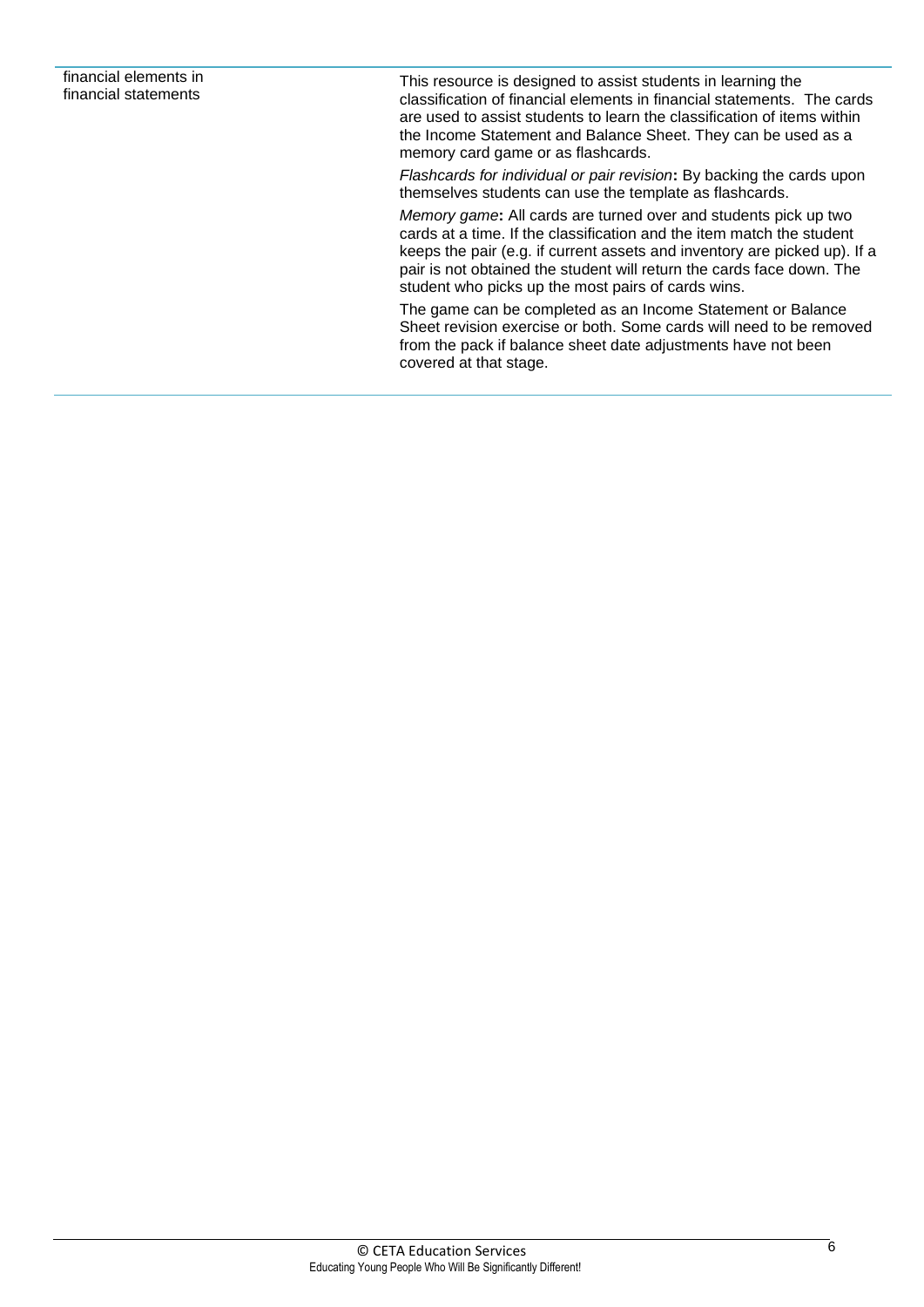### <span id="page-10-0"></span>Year 12 – Curriculum Level 7 – NCEA Level 2

<span id="page-10-5"></span><span id="page-10-4"></span><span id="page-10-3"></span><span id="page-10-2"></span><span id="page-10-1"></span>

| <b>General Resources</b>                                                                   |                        |         |                                                                                                                                                                                                                                                                                                                                                                                                                                                                                                                                                                                                                                                                                                                                                                                                                                                                                                                                                                                                                                                                                                                                                                                                                                                                                          |  |
|--------------------------------------------------------------------------------------------|------------------------|---------|------------------------------------------------------------------------------------------------------------------------------------------------------------------------------------------------------------------------------------------------------------------------------------------------------------------------------------------------------------------------------------------------------------------------------------------------------------------------------------------------------------------------------------------------------------------------------------------------------------------------------------------------------------------------------------------------------------------------------------------------------------------------------------------------------------------------------------------------------------------------------------------------------------------------------------------------------------------------------------------------------------------------------------------------------------------------------------------------------------------------------------------------------------------------------------------------------------------------------------------------------------------------------------------|--|
| <b>Title and Keywords</b>                                                                  | Code                   | Price   | <b>Description/Contents</b>                                                                                                                                                                                                                                                                                                                                                                                                                                                                                                                                                                                                                                                                                                                                                                                                                                                                                                                                                                                                                                                                                                                                                                                                                                                              |  |
| <b>Debit and Credit</b><br><b>Activities</b><br>NZC Levels 6, 7<br><b>NCEA Levels 1, 2</b> | <b>ACC</b><br>05/4/9v2 | \$30.00 | Revised 2011<br>Learning Objectives:<br>Level 6 use a range of vocabulary and conventions.<br>Level 7 use accepted vocabulary and conventions.<br>Key Competency Focus: Using Language, Symbols & Texts<br>A resource to assist students' understanding of debit and credit. To<br>complete the activities in this pack, students need to have been taught a<br>specific way of learning Debits and Credits, using a vehicle analogy,<br>which is illustrated at the beginning of the resource. The resource<br>contains a treasure hunt, board game, recording activity, cryptogram,<br>word find, and maze. Solutions are included.<br>Contents: Resource Descriptor; Drive on the Left (Debit on the left), Crash on the Right<br>(Credit on the right); Activities: Accounting Island, Debit and Credit Board Game, Debits<br>and Credits Recording, Debit and Credit Cryptogram, Debit and Credit Word find, Blind<br>Leading the Blind; Suggested Solutions                                                                                                                                                                                                                                                                                                                        |  |
| <b>Analysis &amp;</b><br><b>Interpretation</b>                                             | ACC 07/1/6             | \$30.00 | This resource is in two parts both based on the analysis and<br>interpretation of business provided. Students work through a three-step<br>process - Reading the Facts; Reading between the Lines; and Coming<br>to Conclusions. The first part compares two businesses, while the<br>second part uses one business to compare three years trading.<br>Suggested solutions are included.                                                                                                                                                                                                                                                                                                                                                                                                                                                                                                                                                                                                                                                                                                                                                                                                                                                                                                 |  |
| <b>Purchase &amp; Disposal</b><br>of Property, Plant &<br><b>Equipment</b>                 | ACC 10/2/7             | \$40.00 | This resource covers NZC Level 7/NCEA Level 2 Purchase and<br>Disposal of Property, Plant and Equipment. It focuses on the general<br>journal and general ledger entries required for the purchase and<br>disposal of Property, Plant and Equipment. In the first activity students<br>cut and paste journal and ledger entries into prepared templates. The<br>second activity is a task requiring the completion of general journal<br>entries. The third activity requires the completion of the general ledgers.<br>The final activity is a quick interactive task on a spreadsheet. A very<br>useful exam preparation resource.<br>Contents: Resource Descriptor; Teacher Notes; Teacher Guidelines; Key Competencies;<br>Qualifications Framework; Content Development; Assessment Guidelines; Activities;<br><b>Suggested Solutions</b>                                                                                                                                                                                                                                                                                                                                                                                                                                           |  |
| <b>Card Games</b><br>NZC Levels 6, 7<br><b>NCEA Levels 1, 2</b>                            | <b>ACC</b><br>05/4/2v2 | \$30.00 | Revised 2011<br>This resource is suitable for NZC Levels 6, 7/NCEA Levels 1,2.<br>Accounting. It contains a set of cards which can be used in two ways.<br>The first, Let's Practice Our Debits and Credits, is a dominoes game,<br>while the second uses the cards to give an overview of Journals and<br>their relationships. Instructions on how to play the games and<br>suggested solutions are included. Each game has suggestions on how<br>to vary the level of difficulty.<br>Aim of let's practice our debits and credits: The aim of the game is to<br>get rid of all the cards in the player's hand. A game could be made<br>easier by leaving out the cards with balance day adjustment accounts. It<br>would be made more difficult by making a rule that accounts on the left-<br>hand side of the card must be debited and accounts on the right hard<br>side of the card must be credited.<br>Aim of journal review: Students are given the set of cards to arrange in<br>a diagram that show relationships (structured overview). If students<br>have difficulty, a blank overview diagram could be shown on an<br>overhead transparency or some boxes could be filled in for clues.<br>Contents: Resource Descriptor, How to Use; Dominoes Game Cards; Journal Review |  |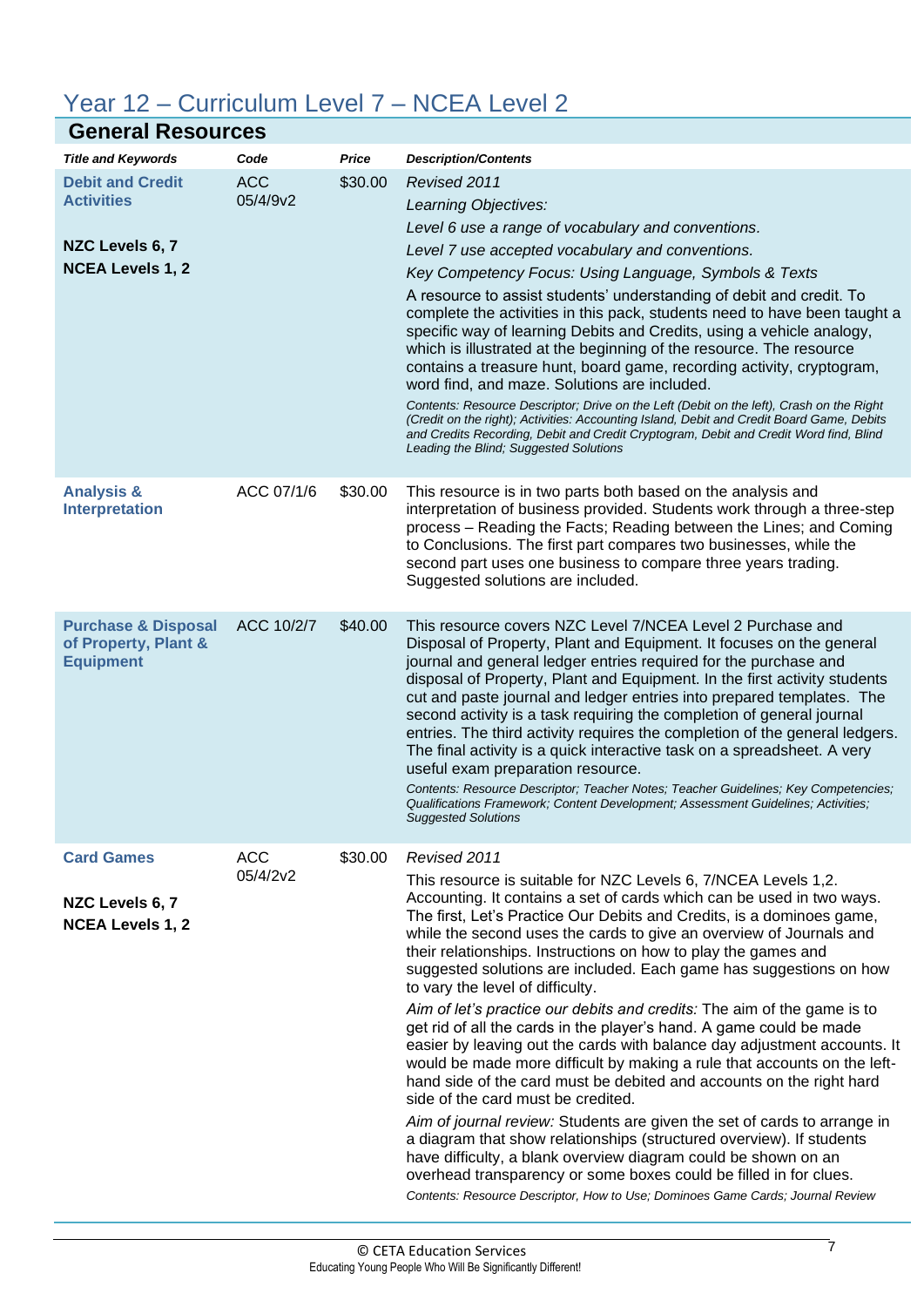<span id="page-11-3"></span><span id="page-11-2"></span><span id="page-11-1"></span><span id="page-11-0"></span>

| <b>Balance Sheet Date</b><br><b>Adjustments</b><br>NZC Levels 6, 7<br><b>NCEA Levels 1, 2</b>                          | ACC 08/2/6             | \$30.00 | Students need to write general journals for balance sheet date<br>adjustments in Achievement Standards 2.3. They need to make manual<br>adjustments to financial statements in Achievement Standards 1.3 and<br>2.3 This resource template provides students with a scaffold to prepare<br>either the basic journal entries or adjustments required. They can also<br>use the second part of the Grid to prepare complex journal entries. They<br>can make a simple sketch of the template.<br>There is a structured approach to follow (thinking skills) to make the grid<br>work but when followed the system is usually fool proof to allow the<br>students to pass this section of the relevant Achievement Standard.<br>Students can also use the grid to answer Achievement Standard 1.1 or<br>2.1 accrual questions.<br>Key Competencies Using language, symbols and texts -Develop literacy<br>and numeracy skills in a curriculum area; Name and use symbols<br>appropriate to a discipline.<br>Thinking - Use simple thinking strategies; Recognise the type of thinking<br>needed for a specific task.<br>Managing Self - Be organised for learning.<br>Participating and contributing - Participating actively in a learning activity<br>- Choose an appropriate response from a range of options.<br>Contents: Teacher notes; Balance sheet date adjustments grid; Suggestions for use of<br>grid. |
|------------------------------------------------------------------------------------------------------------------------|------------------------|---------|-----------------------------------------------------------------------------------------------------------------------------------------------------------------------------------------------------------------------------------------------------------------------------------------------------------------------------------------------------------------------------------------------------------------------------------------------------------------------------------------------------------------------------------------------------------------------------------------------------------------------------------------------------------------------------------------------------------------------------------------------------------------------------------------------------------------------------------------------------------------------------------------------------------------------------------------------------------------------------------------------------------------------------------------------------------------------------------------------------------------------------------------------------------------------------------------------------------------------------------------------------------------------------------------------------------------------------------------------------------------------------------------------------------------|
| <b>Accounting Activity -</b><br>The Tail of You-<br><b>Know-Who</b><br>NZC Levels 6, 7<br><b>NCEA Levels 1, 2</b>      | ACC 08/4/1             | \$35.00 | This activity is relevant to concepts, accounting theory, and the cash<br>position of a business. It could be used as a class activity in these units<br>or as revision at the completion of the relevant topics. The activity is<br>based around an adapted version of Roald Dahl poem's Red Riding<br>Hood, with an accompanying business-related story. A calendar of<br>entries is included. The questions are in two parts. Suggested Answers<br>are included.<br>Contents: Teacher Notes; The Tail of You-Know-Who; Calendar of Entries; Questions;<br><b>Suggested Answers</b>                                                                                                                                                                                                                                                                                                                                                                                                                                                                                                                                                                                                                                                                                                                                                                                                                           |
| <b>Accounting</b><br><b>Scattergories</b><br>NZC Levels 6, 7<br><b>NCEA Levels 1, 2</b>                                | <b>ACC</b><br>05/3/16  | \$30.00 | A team game that encourages lateral thinking, and at the same time<br>forces students to think quickly in a competitive environment against a<br>timer. Instructions on how to play the game are included and templates<br>of category cards and answer cards.<br>Contents: Teacher Notes; How to Use; 3 Category Card Master Sheets; 3 Answer Card<br><b>Master Sheets</b>                                                                                                                                                                                                                                                                                                                                                                                                                                                                                                                                                                                                                                                                                                                                                                                                                                                                                                                                                                                                                                     |
| <b>Accounts Payable &amp;</b><br>Receivable - Internal<br><b>Controls</b><br><b>NZC Level 7</b><br><b>NCEA Level 2</b> | <b>ACC</b><br>05/3/2v2 | \$20.00 | Revised 2011<br>Learning Objective: students will respond to and make critical<br>judgments about the internal control systems for different subsystems<br>within a business.<br>This resource is in two parts, and contains a case study, which looks at<br>Accounts Payable Control, and two role-plays, teacher instructions<br>provided. The first role play is on Accounts Receivable, the second<br>looks at Accounts Payable. The resource is easily adapted for<br>alternative scenarios.<br>Contents: Resource Descriptor; Case Study; Two Role Plays<br>Key Competency Focus: Participating & Contributing                                                                                                                                                                                                                                                                                                                                                                                                                                                                                                                                                                                                                                                                                                                                                                                            |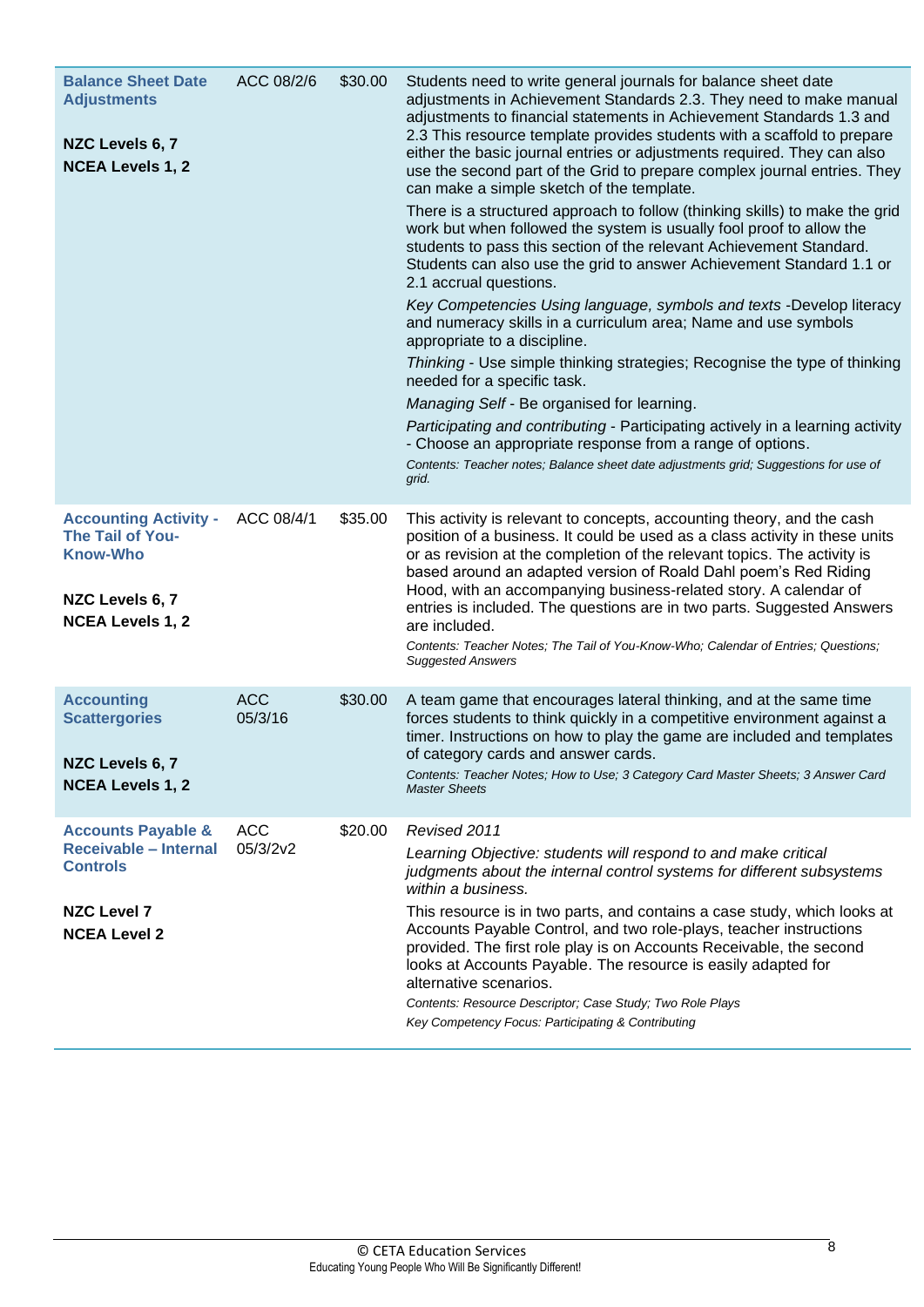### <span id="page-12-0"></span>**Teaching & Learning Packs**

<span id="page-12-1"></span>

| <b>Title and Keywords</b>                                                                                                                                                                     | Code       | <b>Price</b> | <b>Description/Contents</b>                                                                                                                                                                                                                                                                                                                                                                                                                                                                                                                                                                                                                                                                                                                                                                                                                                                                                                                                                                                                                                                                                                                                                                                                                                                                                                                                                                                                                                                                                                                                                                                                                                                                                                                                                                                                                                                                                                                                                                                                                                                                                                                                                                                                                                                                                                                                                                                                                                                                                                                                                                                                                                                                                                                                                                                                                                                                                                                                                                                                                                                                                                                                                                              |
|-----------------------------------------------------------------------------------------------------------------------------------------------------------------------------------------------|------------|--------------|----------------------------------------------------------------------------------------------------------------------------------------------------------------------------------------------------------------------------------------------------------------------------------------------------------------------------------------------------------------------------------------------------------------------------------------------------------------------------------------------------------------------------------------------------------------------------------------------------------------------------------------------------------------------------------------------------------------------------------------------------------------------------------------------------------------------------------------------------------------------------------------------------------------------------------------------------------------------------------------------------------------------------------------------------------------------------------------------------------------------------------------------------------------------------------------------------------------------------------------------------------------------------------------------------------------------------------------------------------------------------------------------------------------------------------------------------------------------------------------------------------------------------------------------------------------------------------------------------------------------------------------------------------------------------------------------------------------------------------------------------------------------------------------------------------------------------------------------------------------------------------------------------------------------------------------------------------------------------------------------------------------------------------------------------------------------------------------------------------------------------------------------------------------------------------------------------------------------------------------------------------------------------------------------------------------------------------------------------------------------------------------------------------------------------------------------------------------------------------------------------------------------------------------------------------------------------------------------------------------------------------------------------------------------------------------------------------------------------------------------------------------------------------------------------------------------------------------------------------------------------------------------------------------------------------------------------------------------------------------------------------------------------------------------------------------------------------------------------------------------------------------------------------------------------------------------------------|
| <b>The Conceptual</b><br><b>Basis of Accounting</b><br>- An Oasis in the<br>Desert<br><b>NZC Level 7</b><br><b>NCEA Level 2</b><br><b>Teaching &amp; Learning</b><br><b>Pack for Concepts</b> | ACC 12/1/4 | \$50.00      | This resource package covers the accounting concepts applied to<br>financial reporting for an entity. It is a <b>Pick-Up And Go</b> resource aimed<br>at being a step by step "how to guide" covering various topics including<br>the purpose of accounting and financial statements, users of accounting<br>information, accounting concepts, financial elements, qualitative<br>characteristics, capital and revenue expenditure and depreciation<br>methods. Included are a set of teacher notes, a comprehensive set of<br>resources and student-centred activities aimed at providing students<br>with an interesting and interactive approach to learning incorporating the<br>key competencies.<br>The pack will assist in preparation for the assessment of external<br>Achievement Standard 91174 (2.1).                                                                                                                                                                                                                                                                                                                                                                                                                                                                                                                                                                                                                                                                                                                                                                                                                                                                                                                                                                                                                                                                                                                                                                                                                                                                                                                                                                                                                                                                                                                                                                                                                                                                                                                                                                                                                                                                                                                                                                                                                                                                                                                                                                                                                                                                                                                                                                                        |
| <b>Processing</b><br><b>Accounting in the</b><br><b>Real Worlds</b><br><b>NZC Level 7</b><br><b>NCEA Level 2</b><br><b>Teaching &amp; Learning</b><br><b>Pack for MYOB</b>                    | ACC 19/1/1 | \$90.00      | This resource is designed as a teaching and learning pack to allow<br>students to demonstrate an understanding of accounting processing<br>using accounting software, in this case MYOB. There are three parts: a<br>focus on the understanding of the transactions that students need to<br>have prior to using the accounting software; an instruction booklet to<br>use with the MYOB software; activities and solutions to use after the<br>instruction booklet. Parts of this resource were included in the original<br>resource ACC 12/1/5.<br>This resource is designed as a teaching and learning pack for AS 91175<br>Demonstrate understanding of accounting processing using accounting<br>software.<br>The Before We Get Started student activities would be used in class<br>prior to using the Accounting Software (MYOB AccountRight).<br>The MYOB Instruction Booklet is then worked through. This is based on<br>the business Mary's Appliances.<br>It is recommended that the MYOB Instruction Booklet be printed off for<br>each student (could be made into an A4 or A5 booklet). Encourage the<br>students to write their own notes/hints as they go.<br>The MYOB Instruction Booklet is designed so that students can work<br>through the booklet at their own pace, it is different to other MYOB<br>instruction booklets available in that it is specifically designed for AS<br>91175. It should be able to be used for any version of MYOB - there is<br>just some terminology that changes.<br>As the students work through the booklet, they will be preparing the<br>accounts for Mary's Appliances. Once they have finished Mary's<br>Appliances (i.e. they have completed working through the instruction<br>booklet) they (or the teacher) can mark their work using the solutions<br>provided.<br>Students can mark their own work by printing out the transactions,<br>journals (instructions on how to do this are at the end of the instruction<br>booklet). However, it would be advisable for the teacher to work<br>through the activities themselves.<br>Once the instruction booklet has been completed, the practice exercises<br>Sue's Sports Shop; Bob's Boat Shop and Kyle's Komputa Shop should<br>be completed by the students. It is recommended that there are copies<br>of the solutions available for students. Students can collect the first<br>exercise, complete it, mark their work and then move on to the next<br>exercise. It is advisable for students to prepare the exercises in order as<br>there are progressively less helpful hints on each task. This will prepare<br>the students for the final assessment task that does not have any hints.<br>AS 91175 details the types of transactions that are required to be<br>prepared. In the instruction booklet these transactions are numbered<br>so that when students do the stand-alone activities they can refer back<br>to the booklet with ease. For example, if they are unsure how to<br>prepare a credit sale, they can go back to the booklet to find how to do it<br>The pack will assist in preparation for the assessment of external<br>Achievement Standard 91175 (2.2). |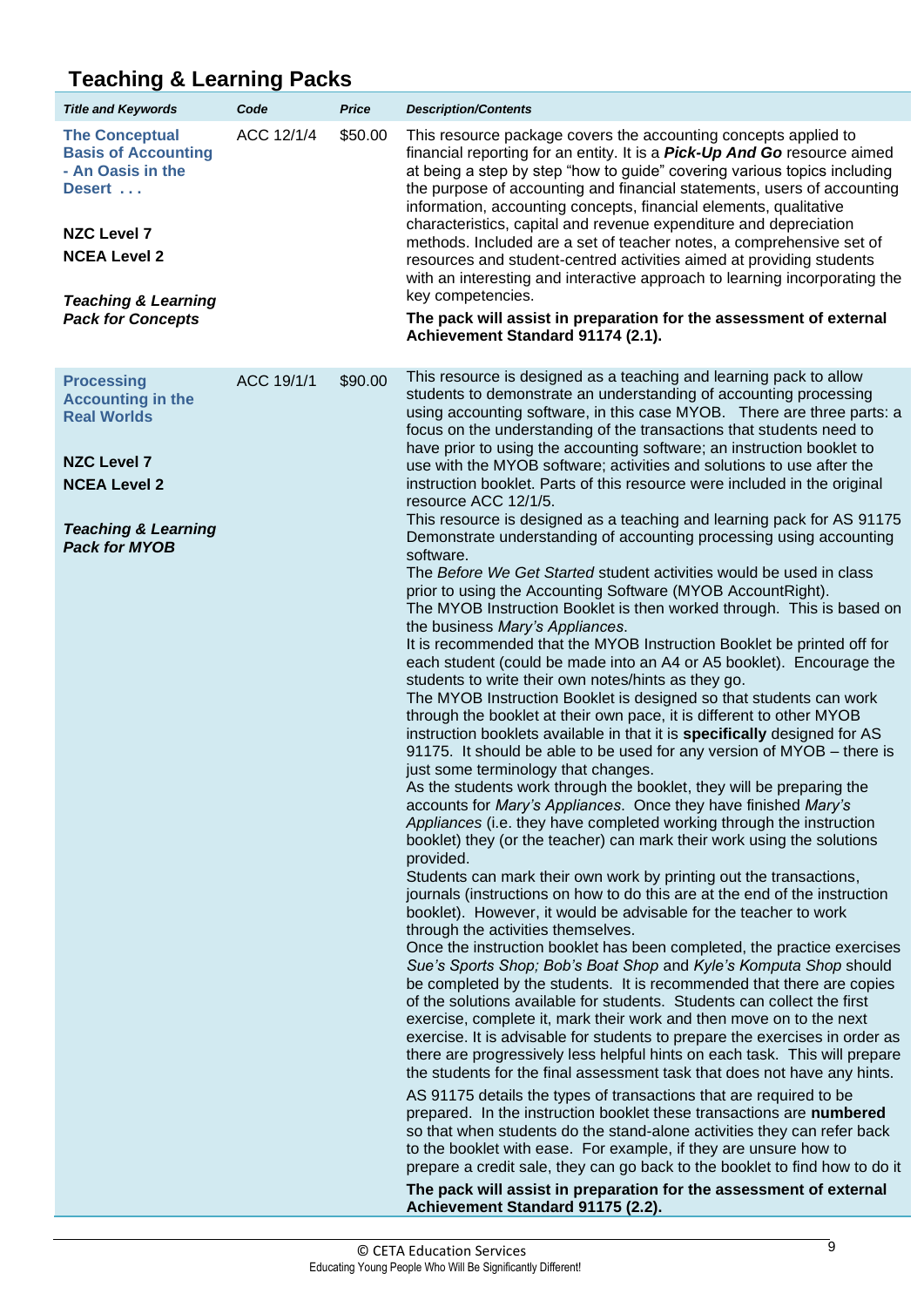#### <span id="page-13-0"></span>**Processing & Statements**

**NZC Level 7 NCEA Level 2**

*Teaching & Learning Pack for Preparing Financial Information for an Entity Operating Accounting Subsystems*

ACC 14/1/1 \$75.00 *Students will gain knowledge, skills and experience to make use of appropriate communication tools and skills to process, report and interpret information for individuals, whanau and local or regional small or medium entities including community organizations that operate accounting sub-systems, while acting with integrity.* This is a comprehensive pack to support the teaching and learning for processing financial information and preparing financial reports for NZC Level 7/NCEA Level 2. A PowerPoint (78 slides) of concise notes and examples is provided to give a structure to the topic. It is complemented with 11 supporting tasks to allow students to practise the skills being covered. In addition, further ideas of how to practise the skills are included. The pack is designed so that it can be used either as paper copy or electronically. All tasks have suggested answers provided. The PowerPoint covers main ideas and worked examples for the processing of information is designed to support class explanations and provide a structure for the unit of work. Teachers should supplement these examples with further examples to emphasise the need to practise these skills.

Specific content covered in the PowerPoint.

- When to debit, when to credit
- Writing a general journal entry
- Preparing a general ledger account
- Balancing ledger accounts
- Balance Day Adjustments
- Calculating GST
- Invoices for sales/fees/expenses/PPE
- Depreciation methods
- Bad debts
- Doubtful debts
- Net realisable value for inventory
- Paying a cash deposit, balance on credit
- Closing entries
- Reversing entries
- Income Statement
- Statement of Financial Position with notes
- Cash Flow Statement with calculations

Worksheets to enable students to practise the skills of this unit are provided, however teachers should also be encouraged to allow students to practise in a variety of ways.

When using the worksheets consider projecting these or making available to students electronically as opposed to printing. Students could easily complete the tasks electronically. Students need to appreciate that the processing of financial information is an important part of establishing up to date information to allow financial statements to be prepared.

#### **Specific Content**

At conclusion of this topic students should be able to:

When to debit, when to credit an account.

How to write a general journal entry

How to prepare a general ledger account

How to post form a journal to a ledger account

How to balance ledger accounts

How to account for accrued income, prepayments, accrued expenses, income in advance.

How to calculate GST

How to account for Invoices for sales/fees/expenses/PPE

Depreciation methods – straight line, diminishing value and units of use. How to calculate them and when they are appropriate

How to account for bad debts and what they are

How to account for doubtful debts and what they are

How to revalue inventory down to net realisable value

How to account for paying a cash deposit, balance on credit

When and how to prepare closing general journal entries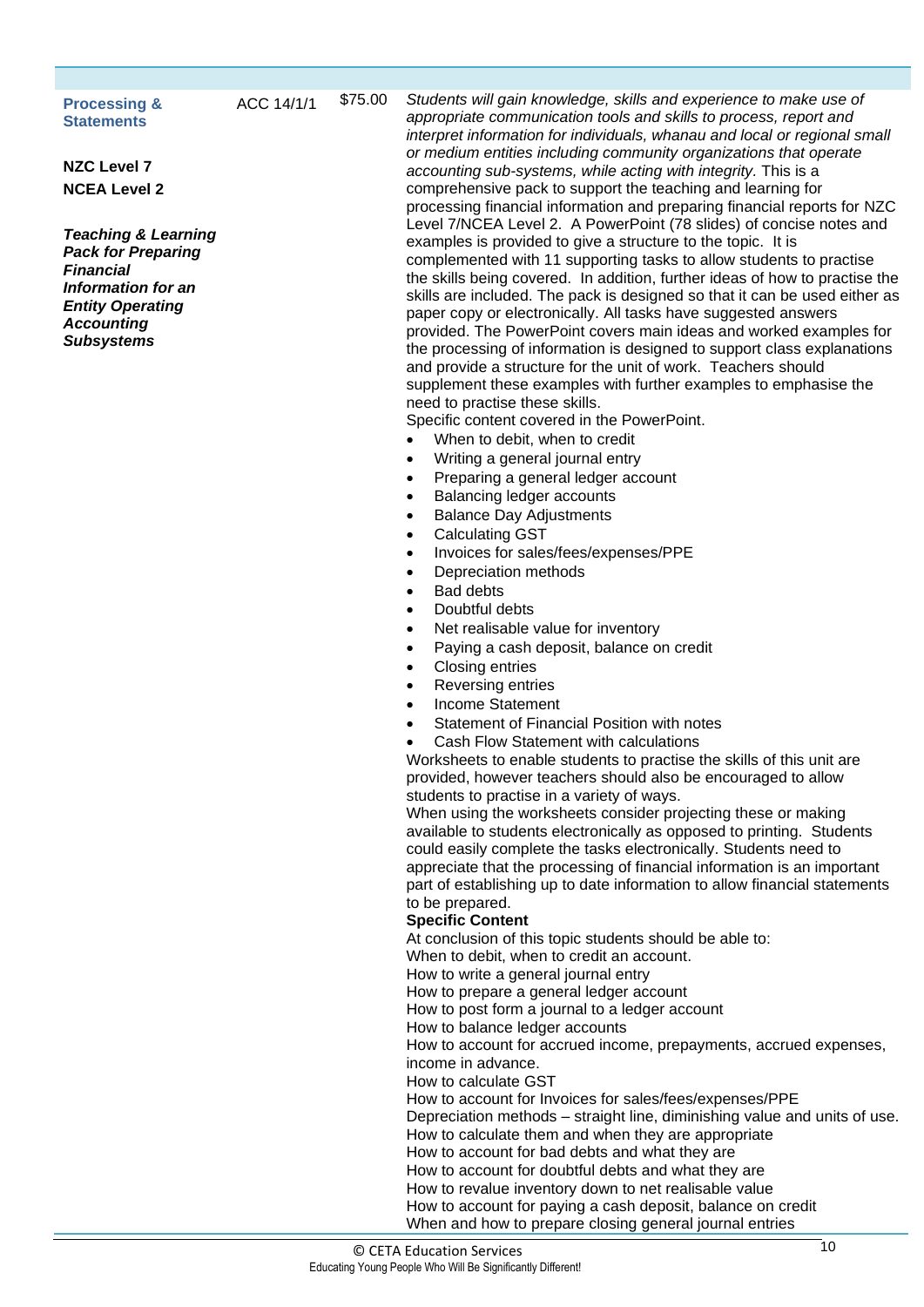When and how to prepare reversing general journal entries How to prepare a fully classified Income Statement How to prepare a fully classified Statement of Financial Position with notes

How to prepare a Cash Flow Statement with calculations **The pack will assist in preparation for the assessment of external Achievement Standard 91176 (2.3).** *Contents: Resource Descriptor; Teacher Guidelines; Curriculum Links;* 

*Key Competencies; Qualifications Framework Links; Content Development; PowerPoint overview with 78 slides; Student Activities & Suggested Answers.*

<span id="page-14-1"></span><span id="page-14-0"></span>**Performing at our Best NZC Level 7 NCEA Level 2** *Teaching & Learning Pack for Interpretation* ACC 12/1/6 \$50.00 This resource is designed as a teaching and learning pack to allow students to calculate and interpret measures that analyse accounting information for sole proprietors and individuals. The activities allow teachers to provide a variety of student focussed tasks that are easily differentiated to suit all ability levels and learning styles. "Performing at our best" has been written to provide a complete teaching resource that allows students to investigate and understand how and why a business needs to interpret accounting information. It includes a variety of individual and interactive activities including discussion scenarios, card games and calculation practise. **The pack will assist in preparation for the assessment of external Achievement Standard 91177 (2.4). Have you got issues? NZC Level 7 NCEA Level 2** *Teaching & Learning Pack for Demonstrating understanding of a contemporary accounting issues for decision-making* ACC 15/2/3 \$55.00 Assessment Link(s): Achievement Standard 2.5 (AS 91481 v2) Achievement Objective(s): Manage the financial affairs of individuals, whanau, and local or regional small or medium entities, including community organisations that operate accounting sub-systems**,** while acting with integrity. This comprehensive resource is a teaching and learning pack which covers decision making as required by the New Zealand Curriculum and the Accounting Learning Objectives in the Accounting Senior Subject Teaching and Learning Guide. This pack includes information on how contemporary accounting issues impact on decision making for entities. The resource covers the teaching and learning of how to write a report (or presentation) about how contemporary accounting issues impact on decision making for entities with examples. There are activities on writing an introduction; what is financial and non-financial information; justifying the impacts on the decision making for an entity and writing a conclusion. All activities and examples are based on contemporary accounting issues. **The pack will assist in preparation for the assessment of Achievement Standard 91481 (2.5).**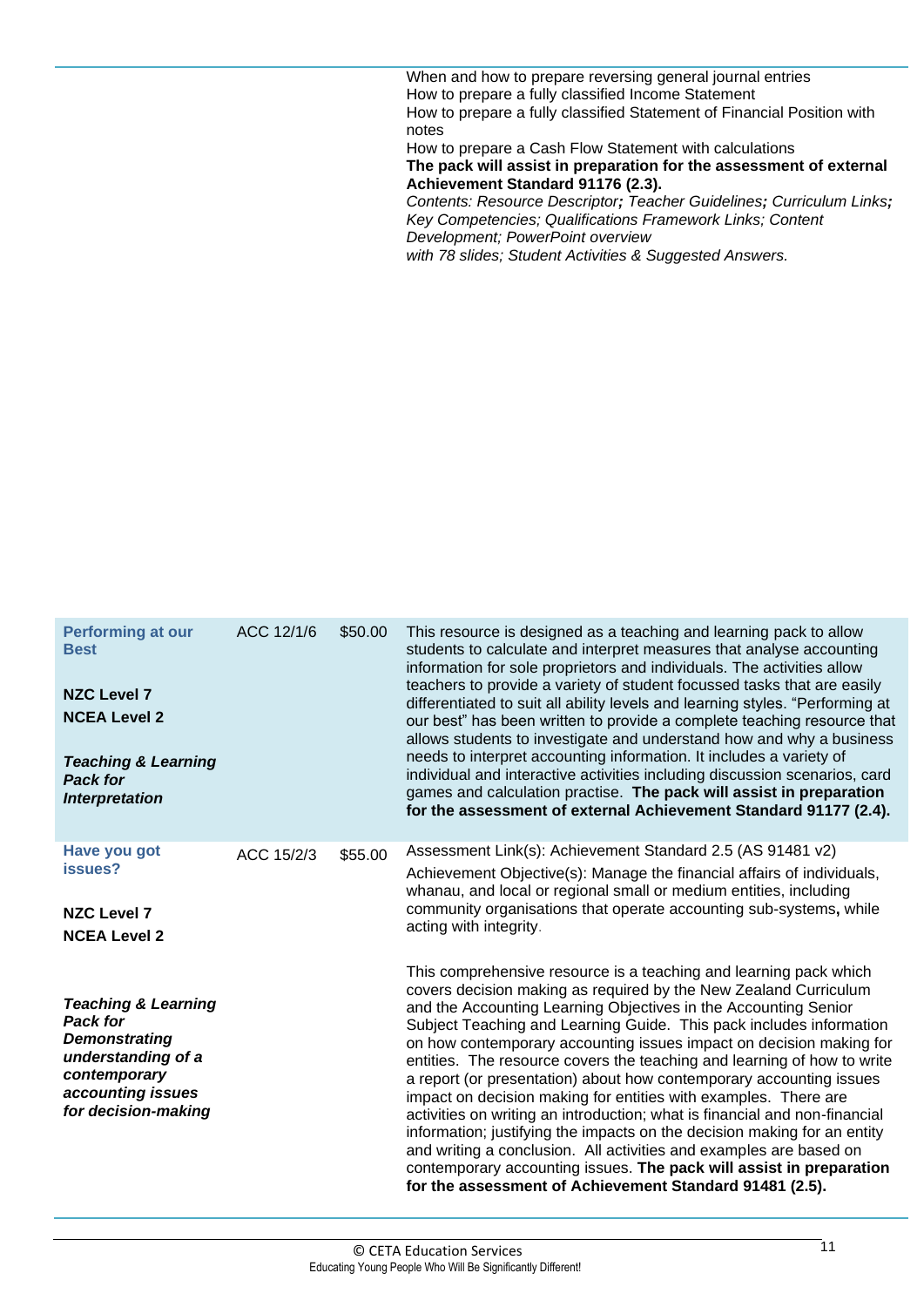<span id="page-15-1"></span><span id="page-15-0"></span>

|                                                                                                                                                                                                                                                     |            |         | This resource is designed to be used to teach decision making as part<br>of an NZC Level 7 Accounting programme. The example (Burger<br>Central) could be worked through with the class, so they learn how to<br>write an introduction for how a contemporary issue impacts an entity's<br>decision making; what the impacts on the entity's decision making are<br>and how to write a conclusion. Students could then do the activities<br>before embarking on their internal assessment for 91481. This would<br>give them the understanding of the requirements of the standard.                                                                                                                                                                                                                                                                                                                                                                                                                                                                                                                  |
|-----------------------------------------------------------------------------------------------------------------------------------------------------------------------------------------------------------------------------------------------------|------------|---------|------------------------------------------------------------------------------------------------------------------------------------------------------------------------------------------------------------------------------------------------------------------------------------------------------------------------------------------------------------------------------------------------------------------------------------------------------------------------------------------------------------------------------------------------------------------------------------------------------------------------------------------------------------------------------------------------------------------------------------------------------------------------------------------------------------------------------------------------------------------------------------------------------------------------------------------------------------------------------------------------------------------------------------------------------------------------------------------------------|
| <b>Accounts Receivable</b><br><b>Subsystems - Is it</b><br>time to send in the<br>"Heavies"?<br><b>NZC Levels 7</b><br><b>NCEA Levels 2</b><br><b>Teaching &amp; Learning</b><br><b>Pack for Accounts</b><br><b>Receivable</b><br><b>Subsystems</b> | ACC 12/1/7 | \$50.00 | Learning Objective: Students will gain the knowledge, skills and<br>experience to manage the accounts receivable subsystem for sole<br>proprietors, while acting with integrity.<br>This comprehensive resource is a teaching and learning pack which<br>covers a range of activities that address an accounts receivable<br>subsystem of a business as required by the New Zealand Curriculum<br>and the Accounting Learning Objectives as indicated in the Accounting<br>Senior Subject Teaching and Learning Guide. The pack includes<br>journal and ledger entries however, the focus is on the elements of the<br>subsystem and why they are important for a business. The pack will<br>assist in preparation for the assessment of Achievement Standard<br>91179 (2.6).<br>Contents: Resource Descriptor; Teacher Guidelines; Curriculum Links;<br>Key Competencies; Qualifications Framework Links; Content<br>Development; Think Pair Share Activity; Role Plays; Sales Journal;<br>Accounts Receivable Subsidiary Ledger; Aged Debtors Report;<br>Accounts Receivable Subsystem; Checklists |
| <b>Systems - More than</b><br>just a beep!<br><b>NZC Level 7</b><br><b>NCEA Level 2</b><br><b>Teaching &amp; Learning</b><br><b>Pack for Inventory</b><br><b>Subsystem</b>                                                                          | ACC 12/1/8 | \$50.00 | This comprehensive resource is a teaching and learning pack which<br>covers a range of activities that address inventory subsystem as<br>required by the New Zealand Curriculum and the Accounting Learning<br>Objectives as indicated in the Accounting Senior Subject Teaching and<br>Learning Guide. The resource covers the teaching and learning of both<br>the processing and the elements of Inventory subsystems. It is intended<br>to provide students with practice material for processing inventory<br>transactions in a variety of accounting records. The resources also<br>encourage students to describe, explain and justify the elements of<br>different inventory subsystems. This pack contains specific content,<br>activities, suggested solutions, checklists, and templates, it also<br>includes a PowerPoint Summary and an Excel activity. The pack will<br>assist in preparation for the assessment of internal Achievement<br>Standard 91386 (2.7).                                                                                                                      |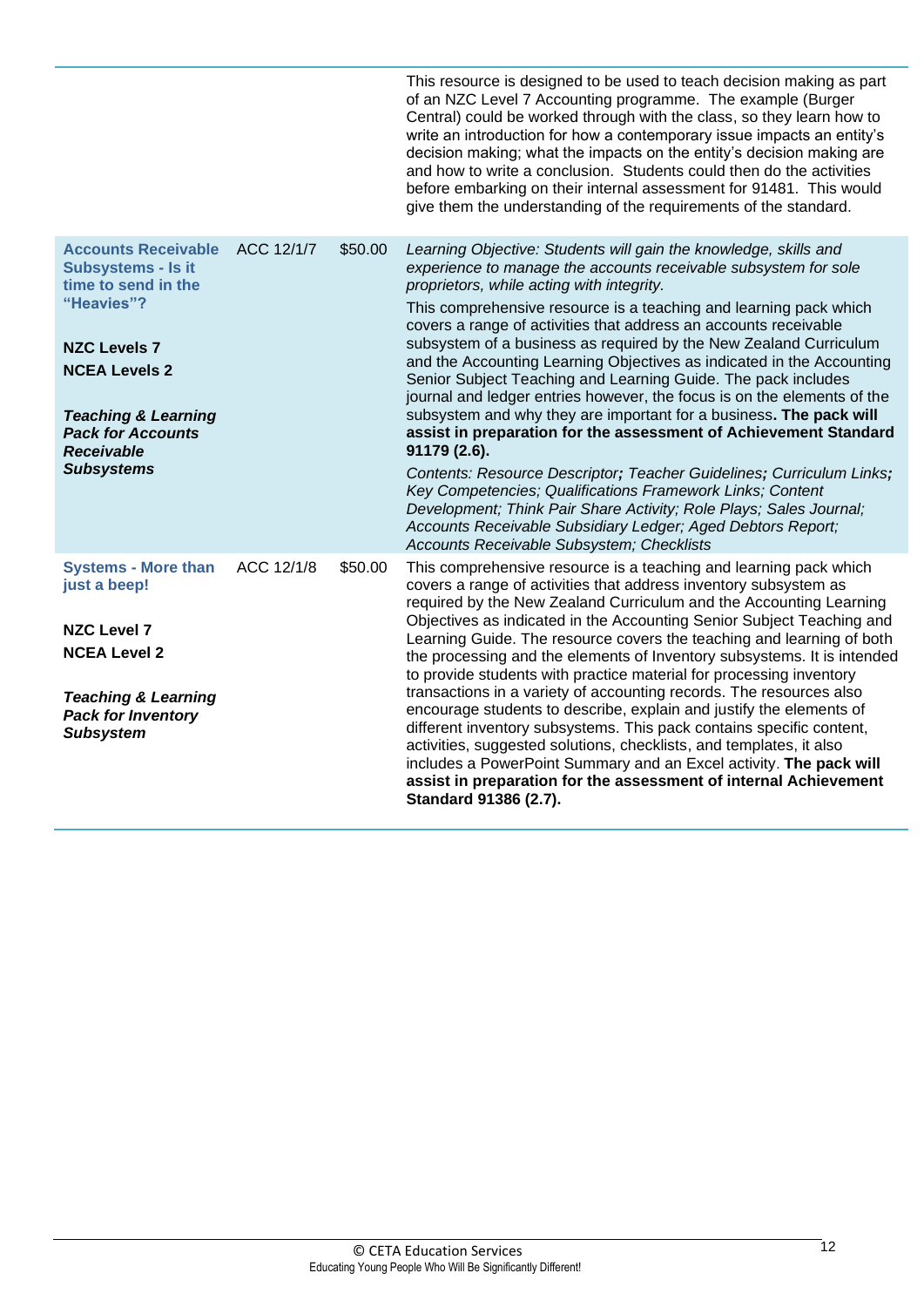### **Mini-progress Packs**

| יפיין ייייי<br>.                                                                                               |                          |              |                                                                                                                                                                                                                                                                                                                                                                                                                                                                                                                                                                                                                                                       |  |            |                                                                                                                                                                                                                                                                                                                                                                                                                                                                                                                                                                                                                                                                                                                                                                                                                                                                   |
|----------------------------------------------------------------------------------------------------------------|--------------------------|--------------|-------------------------------------------------------------------------------------------------------------------------------------------------------------------------------------------------------------------------------------------------------------------------------------------------------------------------------------------------------------------------------------------------------------------------------------------------------------------------------------------------------------------------------------------------------------------------------------------------------------------------------------------------------|--|------------|-------------------------------------------------------------------------------------------------------------------------------------------------------------------------------------------------------------------------------------------------------------------------------------------------------------------------------------------------------------------------------------------------------------------------------------------------------------------------------------------------------------------------------------------------------------------------------------------------------------------------------------------------------------------------------------------------------------------------------------------------------------------------------------------------------------------------------------------------------------------|
| <b>Title and Keywords</b>                                                                                      | Code                     | <b>Price</b> | <b>Description/Contents</b>                                                                                                                                                                                                                                                                                                                                                                                                                                                                                                                                                                                                                           |  |            |                                                                                                                                                                                                                                                                                                                                                                                                                                                                                                                                                                                                                                                                                                                                                                                                                                                                   |
| <b>Accounting Equation</b><br><b>Processing</b><br><b>Mini-progress</b><br>NZC Level 7<br><b>NCEA Level 2</b>  | ACC 20/2/2               | \$60.00      | This resource is designed to help students gain the skills required to<br>analyse transactions using the accounting equation and double entry<br>reporting rules. Students are required to classify and process<br>transactions through general journals and general ledgers.<br>The resource has been developed to assist the teaching of the<br>processing skills required through-out most accounting standards. The<br>Spreadsheet has four tabs where students have to classify accounts,<br>classify account movements, create journals and process the journals<br>into ledgers<br>The Spreadsheet is self-marking. To view answers unhide the |  |            |                                                                                                                                                                                                                                                                                                                                                                                                                                                                                                                                                                                                                                                                                                                                                                                                                                                                   |
| <b>Assessment Link</b>                                                                                         |                          |              | hidden tabs by right clicking on tabs and select unhide.                                                                                                                                                                                                                                                                                                                                                                                                                                                                                                                                                                                              |  |            |                                                                                                                                                                                                                                                                                                                                                                                                                                                                                                                                                                                                                                                                                                                                                                                                                                                                   |
| AS 2,1; 2.2; 2.3; 2.6;<br>2.7                                                                                  |                          |              | <b>Specific Content</b><br>At conclusion students should be able to:<br><b>Classify Accounts</b><br>Classify account movement.<br>Write general journals.<br>Process journals into general ledger<br>$\bullet$<br><b>Contents: Resource Descriptor; Teacher Notes; One Excel</b><br>Spreadsheet with 4 Activities; Self-Marking and Answers within the<br>spreadsheet                                                                                                                                                                                                                                                                                 |  |            |                                                                                                                                                                                                                                                                                                                                                                                                                                                                                                                                                                                                                                                                                                                                                                                                                                                                   |
| <b>Prepare Statements</b>                                                                                      | ACC 22/2/1               | \$60.00      | Achievement Objective(s): Prepare financial information for an entity                                                                                                                                                                                                                                                                                                                                                                                                                                                                                                                                                                                 |  |            |                                                                                                                                                                                                                                                                                                                                                                                                                                                                                                                                                                                                                                                                                                                                                                                                                                                                   |
| <b>Mini-progress</b><br>NZC Level 7<br><b>NCEA Level 2</b><br><b>Assessment Link</b><br>AS91176 (2.3)<br>eview |                          |              |                                                                                                                                                                                                                                                                                                                                                                                                                                                                                                                                                                                                                                                       |  | $22/2/2$ . | that operates accounting subsystems<br>This resource is designed to help students to build their skills and<br>confidence in preparing financial statements and notes to the<br>statements required for Year 12 Accounting. The activities provide<br>some scaffolded tasks and self marking to enable students to work at<br>their own pace and practise skills learned in lessons. This resource<br>would be well suited to being uploaded to an electronic classroom and<br>used both in and out of lessons.<br>Students would be expected to have learned how to adjust for balance<br>day adjustments in order to complete the statements. This is the ideal<br>complement to Mini-progress Pack Understanding the Process ACC<br>This resource has been developed to assist the teaching of Financial<br>Information in Achievement Standard AS91176 (2.3). |
|                                                                                                                |                          |              | The resource contains 8 Acitvities and 8 Suggested Solutions.                                                                                                                                                                                                                                                                                                                                                                                                                                                                                                                                                                                         |  |            |                                                                                                                                                                                                                                                                                                                                                                                                                                                                                                                                                                                                                                                                                                                                                                                                                                                                   |
|                                                                                                                |                          |              | <b>Specific Content</b><br>Income Statement classifying and layout<br>Statement of Financial Position classifying and layout<br><b>Preparing Income Statements</b><br>Preparing Statement of Financial Position<br><b>Accounts Receivable Note</b><br>Property, Plant and Equipment Note<br><b>Calculations for Cash Flow Statements</b><br><b>Preparing Cash Flow Statements</b><br>$\bullet$                                                                                                                                                                                                                                                        |  |            |                                                                                                                                                                                                                                                                                                                                                                                                                                                                                                                                                                                                                                                                                                                                                                                                                                                                   |
| <b>Understand the</b><br><b>Process</b><br><b>Mini-progress</b>                                                | ACC 22/2/2<br><b>NEW</b> | \$60.00      | Achievement Objective(s): Prepare financial information for an entity<br>that operates accounting subsystems<br>This resource is designed to help students gain confidence with the<br>journals and ledgers through enhancing their skills, helping them to<br>move forward, and challenge their thinking. It helps support the skills                                                                                                                                                                                                                                                                                                                |  |            |                                                                                                                                                                                                                                                                                                                                                                                                                                                                                                                                                                                                                                                                                                                                                                                                                                                                   |

NZC Level 7 NCEA Level 2



needed to succeed in Achievement Standard 2.3. This is a pick-upand-go resource that can immediately be uploaded for students to use.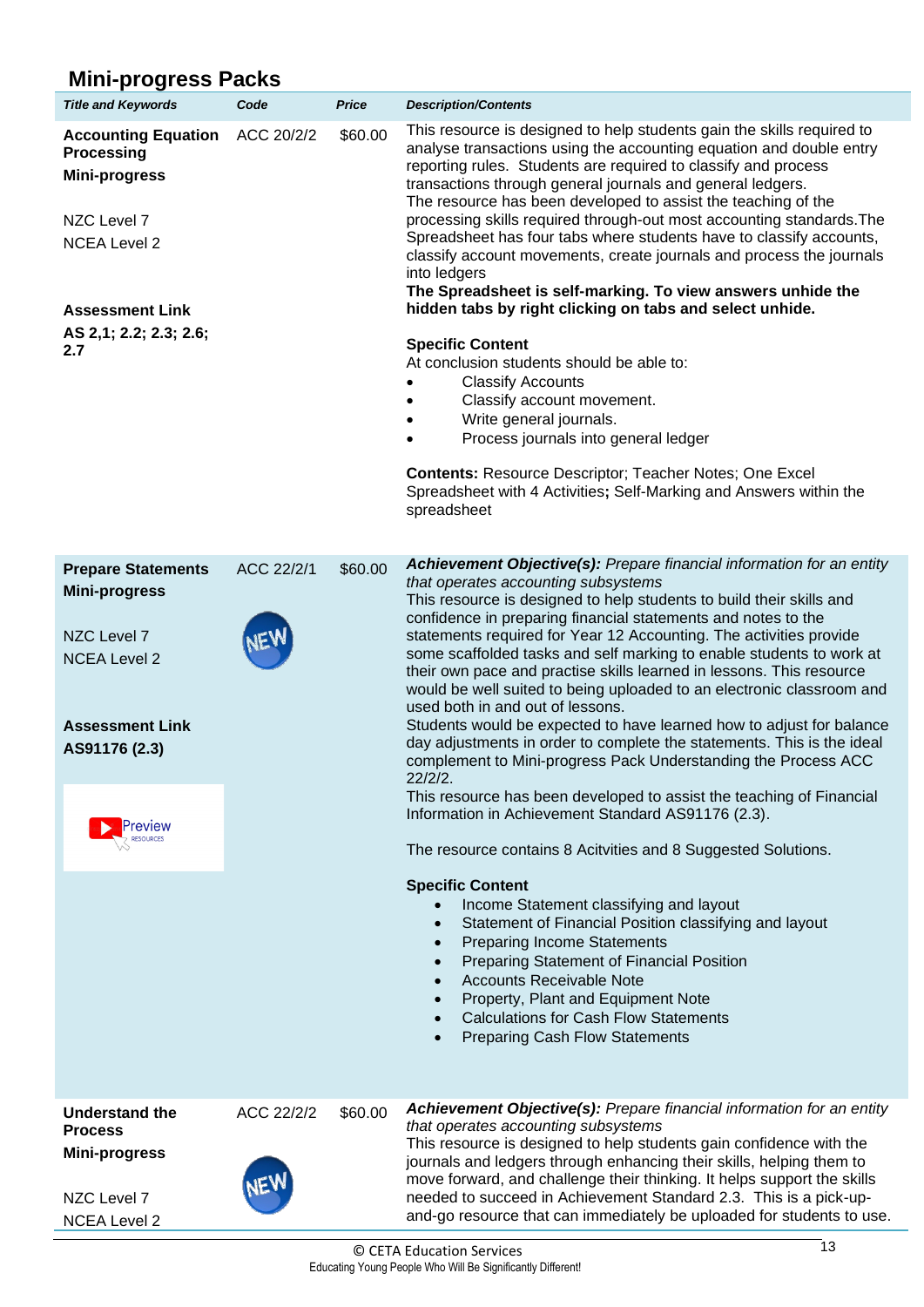**Assessment Link AS91176 (2.3)**



Students are able to self-check their answers either through the activity being self marking or using the provided suggested solutions. This resource covers all of the essential skills needed in order to prepare the journals and ledgers before preparing the financial statements, including: calculating balance day adjustments; the difference between a journal and a ledger; revision of Level 1 balance day adjustments; calculating and preparing entries for depreciation; depreciation crossword; bad debts and doubtful debts; inventory write down; closing entries; capital, profit and drawings.

This resource has been developed to assist the teaching of Financial Information in Achievement Standard AS91176 (2.3).

The resource contains 9 Acitvities and 9 Suggested Solutions.

#### **Specific Content**

- Balance Day Adjustment calculations
- Revising Year 11 Balance Day Adjustments
- Understanding the difference between journals and ledgers
- Depreciation
- Bad and doubtful debts
- Writing down of inventory
- Closing entries
- Capital, Profit and Drawings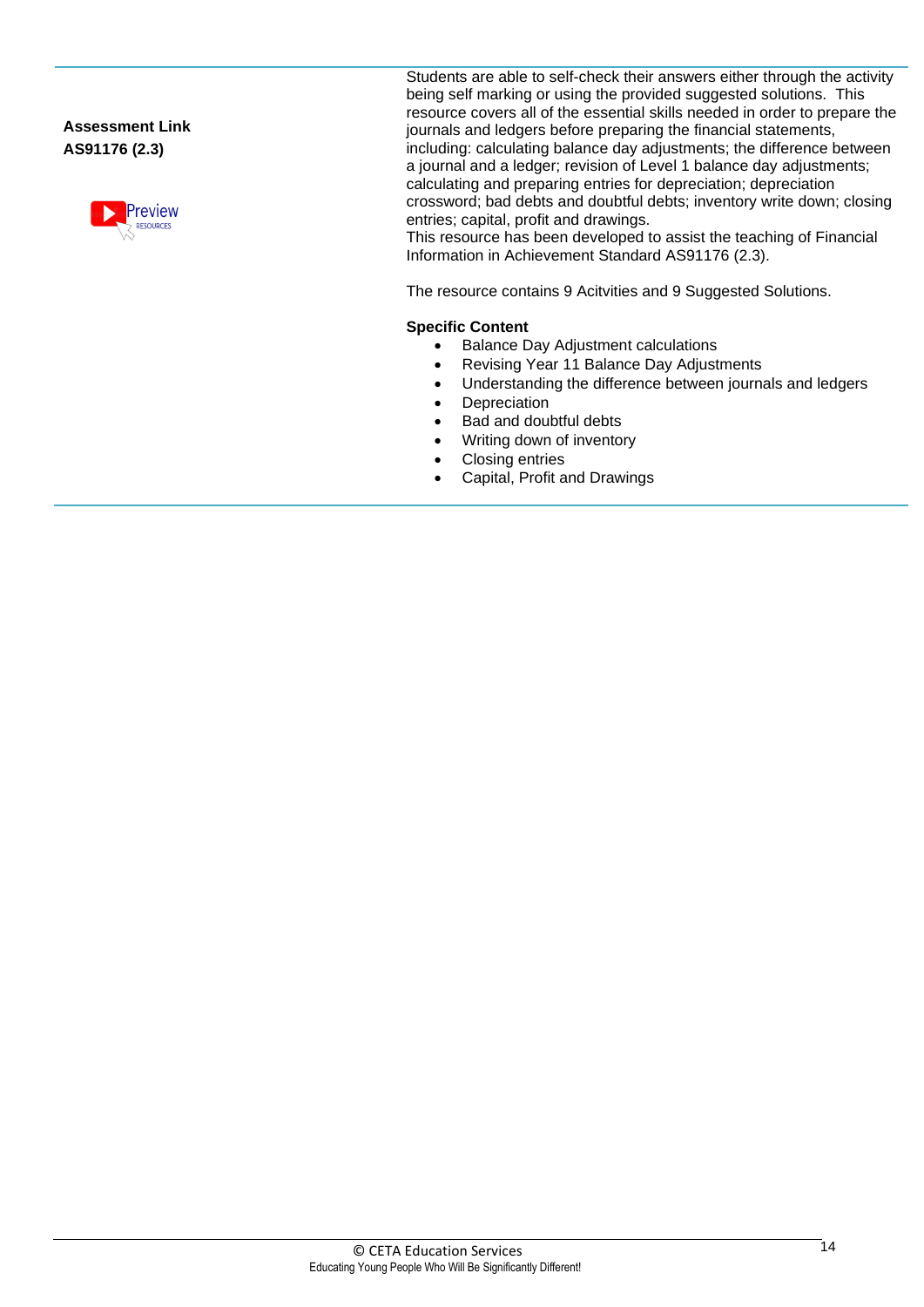### <span id="page-18-0"></span>**Student Based Activities Packs for Consolidation or Revision**

| <b>Title and Keywords</b>                                                                                                                                                                                                                                                                                                                                                     | Code       | <b>Price</b> | <b>Description/Contents</b>                                                                                                                                                                                                                                                                                                                                                                                                                                                                                                                                                                                                                                                                                                                                                                                                                                                                                                                                                                                                                                                                                                                                                                                                                                                                                                                                                                                                           |
|-------------------------------------------------------------------------------------------------------------------------------------------------------------------------------------------------------------------------------------------------------------------------------------------------------------------------------------------------------------------------------|------------|--------------|---------------------------------------------------------------------------------------------------------------------------------------------------------------------------------------------------------------------------------------------------------------------------------------------------------------------------------------------------------------------------------------------------------------------------------------------------------------------------------------------------------------------------------------------------------------------------------------------------------------------------------------------------------------------------------------------------------------------------------------------------------------------------------------------------------------------------------------------------------------------------------------------------------------------------------------------------------------------------------------------------------------------------------------------------------------------------------------------------------------------------------------------------------------------------------------------------------------------------------------------------------------------------------------------------------------------------------------------------------------------------------------------------------------------------------------|
| <b>Conquer the</b><br><b>Concept --</b><br><b>Reinforcing</b><br><b>Understanding</b><br><b>Accounting</b><br><b>Concepts Revision</b><br>for Achievement<br><b>Standard 91174 (2.1)</b>                                                                                                                                                                                      | ACC 15/2/2 | \$50.00      | This reinforcement pack for Conceptual Basis covers the key aspects<br>required to succeed in the Level 2 NCEA Accounting Achievement<br>Standard 2.1 examination. It is a comprehensive package that both<br>teachers and students can use in helping them to gain a better<br>understanding of the language terms, how to scaffold an answer, and<br>write at a comprehensive level. The resource links with two other CETA<br>resources on this topic - ACC 12/1/4 a teaching and learning pack and<br>ACC 12/2/1 an assessment pack.                                                                                                                                                                                                                                                                                                                                                                                                                                                                                                                                                                                                                                                                                                                                                                                                                                                                                              |
| NZC Level 7<br><b>NCEA Level 2</b><br><b>Assessment Link</b><br>AS 91174 (2.1)                                                                                                                                                                                                                                                                                                |            |              | The content covers:<br>Checklist<br>Key points for teachers<br>Language terms<br>$\bullet$<br>Key notes<br>$\bullet$<br>Flash cards<br>$\bullet$<br>Learning the language exercises<br>٠<br>Scaffolding exercises<br>$\bullet$<br>Example of student answers with suggested solutions<br>I have, who has cards.<br>$\bullet$<br>Solutions for all exercises                                                                                                                                                                                                                                                                                                                                                                                                                                                                                                                                                                                                                                                                                                                                                                                                                                                                                                                                                                                                                                                                           |
| <b>The Conceptual</b><br><b>Basis of Accounting</b><br><b>Overview</b><br>NZC Level 7<br><b>NCEA Level 2</b><br>A PowerPoint for<br>Consolidation or<br>Revision<br><b>Assessment Link</b><br>AS 91174 (2.1)                                                                                                                                                                  | ACC 07/1/5 | \$50.00      | A 61 slide PowerPoint resource that gives an overview of the<br>Conceptual Basis of Accounting. It incorporates all that is required to<br>understand what is required to understand AS 2.1. It covers:<br><b>Accounting Functions</b><br>Users & Uses of Accounting Information<br><b>Qualitative Characteristics</b><br>$\bullet$<br>Influences on the Characteristics<br>$\bullet$<br><b>Accounting Concepts</b><br>$\bullet$<br>Financial Elements (Revised for NZIAS)<br>$\bullet$<br><b>Financial Statements: Components</b><br>$\bullet$<br><b>Financial Statements: Purposes</b><br>$\bullet$<br><b>Financial Statements: Limitations</b><br>Capital & Revenue Expenditure<br>Depreciation<br><b>Methods of Depreciating</b>                                                                                                                                                                                                                                                                                                                                                                                                                                                                                                                                                                                                                                                                                                  |
| <b>Consolidation of</b><br><b>Accounting</b><br><b>Concepts @</b><br><b>Level 7/Level 2</b><br><b>Reinforcing</b><br><b>Preparing financial</b><br>information for an<br>entity that operates<br>accounting<br>subsystem<br>NZC Level 7<br><b>NCEA Level 2</b><br>Ideal for student<br>directed learning &<br><b>BYOD</b> devices<br><b>Assessment Link</b><br>AS 91174 (2.1) | ACC 18/4/2 | \$70.00      | This pack is designed to allow learners to consolidate their<br>understanding of the conceptual basis of accounting at Level 2. The<br>pack includes PowerPoints on key ideas and applications, checklists of<br>skills and a variety of consolidating activities including a board game,<br>mix and match, written, self-marking and differentiated tasks.<br>The pack allows learners to identify areas for focus for them and then<br>direct their learning to the areas they require, a great self-management<br>skill where learners take ownership of their direction.<br>The pack includes a variety of activities breaking down the ideas<br>covered in the Conceptual Basis of Accounting at Level 2. Each of the<br>seven sections have a checklist, PowerPoint of key ideas and activity to<br>consolidate understanding. It is expected that a unit of learning has<br>taken place already and this is an opportunity to consolidate that<br>learning.<br>There are options with how to utilise this resource. For example<br>you could make all resource available on a shared area and ask<br>learners to direct their consolidation of learning.<br>students' complete checklists at the same time and depending on<br>$\bullet$<br>areas identified students could be grouped to work on different<br>focus areas.<br>each section could be used in a series of lessons to provide variety<br>of learning experience. |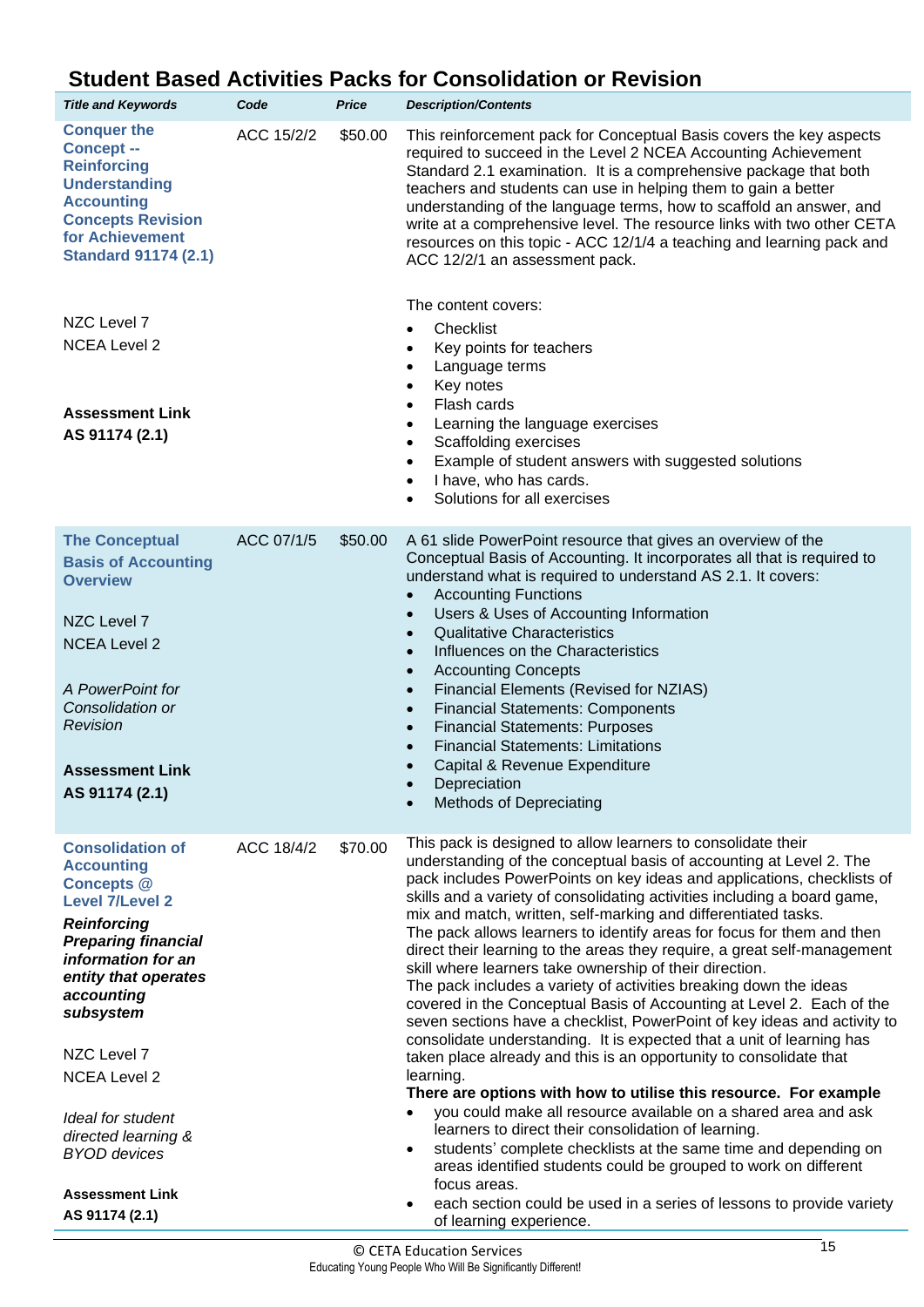|                                                                                                                                                                                                                                                     |            |         | <b>Checklists - These are designed for students to be able to self-assess</b><br>their confidence and understanding prior to embarking on an activity.<br>Students can then identify the focus areas for themselves. Students<br>should then complete the targeted consolidation activity before<br>revisiting the checklist to see if their confidence level has improved. It is<br>a good way for students to assess their own progress and take<br>ownership of their learning.<br><b>Specific Content</b><br>At conclusion of this topic students should be able to:<br>Recognise and explain the purpose of financial statements.<br>Recognise, define and apply financial elements.<br>Recognise, define and apply accounting concepts.<br>Recognise, define and apply qualitative characteristics.<br>Recognise, define and apply different methods of depreciation.<br>Recognise, define and apply capital and revenue expenditure.<br>Recognise and explain limitations to financial.<br>Teachers may also wish to consider other CETA resources relating to<br>this topic: a teaching and learning pack ACC 12/1/4; interactive learning<br>resources ACC 16/1/2/1; revision pack ACC 15/2/2 and Achievement<br>Standards Assessment pack ACC 12/2/1 and 17/3/1.                                    |
|-----------------------------------------------------------------------------------------------------------------------------------------------------------------------------------------------------------------------------------------------------|------------|---------|---------------------------------------------------------------------------------------------------------------------------------------------------------------------------------------------------------------------------------------------------------------------------------------------------------------------------------------------------------------------------------------------------------------------------------------------------------------------------------------------------------------------------------------------------------------------------------------------------------------------------------------------------------------------------------------------------------------------------------------------------------------------------------------------------------------------------------------------------------------------------------------------------------------------------------------------------------------------------------------------------------------------------------------------------------------------------------------------------------------------------------------------------------------------------------------------------------------------------------------------------------------------------------------------------------------|
| <b>Fun at Level Two!</b><br><b>Conceptual Basis of</b><br><b>Accounting</b><br>NZC Level 7<br><b>NCEA Level 2</b><br><b>Student Based</b><br><b>Activities Pack for</b><br>Consolidation or<br>Revision<br><b>Assessment Link</b><br>AS 91174 (2.1) | ACC 13/2/6 | \$50.00 | This resource pack aims to provide teachers with fun and practical<br>student-centred activities for the classroom. Each activity provides<br>students the opportunity to reinforce content learnt in class and gives<br>students the opportunity to work with others. Included is a variety of<br>activities aimed at providing students with an interesting and interactive<br>approach to learning, incorporating the key competencies.<br>The activities include active quizzes, board games, and becoming an<br>expert to teach others in the class. The pack covers a variety of content<br>from the Conceptual basis and is a great way of engaging students in<br>applying and practising the knowledge they have gained. The various<br>activities and suggested answers are intended to be used to support the<br>delivery of the curriculum content and help develop key competencies<br>relevant to your students.<br>All resources and activities are designed to be used as they are or<br>adapted to meet the needs of your students and region.<br>Resources are practical and usually require preparation before using in<br>the classroom. Below are instructions and guidelines on how to use<br>each activity.<br>Specific Content. At conclusion of these activities, students should be |
|                                                                                                                                                                                                                                                     |            |         | able to:<br>Demonstrate understanding of accounting elements, notions,<br>assumptions, depreciation, expenditure and the purpose, components,<br>and limitations of financial statements.<br>Contents: Resource Descriptor; Teacher Guidelines; Student Activities -<br>Fast as Fun; Game on! Elements Game; Mix & Match; Board Game;<br><b>Depreciation Jigsaw Suggested Solutions</b><br>NOTE: Files are presenting in word/publisher and in pdfs                                                                                                                                                                                                                                                                                                                                                                                                                                                                                                                                                                                                                                                                                                                                                                                                                                                           |
| Do you remember<br>the process?<br><b>Reinforcing</b><br>processing and<br>presenting financial<br>statements for<br><b>Achievement</b><br><b>Standard 91776 (2.3)</b>                                                                              | ACC 15/3/2 | \$50.00 | This is a comprehensive revision pack directed for student use covering<br>Achievement Standard 91176 (2.3). The pack contains a checklist for<br>students broken down into detailed steps for achievement in this<br>standard. By using the checklist students can tailor their revision<br>program to those skills they are less confident in. In addition, there are<br>tips for assessments, detailed revision notes with worked examples,<br>versatile flash cards and a selection of activities to practise the skills<br>required for this topic (all answers provided). Students could<br>independently and confidently use this to support their revision for the<br>processing topic at NCEA Level 2.                                                                                                                                                                                                                                                                                                                                                                                                                                                                                                                                                                                               |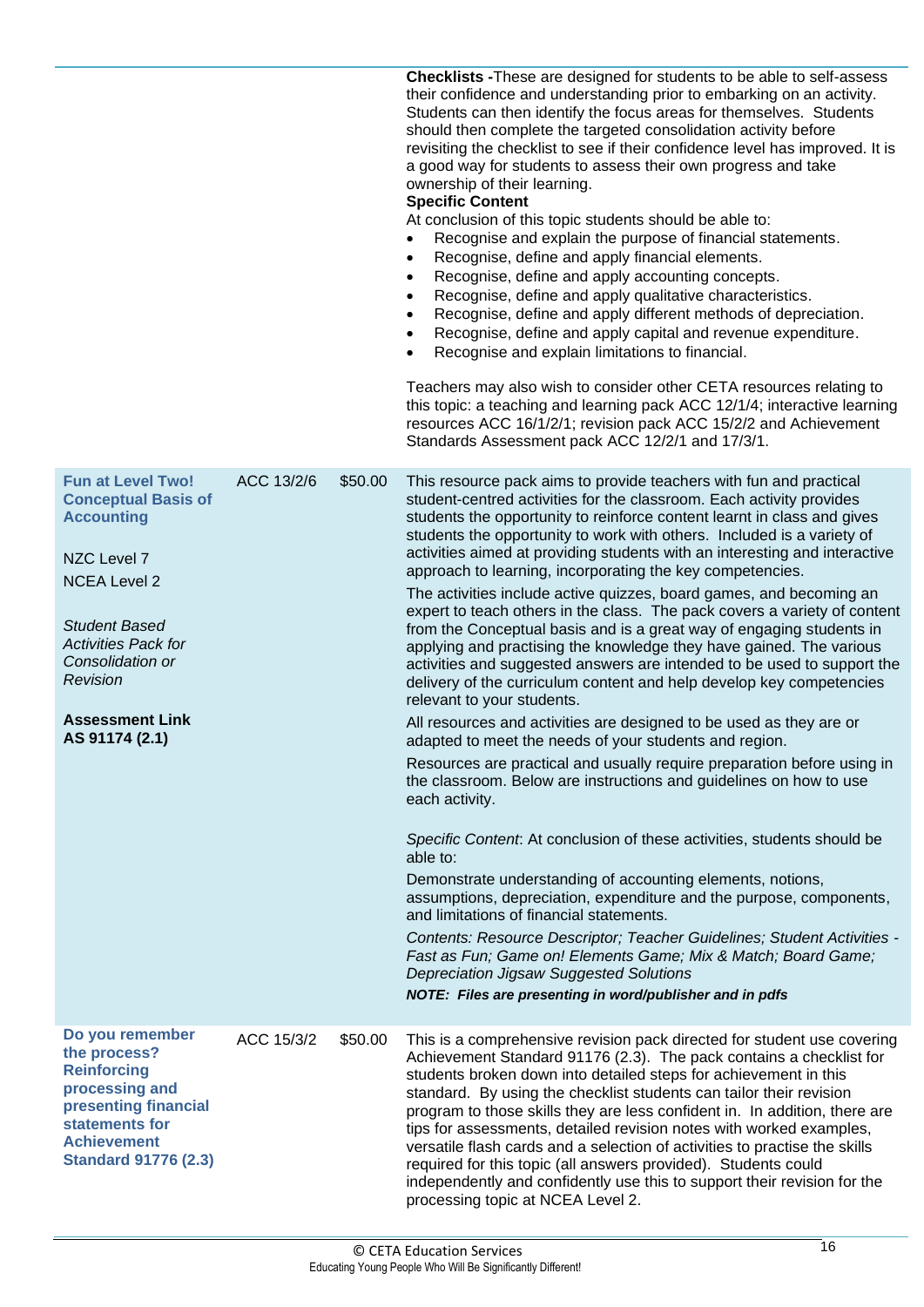<span id="page-20-0"></span>

| NZC Level 7<br><b>NCEA Level 2</b>                                                                                                                      |            |         | <b>Specific Content</b><br>decide whether to debit or credit an account.<br>write a general journal entry.<br>prepare a general ledger account.<br>$\bullet$<br>post form a journal to a ledger account.<br>balance ledger accounts<br>٠<br>account for accrued income, prepayments, accrued expenses,<br>income in advance.<br>calculate GST<br>$\bullet$<br>account for Invoices for sales/fees/expenses/PPE<br>calculate and account for depreciation - straight line, diminishing<br>value and units of use.<br>account for bad debts<br>$\bullet$<br>account for doubtful debts<br>revalue inventory down to net realisable value.<br>٠<br>prepare closing general journal entries.<br>٠<br>prepare a fully classified Income Statement.<br>٠<br>prepare a fully classified Statement of Financial Position with notes<br>$\bullet$<br>prepare a Cash Flow Statement with calculations |
|---------------------------------------------------------------------------------------------------------------------------------------------------------|------------|---------|---------------------------------------------------------------------------------------------------------------------------------------------------------------------------------------------------------------------------------------------------------------------------------------------------------------------------------------------------------------------------------------------------------------------------------------------------------------------------------------------------------------------------------------------------------------------------------------------------------------------------------------------------------------------------------------------------------------------------------------------------------------------------------------------------------------------------------------------------------------------------------------------|
| <b>Financial Reporting</b><br><b>Reinforcing</b><br><b>Preparing financial</b><br>information for an<br>entity that operates<br>accounting<br>subsystem | ACC 15/1/2 | \$70.00 | This resource consists of 16 questions on Cashflow Statements, End of<br>year processing, Income Statements, and Statement of Financial<br>position with notes. The resource is designed to be used using excel<br>but could also be printed out and completed manually. The resource is<br>a series of 4 sets of 4 exercises covering each area. The sets increase<br>in complexity until the final set which has no headings or shading. This<br>resource is ideal for student directed learning and also for use on BYO<br>devices.                                                                                                                                                                                                                                                                                                                                                      |
|                                                                                                                                                         |            |         | It is designed to be used for students to practice preparing financial<br>statements for sole proprietors and is an ideal way of students working                                                                                                                                                                                                                                                                                                                                                                                                                                                                                                                                                                                                                                                                                                                                           |
| NZC Level 7                                                                                                                                             |            |         | through the trial balances as their understanding improves.                                                                                                                                                                                                                                                                                                                                                                                                                                                                                                                                                                                                                                                                                                                                                                                                                                 |
| <b>NCEA Level 2</b>                                                                                                                                     |            |         | It has been prepared using excel software and is ideal for use in the<br>computer room/on laptops or on student's BYOD.                                                                                                                                                                                                                                                                                                                                                                                                                                                                                                                                                                                                                                                                                                                                                                     |
| <b>Student Based</b><br><b>Activities Pack for</b><br><b>Consolidation or</b><br>Revision<br>Ideal for student                                          |            |         | In Set A there are also examples of some simple functions that can be<br>used through Excel by teachers to enhance the exercises, i.e. A drop'-<br>down list in exercise A1 and a simple "if function" in A2-A3. These are<br>a starting point for teachers who are new to excel to have a look at and<br>then investigate how they can further use the functionalities of excel to<br>enhance their learning exercises.                                                                                                                                                                                                                                                                                                                                                                                                                                                                    |
| directed learning and<br>also for use on BYOD<br>devices                                                                                                |            |         | Exercises C and D can also be used to complete full sets of financial<br>statements as extended activities for the students. This could be used<br>as an ideal revision tool.<br>Contains                                                                                                                                                                                                                                                                                                                                                                                                                                                                                                                                                                                                                                                                                                   |
| <b>Assessment Link</b>                                                                                                                                  |            |         | <b>Set A Cashflow Statements</b>                                                                                                                                                                                                                                                                                                                                                                                                                                                                                                                                                                                                                                                                                                                                                                                                                                                            |
| AS 91176 (2.3)                                                                                                                                          |            |         | Set B End of year processing.                                                                                                                                                                                                                                                                                                                                                                                                                                                                                                                                                                                                                                                                                                                                                                                                                                                               |
|                                                                                                                                                         |            |         | Set C Income Statement                                                                                                                                                                                                                                                                                                                                                                                                                                                                                                                                                                                                                                                                                                                                                                                                                                                                      |
| <b>A Celebration of</b>                                                                                                                                 | ACC 13/2/8 | \$50.00 | Set D Statement of Financial Position<br>This pack contains five individual activities covering the financial                                                                                                                                                                                                                                                                                                                                                                                                                                                                                                                                                                                                                                                                                                                                                                               |
| <b>Statements &amp;</b><br><b>Processing</b><br>NZC Level 7<br><b>NCEA Level 2</b><br><b>Student Based</b>                                              |            |         | statements for Level Two. The activities are designed to be used to<br>reinforce learning in this topic and allow students to practise their skills<br>in statement preparation and processing of balance day adjustments.<br>The activities are all designed to maximise engagement by providing an<br>interactive, challenging, and fun environment. They are based upon<br>recognisable games such as Taboo, Pictionary and Trivial Pursuits and<br>will challenge students by competing in teams and mastering skills.<br>These activities are an ideal alternative to traditional financial statement                                                                                                                                                                                                                                                                                  |
| <b>Activities Pack for</b><br>Consolidation or<br>Revision                                                                                              |            |         | preparation and still encourage students to practise the skills required<br>for this. This resource is a package of practical activities for students to<br>practise their processing skills and preparation of financial statements.<br>They involve a competitive nature in order to provide excitement and<br>interaction. The activities do need some preparation which is detailed                                                                                                                                                                                                                                                                                                                                                                                                                                                                                                     |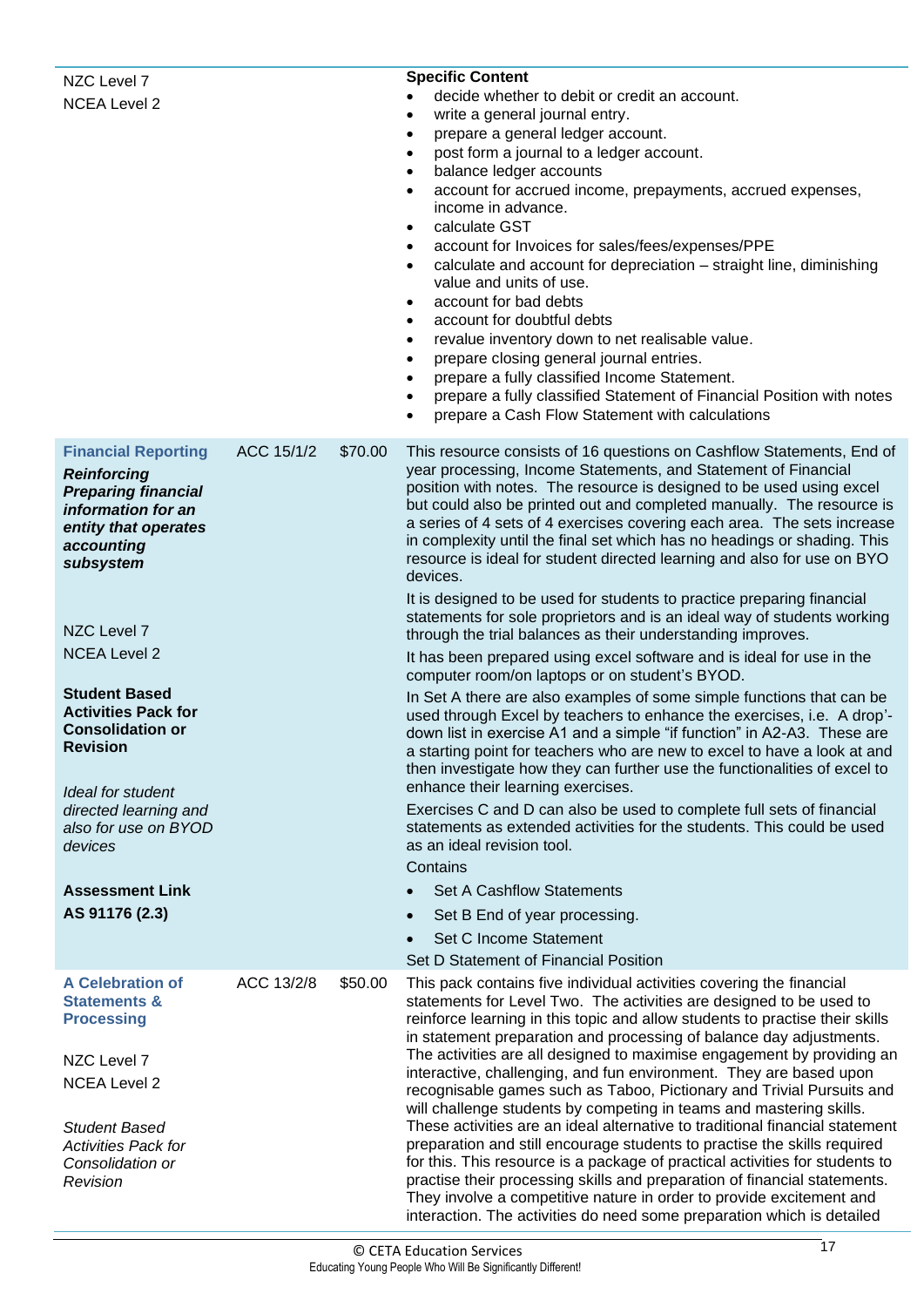<span id="page-21-0"></span>

| <b>Assessment Link</b><br>AS 91176 (2.3)                                                                                                                                    |            |         | below with instructions on how to run the games. Extension<br>components are sometimes suggested which some students may use,<br>and others may not. The emphasis is on mastering the balance day<br>adjustments and financial statements. These games are designed to<br>engage students and develop understanding.<br>Teachers should feel confident in adapting activities to the needs of<br>their students if required, for example, introducing new examples, or<br>removing content not yet covered. Any preparation required prior to<br>running the activities is detailed.<br>Specific Content: These activities will enhance a student's ability to:<br>Classify accounts.<br>$\bullet$<br>Prepare balance day adjustment journal entries and calculate if<br>required.<br>Distinguish between cash surplus and profit and explain the<br>difference.<br>Communicate confidently their accounting knowledge.<br>Prepare financial statements.<br>Contents: Resource Descriptor; Teacher Guidelines; Student Activities -<br>Quick Fire Classifying; Making it through Balance Day; Cash Flow<br>Game; Are You Tricking Me? Suggested Solutions                                                                                                                                                                                                                                                                                                                                                                                                                                                                                                                                                                                                                                                                                                                                                                                                                                     |
|-----------------------------------------------------------------------------------------------------------------------------------------------------------------------------|------------|---------|-----------------------------------------------------------------------------------------------------------------------------------------------------------------------------------------------------------------------------------------------------------------------------------------------------------------------------------------------------------------------------------------------------------------------------------------------------------------------------------------------------------------------------------------------------------------------------------------------------------------------------------------------------------------------------------------------------------------------------------------------------------------------------------------------------------------------------------------------------------------------------------------------------------------------------------------------------------------------------------------------------------------------------------------------------------------------------------------------------------------------------------------------------------------------------------------------------------------------------------------------------------------------------------------------------------------------------------------------------------------------------------------------------------------------------------------------------------------------------------------------------------------------------------------------------------------------------------------------------------------------------------------------------------------------------------------------------------------------------------------------------------------------------------------------------------------------------------------------------------------------------------------------------------------------------------------------------------------------------------------------|
| <b>Analysis Fun</b>                                                                                                                                                         | ACC 13/4/1 | \$50.00 | NOTE: Files are presenting in word/publisher and in pdfs<br>This resource pack aims to provide teachers with fun and practical                                                                                                                                                                                                                                                                                                                                                                                                                                                                                                                                                                                                                                                                                                                                                                                                                                                                                                                                                                                                                                                                                                                                                                                                                                                                                                                                                                                                                                                                                                                                                                                                                                                                                                                                                                                                                                                                |
| NZC Level 7<br><b>NCEA Level 2</b><br><b>Student Based</b><br><b>Activities Pack for</b><br>Consolidation or<br><b>Revision</b><br><b>Assessment Link</b><br>AS 91777 (2.4) |            |         | student-centred activities for the classroom. You can use these activities<br>after teaching each small topic within the standard as well as an activity<br>for revision once you have taught the entire standard. Each activity<br>provides students the opportunity to reinforce content learnt in class and<br>gives students the opportunity to work with others. Included is a variety<br>of activities aimed at providing students with an interesting and<br>interactive approach to learning, incorporating the key competencies.<br>Students will enjoy the interactive, fun opportunities provided for in this<br>pack from a board game, O and X's and moving around the class<br>between each 'bus stop'.<br>The main aspects of analysis covered are definitions, reasons for<br>increases/decreases and improving analysis measures.<br>The various activities and suggested answers are intended to be used<br>to support the delivery of the curriculum content and help develop key<br>competencies relevant to your students.<br>All resources and activities are designed to be used as they are or<br>adapted to meet the needs of your students and region.<br>Resources are practical and most require preparation before using in<br>the classroom. The resource links to Achievement Standard 2.4 (AS<br>91777) Interpret accounting information for entities that operate<br>accounting subsystems.<br>Specific Content supports how to:<br>Define analysis measures.<br>Discuss and explain reasons for changes in analysis measures.<br>Explain how to improve a business' profitability, liquidity, stability,<br>and management effectiveness.<br>Discuss links between analysis measures.<br>Contents: Resource Descriptor; Teacher Guidelines; PowerPoints -<br>Profitability (35 slides); Liquidity, Stability & Management Effectiveness<br>(28 slides); Improving Analysis Measures (18 slides); Student Activities<br>- Board Game, with Suggested Answers |
| It's Open to<br>Interpretation -<br><b>Reinforcing</b><br><b>Interpreting</b><br><b>Accounting</b><br><b>Information for</b>                                                | ACC 15/4/3 | \$50.00 | This 42-page reinforcement pack for Interpretation covers the key<br>aspects required to succeed in the Level 2 NCEA Accounting<br>examination. It is a comprehensive package that both teachers and<br>students can use in helping them to gain a better understanding of the                                                                                                                                                                                                                                                                                                                                                                                                                                                                                                                                                                                                                                                                                                                                                                                                                                                                                                                                                                                                                                                                                                                                                                                                                                                                                                                                                                                                                                                                                                                                                                                                                                                                                                                |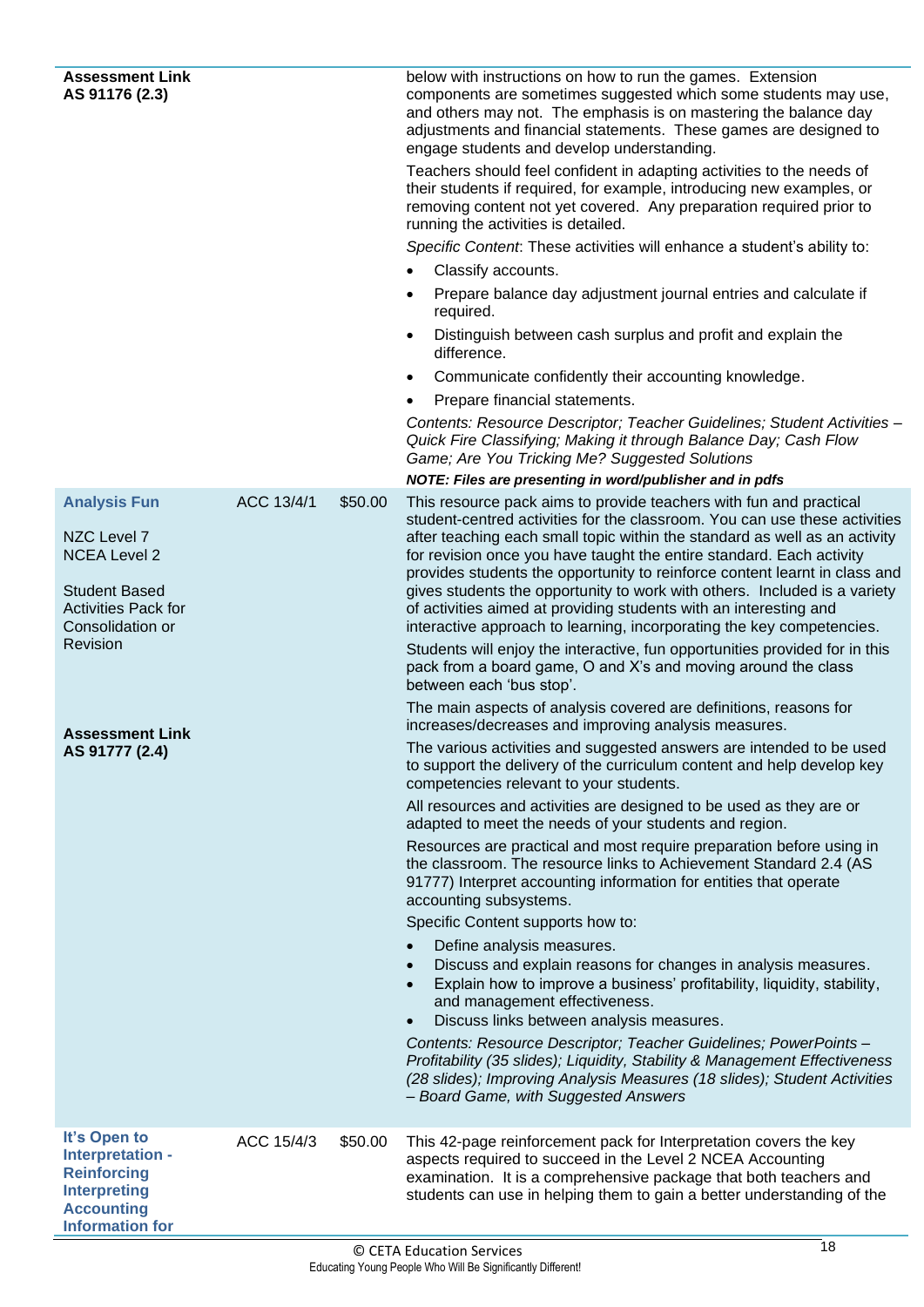| <b>Achievement</b><br><b>Standard 91177 (2.4)</b>                                                                                                                                                  |            |         | language terms, how to scaffold an answer, and write at a<br>comprehensive level. The content covers:                                                                                                                                                                                                                                                                                                                                                                                                                                                                                                                                                                                                                                                                                                                                                                                                                                                                                                                                                                                                                                                                                                                                                                                                                                                                                                                                                                                                                                                                                                                                                                                                                 |
|----------------------------------------------------------------------------------------------------------------------------------------------------------------------------------------------------|------------|---------|-----------------------------------------------------------------------------------------------------------------------------------------------------------------------------------------------------------------------------------------------------------------------------------------------------------------------------------------------------------------------------------------------------------------------------------------------------------------------------------------------------------------------------------------------------------------------------------------------------------------------------------------------------------------------------------------------------------------------------------------------------------------------------------------------------------------------------------------------------------------------------------------------------------------------------------------------------------------------------------------------------------------------------------------------------------------------------------------------------------------------------------------------------------------------------------------------------------------------------------------------------------------------------------------------------------------------------------------------------------------------------------------------------------------------------------------------------------------------------------------------------------------------------------------------------------------------------------------------------------------------------------------------------------------------------------------------------------------------|
| <b>NZC Level 7</b><br><b>NCEA Level 2</b>                                                                                                                                                          |            |         | checklist<br>$\bullet$<br>key teaching points<br>$\bullet$<br>key language terms explained.<br>revision notes<br>links between analysis measures and other information<br>how to answer exam questions<br>flash cards<br>$\bullet$<br>student exercises<br>suggested solutions.<br>The pack complements the NZCETA Teaching and Learning Pack ACC<br>12/1/6 "Performing at our Best" and practice assessment pack ACC<br>12/2/2 "Analysis & Interpretation".<br>Specific Content - at conclusion of this topic students should be able<br>to:<br>Understand the language terms used in the questions of the<br>٠<br>examination.<br>Understand the analysis measures.<br>٠<br>Understand the reasons for trends in the analysis measure.<br>Recommend a way for a business to improve an analysis measure.<br>٠                                                                                                                                                                                                                                                                                                                                                                                                                                                                                                                                                                                                                                                                                                                                                                                                                                                                                                       |
| <b>Know your Debtors -</b><br><b>Reinforcing</b><br><b>Accounts Receivable</b><br><b>Subsystems for</b><br><b>Achievement</b><br><b>Standard 91779 (2.6)</b><br>NZC Level 7<br><b>NCEA Level 2</b> | ACC 15/3/1 | \$50.00 | This reinforcement activity pack aims to provide<br>teachers with student-centred tasks to reinforce the<br>skills and knowledge taught in AS 91779 (2.6) -<br>Receivable<br>Subsystems. It is<br>Accounts<br>a a<br>comprehensive pack covering processing and theory<br>and will assist students in helping them gain a better<br>understanding of processing for accounts receivable<br>as well as how to write an Excellence level theory<br>answer.<br>The various activities and suggested answers are intended to be used<br>to support the delivery of the curriculum content and help develop key<br>competencies relevant to your students.<br>All resources and activities are designed to be used as they are or<br>adapted to meet the needs of your students and community.<br>Whilst some supplementary advice is provided as to how to complete<br>the process it is assumed that teachers will still explain the key teaching<br>ideas behind this strand, for example, processing transactions,<br>completing subsidiary and control ledgers and updating the aged<br>debtors report.<br>Specific Content At conclusion of this topic students should be able to:<br>Process transactions to complete subsidiary and control ledgers<br>Prepare a schedule of accounts receivable.<br>Process transactions to update an aged debtors' report.<br>Explain what credit policies are implemented in a business,<br>providing specific contextual details.<br>Explain why credit policies are beneficial for a business.<br>Explain the future consequences of using (or not) such credit<br>policies.<br>Provide recommendations to business owner on how to improve the<br>management of its debtors. |
| <b>Managing Debtors</b><br><b>Made Easy</b><br><b>Accounts Receivable</b><br><b>Subsystems</b>                                                                                                     | ACC 14/2/2 | \$65.00 | This activity pack aims to provide teachers with student-centred Excel<br>tasks incorporating the skills and knowledge taught in AS91779 -<br>Accounts Receivable Subsystems. Students are able to work<br>independently to process subsidiary and control ledgers, schedule of<br>Accounts receivable and update aged debtors' reports. Tasks can be<br>printed or completed electronically and are scaffolded with regards to                                                                                                                                                                                                                                                                                                                                                                                                                                                                                                                                                                                                                                                                                                                                                                                                                                                                                                                                                                                                                                                                                                                                                                                                                                                                                       |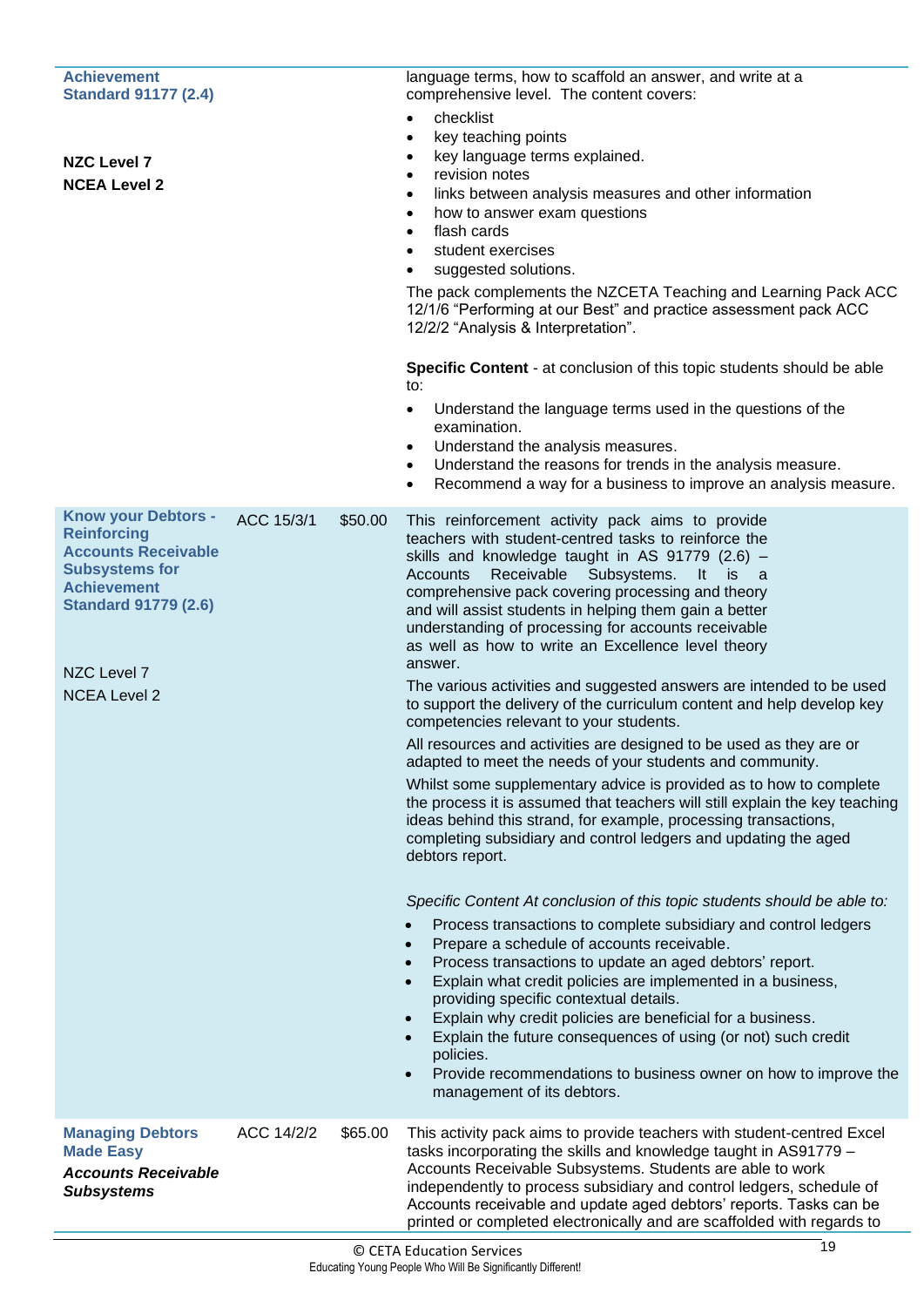NZC Level 7 NCEA Level 2

#### **Student Based Activities Pack for Consolidation or Revision**

*Ideal for student directed learning and also for use on BYOD devices*

**Assessment Link AS 91779 (2.6)**

**Reinforcing Inventory Subsystem**

NZC Level 7 NCEA Level 2

*Student Based Activities Pack for Consolidation or Revision*

**Assessment Link AS 91386 (2.7)**

literacy, calculating and Excel skills. The pack also includes a number of interpretation questions to reinforce the theory behind the processing.

These activities are an ideal tool to complement the traditional teaching and learning programme as they provide students with the opportunity to practice Excel and graphing skills in a relevant business context. Assessment link Achievement Standard 91779 (2.6)

**Teacher Guidelines** - The various activities and suggested answers are intended to be used to support the delivery of the curriculum content and help develop key competencies relevant to your students. All resources and activities are designed to be used as they are or adapted to meet the needs of your students and region. Whilst some supplementary advice is provided as to how to complete the process it is assumed that teachers will still explain the key teaching ideas behind this strand, for example, processing transactions, completing subsidiary and control ledgers and updating the aged debtors report.

**Student access to resource** - If the tasks are put on a school-network, students can access them at their own pace. This encourages student driven learning, and they can set the pace for themselves (within reason). Students can them email or upload their work for it to be marked by a peer or teacher. You may choose to provide some answers on the school network to allow students to self-assess their work. There is no longer a need to print work for it to be marked.

*Guidance for students unfamiliar with Excel -* Students may need some guidance as to how to manage a spreadsheet. They may or may not be aware of the functions described in the student instructions. Do not assume that they will be confident to use formulae and link cells initially. Students will need to be encouraged to take advantage of formulae rather than calculating a number and inputting the result. You could show the benefits of formulae by getting students to change a number in their subsidiary and see how Excel will carry the correction through to all other places which are affected e.g. If you were to change a subsidiary figure, Excel would correct the control ledger, as well as change the schedule of accounts receivable.

**Specific Content** - at conclusion of this topic students should be able to:

- Process transactions to complete subsidiary and control ledgers
- Prepare a schedule of accounts receivable.
- Process transactions to update an aged debtors' report.
- Produce a bra graph.
- Produce a pie graph.
- Interpret information from an aged debtors' report to provide reasons for trends.
- Provide recommendations to business owner on how to improve the management of its debtors

ACC 20/1/1  $$60.00$  This resource is a reinforcement and consolidation of the key aspects required to succeed in the assessment for Achievement Standard 91386 (2.7). It provides the skills needed to succeed in the internal assessment for inventory subsystems. Students can use this resource for assessment revision or for extra writing tasks. Teachers can use this resource to help teach the processing or explaining elements of an inventory subsystem. Or they can use the tasks as activity sheets in class. Each question has suggested solutions. It can be used to help students in writing answers for the internal assessment. **The topics are:**

- **Processing**
- Elements

#### **Each topic has three parts:**

- PowerPoint
- Activity sheet
- Suggested solutions.

**Specific Content**: At conclusion students should be able to:

- Process transactions for an inventory subsystem
- Write answers for various elements in the inventory subsystem.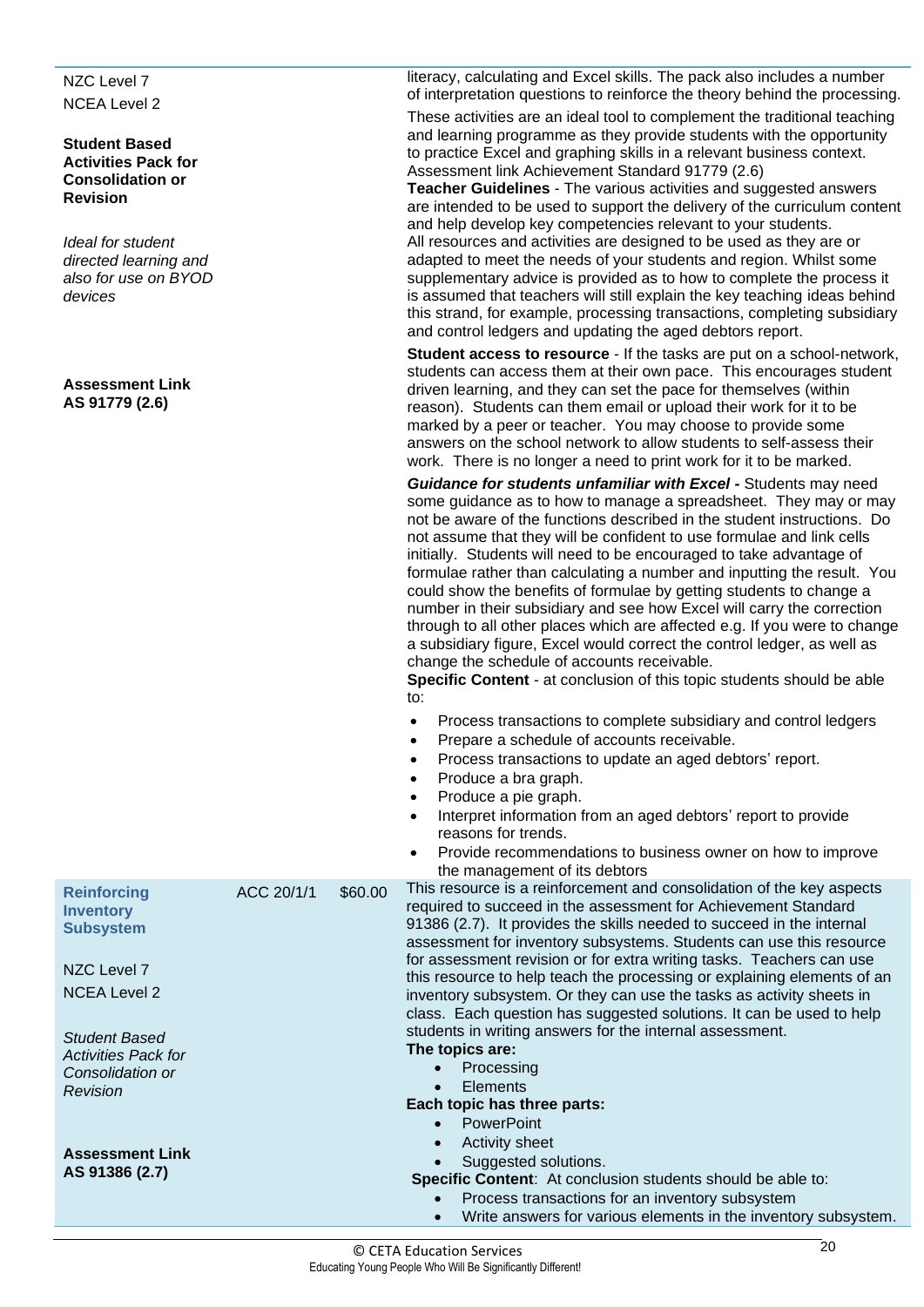### <span id="page-24-1"></span><span id="page-24-0"></span>**Interactive Resources**

<span id="page-24-4"></span><span id="page-24-3"></span><span id="page-24-2"></span>

| <b>Title and Keywords</b>                                                                                                                            | Code                                  | <b>Price</b>                     | <b>Description/Contents</b>                                                                                                                                                                                                                                                                                                                                                                                                                                                                                                                                                                                                                                                                                                                                                                                                                                                                                                                         |
|------------------------------------------------------------------------------------------------------------------------------------------------------|---------------------------------------|----------------------------------|-----------------------------------------------------------------------------------------------------------------------------------------------------------------------------------------------------------------------------------------------------------------------------------------------------------------------------------------------------------------------------------------------------------------------------------------------------------------------------------------------------------------------------------------------------------------------------------------------------------------------------------------------------------------------------------------------------------------------------------------------------------------------------------------------------------------------------------------------------------------------------------------------------------------------------------------------------|
| <b>Interactive Resource</b><br><b>Pack</b><br>to Support                                                                                             | ACC <sub>L2</sub><br>SDL3             | \$160.00<br>for pack<br>of three | A pack of ANY THREE of the Level 2 Interactive Resources<br>which are detailed below.                                                                                                                                                                                                                                                                                                                                                                                                                                                                                                                                                                                                                                                                                                                                                                                                                                                               |
| For NCEA Level 2<br>Accounting - externals                                                                                                           |                                       | <b>OR</b>                        | <b>OR</b>                                                                                                                                                                                                                                                                                                                                                                                                                                                                                                                                                                                                                                                                                                                                                                                                                                                                                                                                           |
| NZC Level 7                                                                                                                                          | ACC <sub>L2</sub><br>SDL <sub>2</sub> | \$100<br>for a<br>pack of        | A pack of ANY TWO of the Level 2 Interactive Resources which<br>are detailed below.                                                                                                                                                                                                                                                                                                                                                                                                                                                                                                                                                                                                                                                                                                                                                                                                                                                                 |
| <b>NCEA Level 2</b>                                                                                                                                  |                                       | two                              | NOTE: If you purchase either of these packs which generate a<br>purchase discount you cannot also claim a member's discount                                                                                                                                                                                                                                                                                                                                                                                                                                                                                                                                                                                                                                                                                                                                                                                                                         |
| <b>Interactive</b><br><b>Supporting</b><br><b>Conceptual Basis</b><br>NZC Level 7<br><b>NCEA Level 2</b><br><b>Assessment Link</b><br>AS 91174 (2.1) | <b>ACC</b><br>16/1/2/1                | \$70.00                          | This resource pack includes five Excel files that develop the<br>understanding of the conceptual basis for an entity. Students work<br>on the definitions then the application of the conceptual basis<br>components. These activities can be used in a variety of ways but<br>have been designed to support individual use by students in their<br>own time. They support the concept of the flipped classroom, or<br>student-centred learning where students can choose their own pace<br>and the order in which they learn. All of the activities are Excel<br>spreadsheets, so students will need to have access to MS Office.<br>Students without MS Office are able to set up a free Microsoft 356<br>account which means they can upload and view the PowerPoint<br>activities within a browser.<br>These activities focus on building on the material learnt in class.<br>Where students can work on the material at their own pace and the |
|                                                                                                                                                      |                                       |                                  | material is self-marking (changing colour if an answer is correct).<br>The questions are mostly at the describe/recognise/explain/apply<br>level – checking for understanding. However, the last sheet in each<br>file requires students to prepare a written paragraph, there are hints<br>and answers.<br>At conclusion of this revision exercise students should be better able<br>to explain and apply all five components of the standard:                                                                                                                                                                                                                                                                                                                                                                                                                                                                                                     |
|                                                                                                                                                      |                                       |                                  | how interested parties make use of accounting information as a<br>basis for decision.<br>making<br>purposes, components, and limitations of the financial statements<br>concepts used in the preparation of financial statements.<br>qualitative characteristics of accounting information<br>elements, characteristics, and recognition criteria.                                                                                                                                                                                                                                                                                                                                                                                                                                                                                                                                                                                                  |
| <b>Interactive</b><br><b>Supporting</b><br><b>Preparation of</b><br><b>Financial</b><br><b>Information</b><br>NZC Level 7<br><b>NCEA Level 2</b>     | <b>ACC</b><br>16/1/2/2                | \$70.00                          | This resource pack includes six Excel files that covers the<br>preparation of financial information for entities. Students prepare<br>journal entries for balance day adjustments and closing entries.<br>General ledger accounts are prepared to include balance day<br>adjustments and closing entries. Students adjust trial balances and<br>then prepare Income Statements and Statements of Financial<br>Positions. They also prepare calculations for cash from accounts<br>receivable and cash paid to suppliers before preparing Cash Flow<br>Statements. These activities can be used in a variety of ways but<br>have been designed to support individual use by students in their<br>own time. They support the concept of the flipped classroom, or<br>student-centred learning where students can choose their own pace                                                                                                                |
| <b>Assessment Link</b><br>AS 91176 (2.3)                                                                                                             |                                       |                                  | and the order in which they learn. All of the activities are Excel<br>spreadsheets, so students will need to have access to MS Office.<br>Students without MS Office are able to set up a free Microsoft 356<br>account which means they can upload and view the PowerPoint<br>activities within a browser. These activities focus on building on the                                                                                                                                                                                                                                                                                                                                                                                                                                                                                                                                                                                               |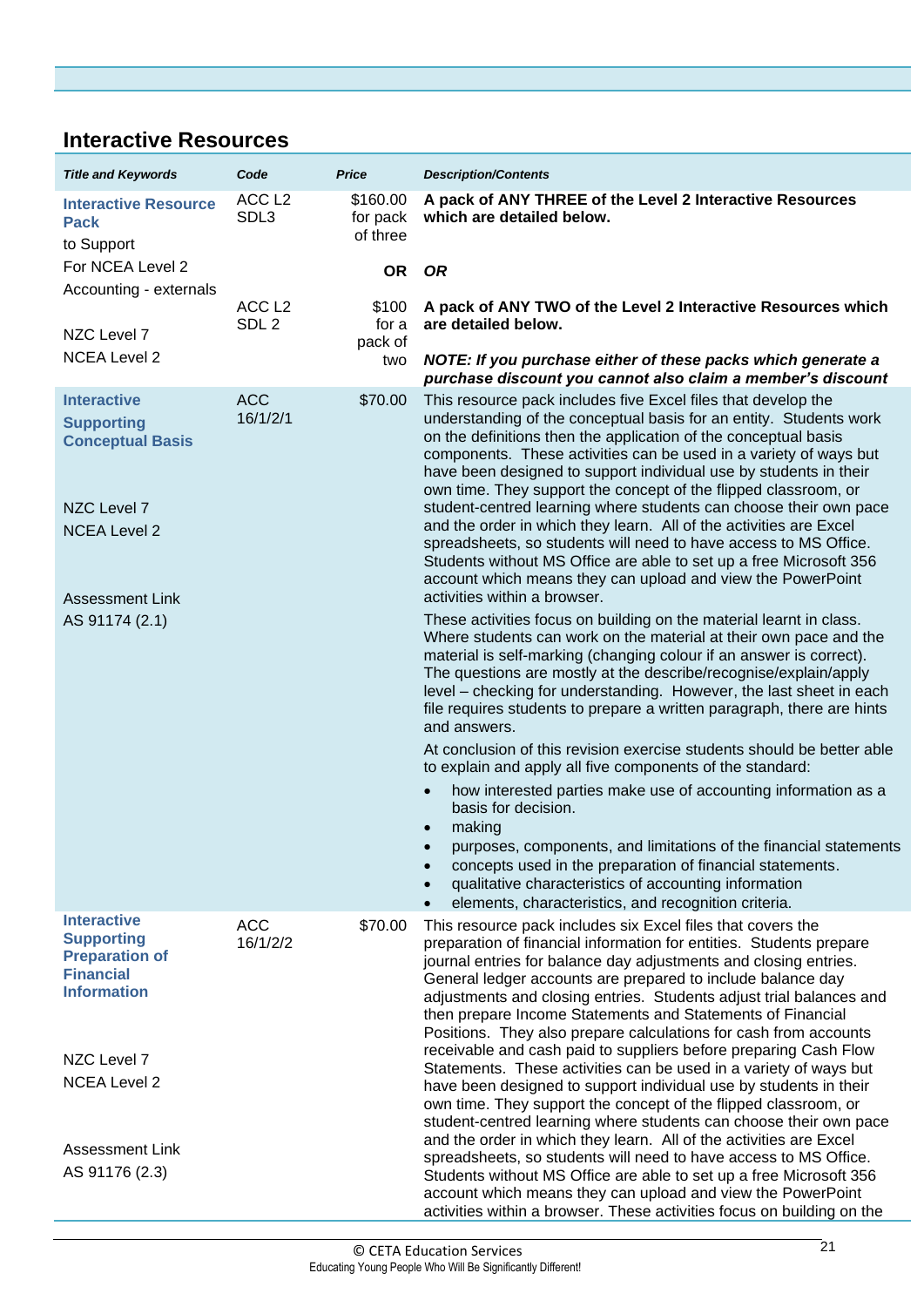|                                                                        |            |         | material learnt in class. Where students can work on the material at<br>their own pace and the material is self-marking (changing colour if an<br>answer is correct).                                                                                                                                                                                                                                                        |
|------------------------------------------------------------------------|------------|---------|------------------------------------------------------------------------------------------------------------------------------------------------------------------------------------------------------------------------------------------------------------------------------------------------------------------------------------------------------------------------------------------------------------------------------|
|                                                                        |            |         | At conclusion of this revision exercise students should be able to:                                                                                                                                                                                                                                                                                                                                                          |
|                                                                        |            |         | prepare journal entries.                                                                                                                                                                                                                                                                                                                                                                                                     |
|                                                                        |            |         | prepare general ledger accounts.<br>$\bullet$                                                                                                                                                                                                                                                                                                                                                                                |
|                                                                        |            |         | prepare an adjusted trial balance.<br>$\bullet$                                                                                                                                                                                                                                                                                                                                                                              |
|                                                                        |            |         | prepare an Income Statement.<br>$\bullet$                                                                                                                                                                                                                                                                                                                                                                                    |
|                                                                        |            |         | prepare a Statement of Financial Position with notes                                                                                                                                                                                                                                                                                                                                                                         |
| <b>Interactive</b>                                                     | ACC 17/2/2 |         | prepare a Cash Flow Statements<br>This pack is designed to allow students to take control of the pace                                                                                                                                                                                                                                                                                                                        |
| <b>Supporting</b><br><b>Processing at Your</b><br>Pace - PART A        |            | \$70.00 | that they learn by having independent video tutorials covering the<br>skills of preparing general journal entries and posting to general<br>ledger accounts. Each tutorial includes a student worksheet to<br>practise the skills and the answers are at the conclusion of the video.<br>Students can work on the lessons at different times (require access                                                                 |
|                                                                        |            |         | to a device suitable for video). This is ideal for a pre lesson starter,                                                                                                                                                                                                                                                                                                                                                     |
| <b>NZC Level 7</b>                                                     |            |         | or students who may have may need extension, revision, or have                                                                                                                                                                                                                                                                                                                                                               |
| <b>NCEA Level 2</b>                                                    |            |         | missed classes. In addition to the individual tasks, there are two<br>collaborative tasks covering all of the skills covered in the topic.                                                                                                                                                                                                                                                                                   |
|                                                                        |            |         | The versatility of the resource is immense. The processing                                                                                                                                                                                                                                                                                                                                                                   |
| <b>Assessment Link</b>                                                 |            |         | requirements for Level 2 Accounting are broken into sections.<br>The videos could be uploaded to the student network (shared area,                                                                                                                                                                                                                                                                                           |
| AS91176 (2.3)                                                          |            |         | OneNote etc) with the accompanying student task. Students can<br>work through the videos and tasks independently.                                                                                                                                                                                                                                                                                                            |
|                                                                        |            |         | To help them track their progress you might like to present the                                                                                                                                                                                                                                                                                                                                                              |
|                                                                        |            |         | resources in a table which they complete as they go.                                                                                                                                                                                                                                                                                                                                                                         |
|                                                                        |            |         | Specific Content At conclusion of this topic students should be able to:                                                                                                                                                                                                                                                                                                                                                     |
|                                                                        |            |         | Prepare general journal entries for prepayments, accrued<br>expenses, income in advance, accrued income, invoices, bad<br>and doubtful debts, depreciation, closing entries and revalue<br>inventory.                                                                                                                                                                                                                        |
|                                                                        |            |         | Prepare general ledger accounts to show prepayments, accrued<br>expenses, income in advance, accrued income, invoices, bad<br>and doubtful debts, depreciation, closing entries and revalue<br>inventory.                                                                                                                                                                                                                    |
|                                                                        |            |         | Contents: Resource descriptor; Teacher Guidelines; Student                                                                                                                                                                                                                                                                                                                                                                   |
| <b>Interactive</b>                                                     |            |         | <b>Activities; Suggested Solutions</b>                                                                                                                                                                                                                                                                                                                                                                                       |
| <b>Supporting</b><br><b>Processing at Your</b><br><b>Pace - PART B</b> | ACC 18/1/2 | \$70.00 | This pack allows the learners to set the pace as they work through<br>the video tutorials covering adjusting the Trial Balance through to<br>preparing an Income Statement, Statement of Financial Position and<br>Cash Flow Statement. Each tutorial follows a guided task where<br>students can practise the skills and answers are provided. There is a<br>further activity provided to allow students to reinforce their |
| <b>NZC Level 7</b><br><b>NCEA Level 2</b>                              |            |         | understanding. Students can work on the lessons at different times<br>(require access to a device suitable for video). This is ideal for using<br>prior to introducing a new skill, or students who may have may need<br>extension, revision, or have missed classes. This pack complements                                                                                                                                  |
| <b>Assessment Link</b>                                                 |            |         | ACC 17/2/2 (which covers the journal and ledger entries).<br>The videos could be uploaded to the student network (shared area,<br>OneNote etc) with the accompanying student task. Students can                                                                                                                                                                                                                              |
| AS91176 (2.3)                                                          |            |         | work through the videos and tasks independently.                                                                                                                                                                                                                                                                                                                                                                             |
|                                                                        |            |         | Please note it is expected that students will have an understanding of<br>the general journal entries for each balance day adjustment.<br>The video tutorials use the same context of Handy Hardware                                                                                                                                                                                                                         |
|                                                                        |            |         | throughout the preparation of all statements.                                                                                                                                                                                                                                                                                                                                                                                |
|                                                                        |            |         | The reinforcing activity follows the context of Farm Fresh Veges.<br><b>Specific Content</b>                                                                                                                                                                                                                                                                                                                                 |
|                                                                        |            |         | Adjust the Trial Balance for for prepayments, accrued expenses,                                                                                                                                                                                                                                                                                                                                                              |
|                                                                        |            |         | income in advance, accrued income, invoices, bad and doubtful<br>debts, depreciation, closing entries and revalue inventory.                                                                                                                                                                                                                                                                                                 |
|                                                                        |            |         | Prepare fully adjusted and classified Income Statement.<br>Prepare fully adjusted and classified Statement of Financial<br>Position                                                                                                                                                                                                                                                                                          |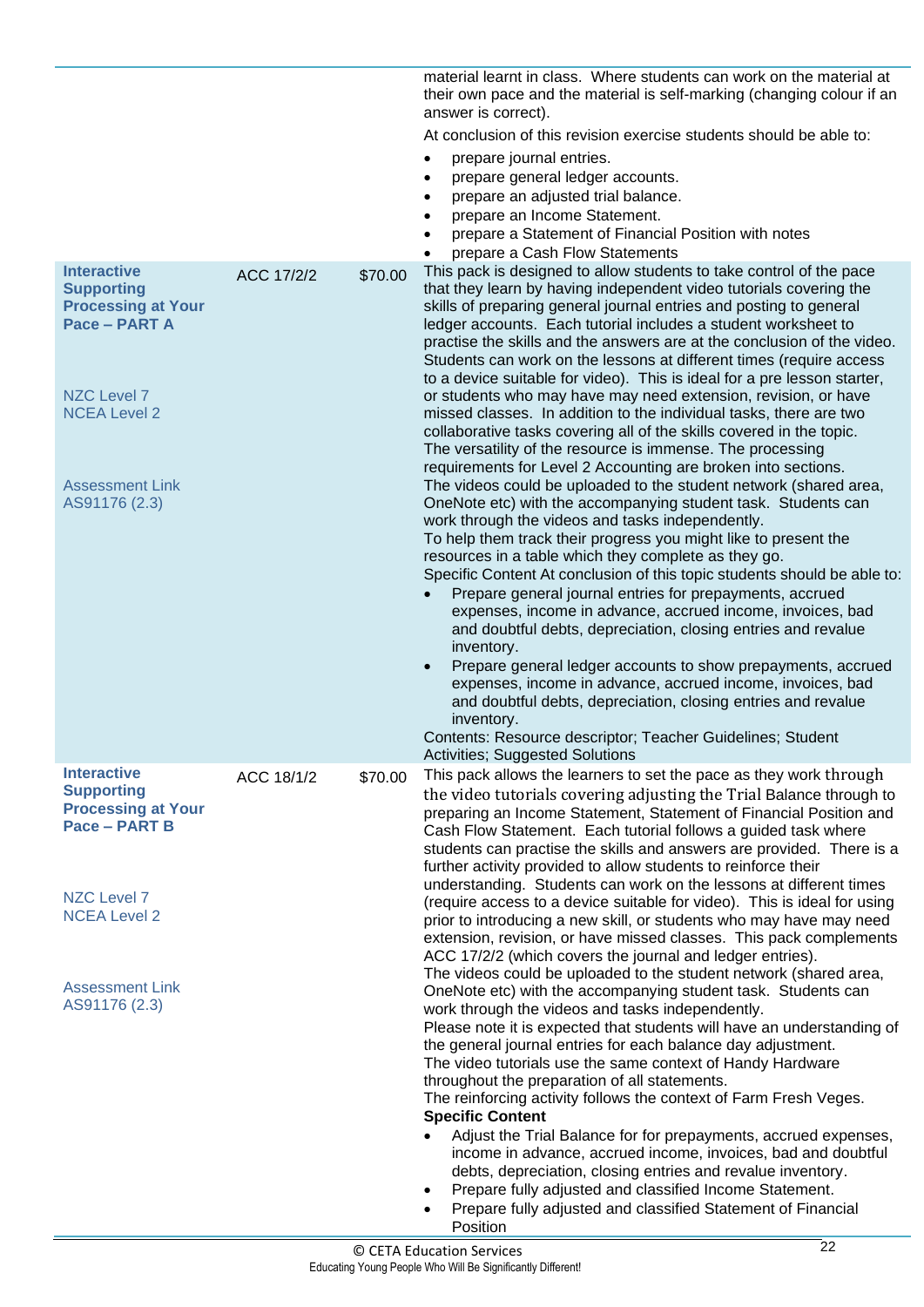| <b>Interactive</b><br><b>Supporting</b><br><b>Interpretation</b><br>NZC Level 7<br><b>NCEA Level 2</b><br><b>Assessment Link</b><br>AS 91177 (2.4)                                                                                                            | <b>ACC</b><br>16/1/2/3 | \$70.00 | This resource pack includes five Excel files that covers the<br>interpretation of financial information of entities. The pack requires<br>students to complete the calculations, explain reasons, trends and<br>recommendations.<br>They support the concept of the flipped classroom, or student-centred<br>learning where students can choose their own pace and the order in<br>which they learn. All of the activities are Excel spreadsheets, so<br>students will need to have access to MS Office. Students without MS<br>Office are able to set up a free Microsoft 356 account which means<br>they can upload and view the PowerPoint activities within a browser.<br>At conclusion of this revision exercise students should be able to<br>interpret information for profitability, liquidity, financial stability and<br>management effectiveness.<br>This involves:<br>calculating the analysis measures<br>$\bullet$<br>explaining reasons<br>$\bullet$<br>explaining trends<br>$\bullet$<br>making and explaining recommendations.<br>$\bullet$                                                                                                                                                                                                                                                                                                                                                                                                                                                                                                                                                                                                                                                                                                                                                                                                                                                                                                                                                                                                                                                                                                                                                  |
|---------------------------------------------------------------------------------------------------------------------------------------------------------------------------------------------------------------------------------------------------------------|------------------------|---------|---------------------------------------------------------------------------------------------------------------------------------------------------------------------------------------------------------------------------------------------------------------------------------------------------------------------------------------------------------------------------------------------------------------------------------------------------------------------------------------------------------------------------------------------------------------------------------------------------------------------------------------------------------------------------------------------------------------------------------------------------------------------------------------------------------------------------------------------------------------------------------------------------------------------------------------------------------------------------------------------------------------------------------------------------------------------------------------------------------------------------------------------------------------------------------------------------------------------------------------------------------------------------------------------------------------------------------------------------------------------------------------------------------------------------------------------------------------------------------------------------------------------------------------------------------------------------------------------------------------------------------------------------------------------------------------------------------------------------------------------------------------------------------------------------------------------------------------------------------------------------------------------------------------------------------------------------------------------------------------------------------------------------------------------------------------------------------------------------------------------------------------------------------------------------------------------------------------|
| <b>Interactive How Do</b><br><b>We Measure Up?</b><br><b>Assessment Link</b><br>AS 91177 (2.4)<br><b>Videos</b><br>Introduction to<br>analysis &<br>interpretation<br>Profitability<br>Liquidity<br>Financial stability<br>Management<br><b>Effectiveness</b> | ACC 21/3/2             | \$70.00 | This pack allows learners to be reminded of the key ideas in<br>analysing and interpreting accounting information at NZC Level 7. It<br>covers profitability, liquidity, financial stability and management<br>effectiveness. Each video explains the analysis measures and<br>provides an opportunity to practise calculation skills. This is followed<br>up with a flow chart activity encouraging learners to develop more<br>comprehensive analysis responses. In addition, some self making<br>activities are provided to help learners build their confidence in the<br>calculations and interpretation of information. This pack would be<br>suitable to complement a teaching program, or as revision resources.<br>The videos could be uploaded to the student network (shared area,<br>onenote etc) with the accompanying student worksheet. Students<br>can work through the videos and tasks independently. The videos<br>can also be used for students who miss a class; as revision or as an<br>independent programme for a student/s.<br>Videos cover the following topics:<br>Introduction to analysis and interpretation<br>Profitability<br>$\bullet$<br>Liquidity<br>Financial stability<br>٠<br><b>Management Effectiveness</b><br>Each video has a calculation activity for the student to complete at<br>the end. It is advised that students have their own formula sheet to<br>enable them to complete the calculations.<br>Resource files are numbered in a suggested order:<br>a Task which is started in the video with calculations and can then<br>be extended using the flow chart activity<br><b>b</b> Suggested solutions for worksheet (a)<br>c A second calculation only task based on a case study<br><b>d</b> Extends the case in (c) through self marking activities including<br>calculation skills, interpretation skills and recommendations<br><b>e</b> Suggested solutions for (d)<br><b>Specific Content</b><br>Calculate<br>$\bullet$<br>Interpret<br>$\bullet$<br>Describe trends<br>$\bullet$<br>Identify causes<br>$\bullet$<br>Suggest recommendations<br>$\bullet$<br>Make links between analysis measures and the impact of<br>$\bullet$<br>recommendations |

• Prepare a Cash Flow Statement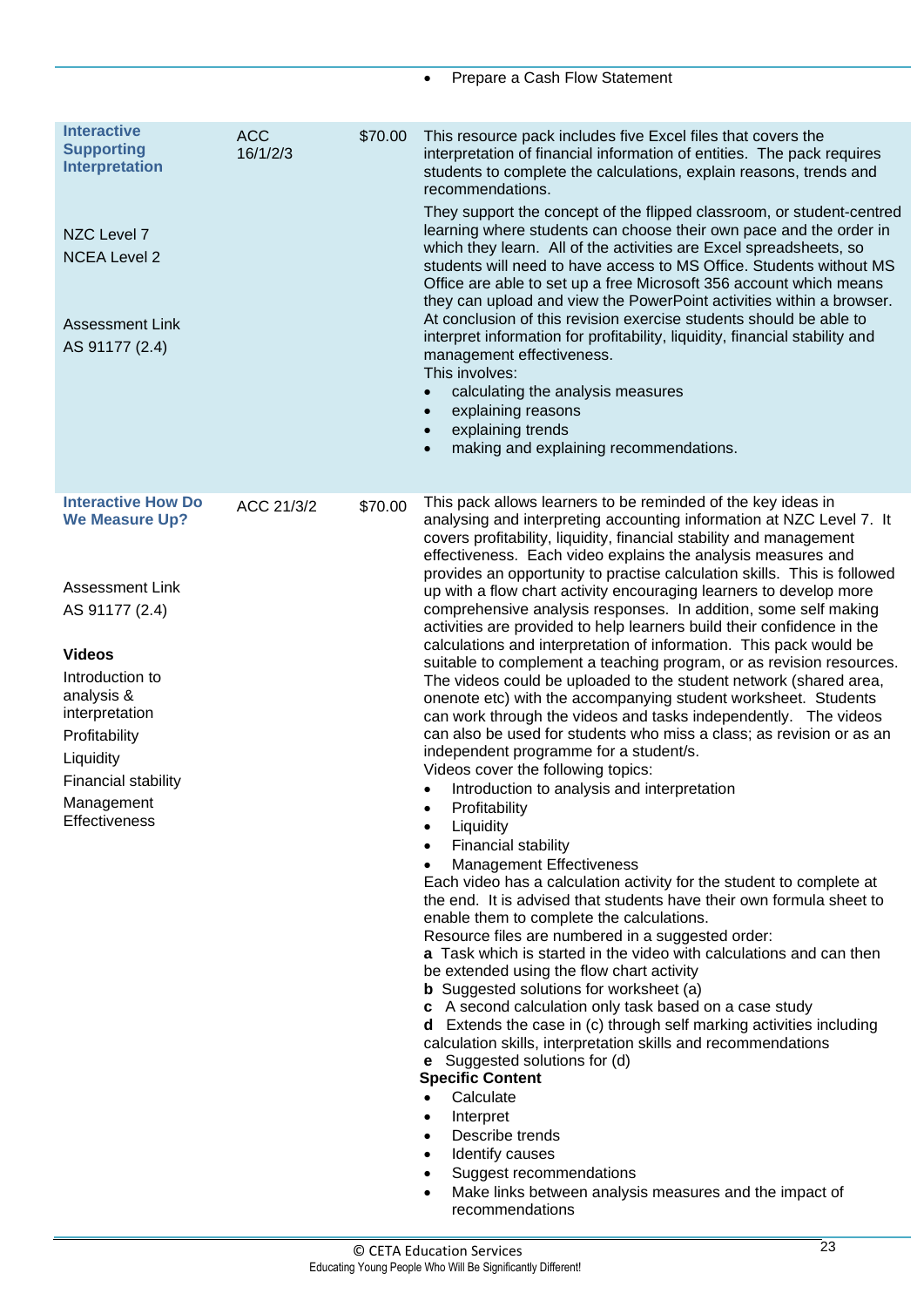| <b>Interactive</b><br><b>Supporting</b><br><b>Accounts Receivable</b><br><b>Subsystems</b><br>NZC Level 7<br><b>NCEA Level 2</b> | ACC 19/2/3 | \$70.00 | This pack allows the learners to set the pace of their learning as they<br>work through the main ideas behind managing accounts receivable<br>as well as the processing of journals, ledgers, Aged Debtors Report<br>through to preparing a written report. Video tutorials cover the ideas<br>with a worked example and a secondary activity is provided to allow<br>students to practise the skills introduced. Students can work on the<br>lessons at different times (require access to a device suitable for<br>video). This is ideal for use prior to introducing a new skill, or<br>students who may have may need extension, revision, or have<br>missed classes.        |
|----------------------------------------------------------------------------------------------------------------------------------|------------|---------|----------------------------------------------------------------------------------------------------------------------------------------------------------------------------------------------------------------------------------------------------------------------------------------------------------------------------------------------------------------------------------------------------------------------------------------------------------------------------------------------------------------------------------------------------------------------------------------------------------------------------------------------------------------------------------|
| <b>Assessment Link</b><br>AS 91179 (2.6)                                                                                         |            |         | The videos could be uploaded to the student network (shared area,<br>google classroom, OneNote etc) with the accompanying student task.<br>Students can work through the videos and tasks independently.                                                                                                                                                                                                                                                                                                                                                                                                                                                                         |
|                                                                                                                                  |            |         | Learners should start with the video to cover each of the sets of skills.<br>They will need the task to match the video so they can work<br>alongside the video. e.g. When doing journals, they will watch "2<br>Journals video" but need the "2a journals with video" task to complete<br>with the video guidance.                                                                                                                                                                                                                                                                                                                                                              |
|                                                                                                                                  |            |         | <b>Specific Content:</b><br>Type here the what the students should be able to do when they<br>have completed this resourceldentify strategies to manage<br>accounts receivable.<br>Prepare journal entries for accounts receivable.<br>Prepare individual ledgers for accounts receivable customers.<br>Prepare an accounts receivable control ledger and schedule of<br>accounts receivable.<br>Prepare and update an Aged Debtors Report<br>Write a report justifying the use of different strategies to manage<br>accounts receivable.                                                                                                                                        |
| <b>Interactive</b><br><b>Supporting</b><br><b>Inventory</b><br><b>Subsystems</b><br>NZC Level 7<br><b>NCEA Level 2</b>           | ACC 19/2/2 | \$70.00 | This pack allows the learners to set the pace as they work through<br>the video tutorials covering the understanding of the inventory<br>subsystem. Each video works through an example and then<br>students complete a worksheet to check their understanding. There<br>are videos that cover the objectives of an inventory subsystem, types<br>of inventory subsystems, FIFO and WAC inventory cards, journal<br>entries for inventory, writing a report based on the elements of the<br>inventory subsystem. These videos work through all of the material<br>needed for the Internal Assessment 91386 Demonstrate<br>understanding of an inventory subsystem for an entity. |
| <b>Assessment Link</b><br>AS 91386 (2.7)                                                                                         |            |         | The videos could be uploaded to the student network (shared area,<br>OneNote etc) with the accompanying student worksheet. Students<br>can work through the videos and tasks independently. The videos<br>can also be used for students who miss a class; as revision or as an<br>independent programme for a student/s.                                                                                                                                                                                                                                                                                                                                                         |
|                                                                                                                                  |            |         | Videos cover the following topics:<br>Introduction to Inventory Subsystem covering objectives.<br>Journal entries<br>Inventory cost cards<br>$\bullet$<br>Elements of an Inventory Subsystem<br>Each video has a student worksheet that they are advised to have in<br>front of them when the video is being worked on. There are student<br>worksheet answers.                                                                                                                                                                                                                                                                                                                  |
|                                                                                                                                  |            |         | <b>Specific Content:</b><br>Prepare cost cards for FIFO and WAC.<br>Prepare journal entries for purchases, sales, purchase<br>$\bullet$<br>returns, sales returns, drawings, and shortages of inventory.<br>Understanding the objectives of an inventory subsystem<br>$\bullet$                                                                                                                                                                                                                                                                                                                                                                                                  |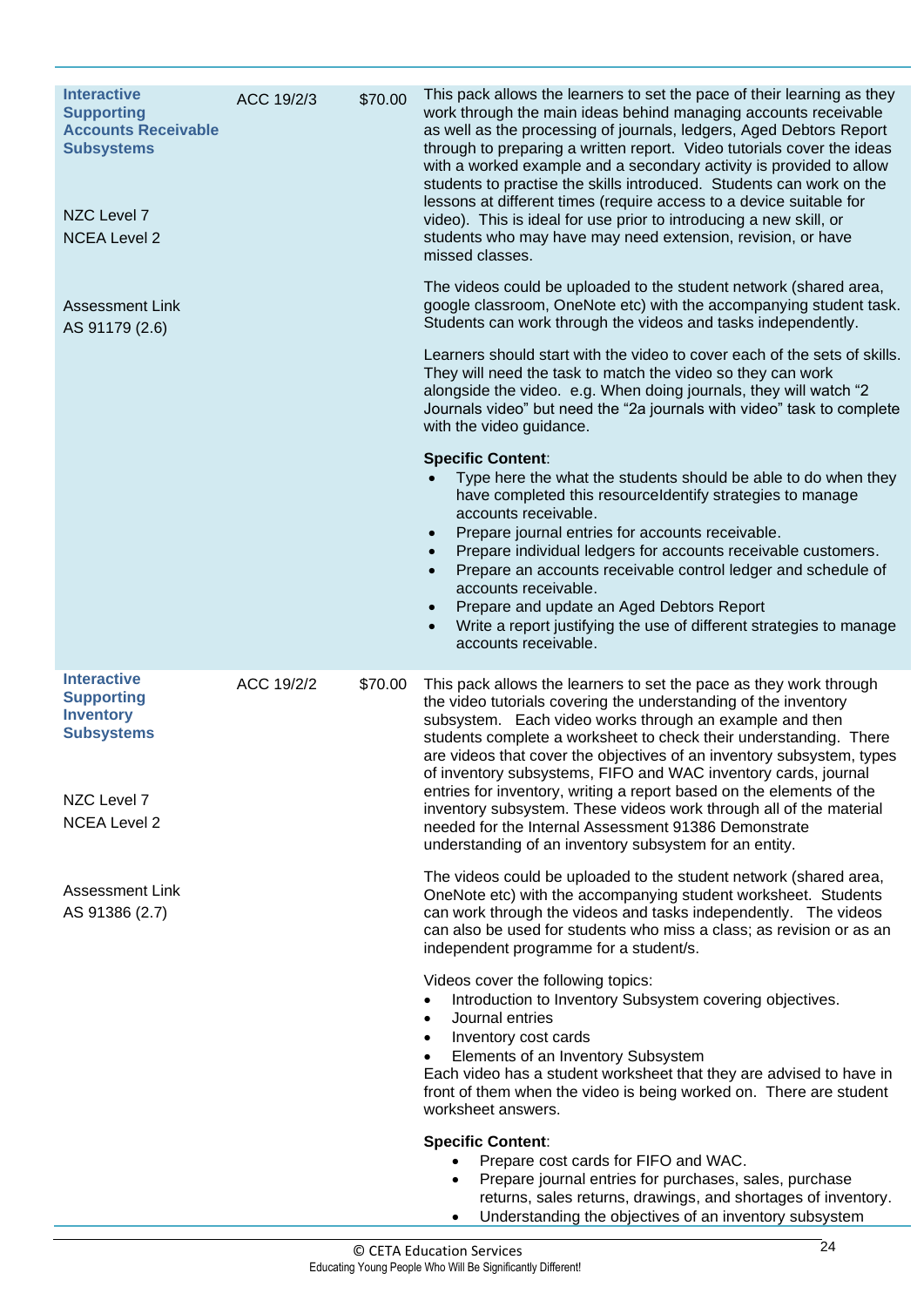<span id="page-28-0"></span>

|                                                                                                                                                                                                       |            |         | Understanding the elements of an inventory subsystem                                                                                                                                                                                                                                                                                                                                                                                                                                                                                                                                                                                                                                                                                                                                                                                                                                                                                                                                                                                   |
|-------------------------------------------------------------------------------------------------------------------------------------------------------------------------------------------------------|------------|---------|----------------------------------------------------------------------------------------------------------------------------------------------------------------------------------------------------------------------------------------------------------------------------------------------------------------------------------------------------------------------------------------------------------------------------------------------------------------------------------------------------------------------------------------------------------------------------------------------------------------------------------------------------------------------------------------------------------------------------------------------------------------------------------------------------------------------------------------------------------------------------------------------------------------------------------------------------------------------------------------------------------------------------------------|
| <b>It's Revision Time</b><br><b>Interactive Revision:</b><br><b>Conceptual Basis of</b><br><b>Accounting</b><br><b>NZC Level 7</b><br><b>NCEA Level 2</b><br><b>Assessment Link</b><br>AS 91174 (2.1) | ACC 21/1/4 | \$60.00 | Achievement Objective(s): Make use of appropriate communication<br>tools and skills to process, report and interpret information for<br>individuals, whānua, and local or regional small or medium entities,<br>including community organisations, that operate accounting sub-<br>systems.<br>This comprehensive resource package covers preparation for the<br>Level 2 Accounting examination with revision video covering the<br>external AS 2.1 with activities. It is a Pick-Up and Go learning activity<br>that can be given to students to help them revise for the NCEA Level<br>Two Accounting examination.<br>Contents: Resource Descriptor; Video 2.1; Revision Worksheet 2.1;<br><b>Revision Worksheet Suggested Solutions 2.1</b><br>NZCETA also has another comprehensive interactive packs available<br>for NCEA Level Two AS 2.1 teaching that would also be useful - ACC<br>16/1/2/1.<br>CETA members teaching Level 2 Accounting in 2020 were<br>emailed this resource in September 2020.                            |
| <b>It's Revision Time</b><br><b>Interactive Revision:</b><br><b>Financial Reporting</b><br><b>NZC Level 7</b><br><b>NCEA Level 2</b><br><b>Assessment Link</b><br>AS 91176 (2.3)                      | ACC 21/1/5 | \$60.00 | Achievement Objective(s): Make use of appropriate communication<br>tools and skills to process, report and interpret information for<br>individuals, whānua, and local or regional small or medium entities,<br>including community organisations, that operate accounting sub-<br>systems.<br>This comprehensive resource package covers preparation for the<br>Level 2 Accounting examination with revision video covering the<br>external AS 2.3 with activities. It is a Pick-Up and Go learning activity<br>that can be given to students to help them revise for the NCEA Level<br>Two Accounting examination.<br><b>Contents: Resource Descriptor; Video 2.3; Revision Worksheet 2.3;</b><br><b>Revision Worksheet Suggested Solutions 2.3</b><br>NZCETA also has other comprehensive interactive packs available for<br>NCEA Level Two AS 2.3 teaching that would also be useful -<br>ACC 16/1/2/2 & ACC 17/2/2; ACC 18/1/2.<br>CETA members teaching Level 2 Accounting 2020 were emailed<br>this resource in September 2020. |
| <b>It's Revision Time</b><br><b>Interactive Revision:</b><br><b>Interpretation</b><br><b>NZC Level 7</b><br><b>NCEA Level 2</b><br><b>Assessment Link</b><br>AS 91177 (2.4)                           | ACC 21/1/6 | \$60.00 | Make use of appropriate communication tools and skills to process,<br>report and interpret information for individuals, whānua, and local or<br>regional small or medium entities, including community organisations,<br>that operate accounting sub-systems.<br>This comprehensive resource package covers preparation for the<br>Level 2 Accounting examination with revision video covering the<br>external AS 2.4 with activities. It is a Pick-Up and Go learning activity<br>that can be given to students to help them revise for the NCEA Level<br>Two Accounting examination.<br>Contents: Resource Descriptor; Video 2.4; Revision Worksheet 2.4;<br>Revision Worksheet Suggested Solutions 2.4.<br>NZCETA also has other comprehensive interactive packs available for<br>NCEA. Level Two AS 2.4 teaching that would also be useful - ACC<br>16/1/2/3.<br>CETA members teaching Level 2 Accounting in 2020 were<br>emailed this resource in September 2020.                                                                 |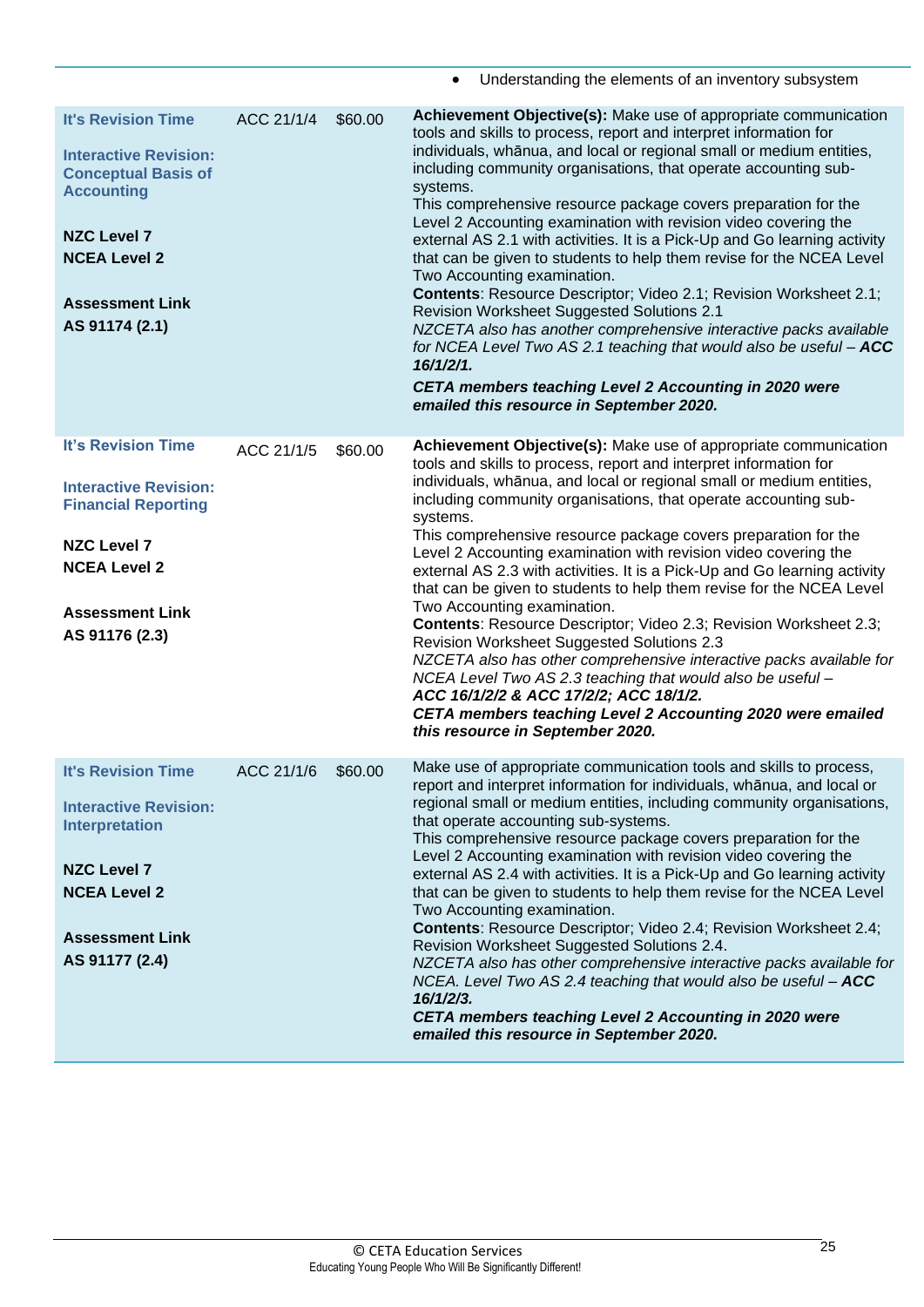### **Achievement Standards Assessments Packs**

<span id="page-29-1"></span><span id="page-29-0"></span>

| <b>Title and Keywords</b>                                                                          | Code       | Price   | <b>Description/Contents</b>                                                                                                                                                                                                                                                                                                                                                                                                                                                                                                                                                                                                                                                                                                                                                                                                                                                                                                                                                                             |
|----------------------------------------------------------------------------------------------------|------------|---------|---------------------------------------------------------------------------------------------------------------------------------------------------------------------------------------------------------------------------------------------------------------------------------------------------------------------------------------------------------------------------------------------------------------------------------------------------------------------------------------------------------------------------------------------------------------------------------------------------------------------------------------------------------------------------------------------------------------------------------------------------------------------------------------------------------------------------------------------------------------------------------------------------------------------------------------------------------------------------------------------------------|
| <b>Concepts - Pick and</b><br><b>Mix Assessment</b><br><b>Pack No 1 AS 91174</b><br>(2.1) external | ACC 12/2/1 | \$55.00 | Demonstrate understanding of accounting concepts for an entity<br>that operates accounting subsystems.<br>Learning Objective: Students will gain knowledge, skills, and experience<br>to manage.                                                                                                                                                                                                                                                                                                                                                                                                                                                                                                                                                                                                                                                                                                                                                                                                        |
| <b>NZC Level 7</b>                                                                                 |            |         | the financial affairs of sole proprietors that operate accounting sub-<br>systems, while.                                                                                                                                                                                                                                                                                                                                                                                                                                                                                                                                                                                                                                                                                                                                                                                                                                                                                                               |
| <b>NCEA Level 2</b>                                                                                |            |         | acting with integrity.                                                                                                                                                                                                                                                                                                                                                                                                                                                                                                                                                                                                                                                                                                                                                                                                                                                                                                                                                                                  |
|                                                                                                    |            |         | This resource is a series of assessment activities to address the<br>requirements of Achievement Standard AS91174 (AS 2.1). It covers the<br>following topics.                                                                                                                                                                                                                                                                                                                                                                                                                                                                                                                                                                                                                                                                                                                                                                                                                                          |
|                                                                                                    |            |         | Purpose of Accounting                                                                                                                                                                                                                                                                                                                                                                                                                                                                                                                                                                                                                                                                                                                                                                                                                                                                                                                                                                                   |
|                                                                                                    |            |         | Purpose, components and limitations of financial statements                                                                                                                                                                                                                                                                                                                                                                                                                                                                                                                                                                                                                                                                                                                                                                                                                                                                                                                                             |
|                                                                                                    |            |         | Users and uses of accounting information and financial statements.                                                                                                                                                                                                                                                                                                                                                                                                                                                                                                                                                                                                                                                                                                                                                                                                                                                                                                                                      |
|                                                                                                    |            |         | Features of entities.                                                                                                                                                                                                                                                                                                                                                                                                                                                                                                                                                                                                                                                                                                                                                                                                                                                                                                                                                                                   |
|                                                                                                    |            |         | <b>Financial elements</b>                                                                                                                                                                                                                                                                                                                                                                                                                                                                                                                                                                                                                                                                                                                                                                                                                                                                                                                                                                               |
|                                                                                                    |            |         | Accounting concepts                                                                                                                                                                                                                                                                                                                                                                                                                                                                                                                                                                                                                                                                                                                                                                                                                                                                                                                                                                                     |
|                                                                                                    |            |         | <b>Measurement Base</b>                                                                                                                                                                                                                                                                                                                                                                                                                                                                                                                                                                                                                                                                                                                                                                                                                                                                                                                                                                                 |
|                                                                                                    |            |         | Qualitative characteristics                                                                                                                                                                                                                                                                                                                                                                                                                                                                                                                                                                                                                                                                                                                                                                                                                                                                                                                                                                             |
|                                                                                                    |            |         | Capital and Revenue Expenditure                                                                                                                                                                                                                                                                                                                                                                                                                                                                                                                                                                                                                                                                                                                                                                                                                                                                                                                                                                         |
|                                                                                                    |            |         | Depreciation methods                                                                                                                                                                                                                                                                                                                                                                                                                                                                                                                                                                                                                                                                                                                                                                                                                                                                                                                                                                                    |
|                                                                                                    |            |         | It is designed to be used in parts. Each assessment activity focuses on<br>key areas of learning or combined areas of learning within the standard<br>AS 2.1. The suggested solutions indicate a grade for that area of<br>learning alone. The conditions of assessments are suggestions only and<br>can be adapted to suit the needs of your students. It is not a practice<br>exam rather it is a series of assessment activities which aim to cover the<br>entire content of the standard AS 2.1.<br>Contents: Resource Descriptor; Teacher Guidelines; Curriculum links;<br>Qualifications Framework; Specific Content; Assessment Task.<br>Assessment Activity 1 - Features of Entities; Assessment Activity 2 -<br>Users & uses of accounting; Assessment Activity 3 - Financial<br>Elements; Assessment Activity 4 - Accounting Concepts; Assessment<br>Activity 5- Methods of Depreciation; Assessment Activity 6- Karim's<br>Kebabs; Assessment Activity 7 - Kool Gadgets; Suggested Solutions |
| <b>Conceptual Basis</b><br><b>Assessment No 2</b><br>AS 91174 (2.1)<br>external                    | ACC 17/3/1 | \$55.00 | This resource covers two contexts (Your Design and Reliable<br>Removals) which allow students to practise their skills in demonstrating<br>understanding of accounting concepts. These are suitable as a practise<br>assessment for AS 91174.<br>The assessments are formatted in the same style as current NCEA<br>examination questions.<br>Full suggested solutions and assessment schedule is provided for each<br>task.                                                                                                                                                                                                                                                                                                                                                                                                                                                                                                                                                                            |
| <b>NZC Level 7</b><br><b>NCEA Level 2</b>                                                          |            |         | Before embarking on these practice assessments, it is expected that<br>students have covered all the necessary learning to allow them to<br>demonstrate comprehensive understanding of accounting concepts.<br>The emphasis should be on the application and justification of concepts.<br>All justifications should be in relation to the context provided and use<br>examples appropriate to that business context. Students are expected<br>to include information from the resource material in their answers.<br>Like in the current NCEA examinations, each assessment is broken into<br>3 questions. The context flows through all 3 questions however they<br>could be completed in 3 separate parts provided the context is clearly<br>explained (as is covered at the start of question one).<br>Specific Content: In order to complete this assessment, the student<br>needs to be able to:<br>Explain and justify the use of accounting concepts.                                           |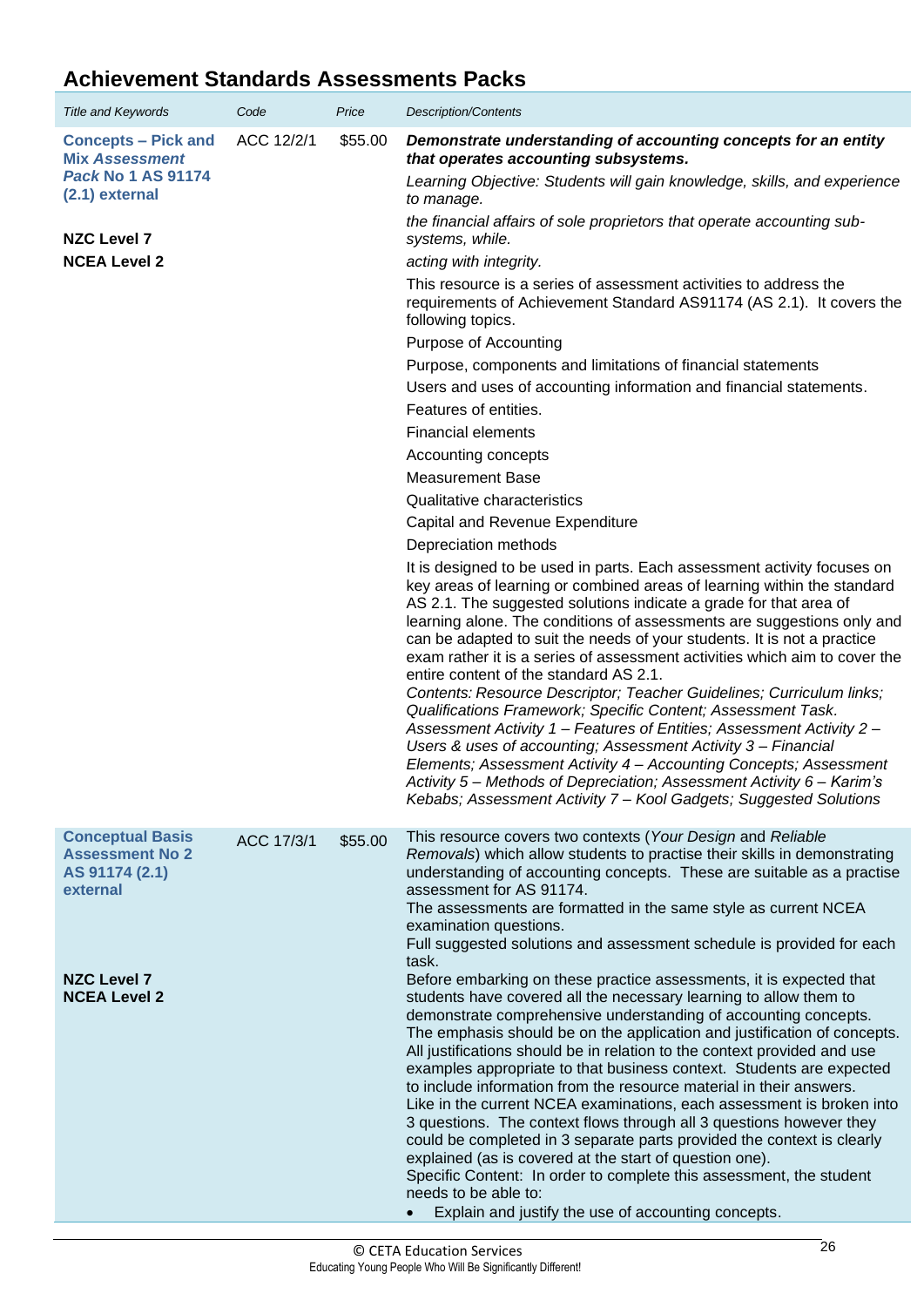<span id="page-30-2"></span><span id="page-30-1"></span><span id="page-30-0"></span>

|                                                                                                                                 |            |         | Explain and justify the use of qualitative characteristics.<br>$\bullet$<br>Explain and justify the classification of financial elements and<br>$\bullet$<br>recognition criteria.<br>Explain and justify methods of depreciation, capital and revenue<br>$\bullet$<br>expenditure.<br>Explain and justify limitations to financial statements.<br>$\bullet$<br>Explain the purpose of financial statements.<br>Contents Resource Descriptor; Teacher Guidelines; Assessment<br>Activities (Your Design & Reliable Removals); Assessment Schedules                                                                                                                                                                                                                                                                                                                                                                                                                                                                                                                                                                                                                                                                                                                                                                                                                                                                                                                                                                                                                                                                                                |
|---------------------------------------------------------------------------------------------------------------------------------|------------|---------|---------------------------------------------------------------------------------------------------------------------------------------------------------------------------------------------------------------------------------------------------------------------------------------------------------------------------------------------------------------------------------------------------------------------------------------------------------------------------------------------------------------------------------------------------------------------------------------------------------------------------------------------------------------------------------------------------------------------------------------------------------------------------------------------------------------------------------------------------------------------------------------------------------------------------------------------------------------------------------------------------------------------------------------------------------------------------------------------------------------------------------------------------------------------------------------------------------------------------------------------------------------------------------------------------------------------------------------------------------------------------------------------------------------------------------------------------------------------------------------------------------------------------------------------------------------------------------------------------------------------------------------------------|
| <b>Software</b><br><b>Assessment No 1</b><br>AS 91175 (2.2)<br><b>internal</b><br><b>NZC Level 7</b><br><b>NCEA Level 2</b>     | ACC 12/1/9 | \$55.00 | This resource contains a practice assessment that covers information<br>as required by the New Zealand Curriculum and the Accounting<br>Achievement Objectives as indicated in the Accounting Senior Subject<br>Teaching and Learning Guide. This assessment can be used as a<br>practice assessment for internal Achievement Standard 91175 (2.2).<br>Contents: Resource Descriptor; Assessment Guidelines; Student<br>Practice Assessment; Suggested Solutions and Assessment Schedule                                                                                                                                                                                                                                                                                                                                                                                                                                                                                                                                                                                                                                                                                                                                                                                                                                                                                                                                                                                                                                                                                                                                                          |
| <b>MYOB</b><br><b>Assessment No 2</b><br>AS 91175 (2.2)<br>internal<br>NZC Level 7<br><b>NCEA Level 2</b>                       | ACC 16/3/1 | \$55.00 | This resource is two full practice assessment activities that address the<br>requirements of Achievement Standard 91175 (2.2). It includes two<br>assessment activities; MYOB trial balance files ready for students to<br>use, if desired; suggested solutions as MYOB files and PDF files.<br>These assessments are designed to be used in two different ways -<br>where students enter the trial balance information themselves or they<br>are given the MYOB file of the trial balance. There are suggested<br>solutions for both practice assessments.<br>Files:<br>MYOB Practice Assessments word doc - the two practice assessment<br>activities<br>MYOB Practice Assessments Suggested Solutions word doc - lists the<br>transactions in the assessments.<br>91175 Practice Assessment 1 MYOB file - trial balance completed for<br>students to use.<br>91175 Practice Assessment 1 Suggested Solutions MYOB file -<br>completed assessment.<br>91175 Practice Assessment 1 Suggested Solutions PDF file -<br>transaction journal suggested answers.<br>91175 Practice Assessment 2 MYOB file - trial balance completed for<br>students to use.<br>91175 Practice Assessment 2 Suggested Solutions MYOB file -<br>completed assessment.<br>91175 Practice Assessment 2 Suggested Solutions PDF file -<br>transaction journal suggested answers.<br><b>Specific Content</b><br><b>Entering trial balances</b><br>Setting up inventory, customers, suppliers<br>$\bullet$<br><b>Frequent transactions</b><br>$\bullet$<br>Infrequent transactions<br>$\bullet$<br>Complex transactions<br>$\bullet$<br><b>Banking function</b><br>$\bullet$ |
| <b>Financial Reporting</b><br><b>Assessment No 1</b><br>AS 91176 (2.3)<br>external<br><b>NZC Level 7</b><br><b>NCEA Level 2</b> | ACC 14/1/2 | \$55.00 | This resource is assessment activities to address the requirements of<br>external Achievement Standard 91176 Prepare financial information for<br>an entity that operates accounting subsystems. There are two<br>assessment tasks using the themes School Uniform Supplies and<br>Fred's Farms Supplies. The first task comprises a trial balance with a<br>range of adjustments and requires the students to prepare all of the<br>general journal entries for the adjustments; a selection of 10 general<br>ledger accounts; an Income Statement and a Statement of Financial<br>Position with accompanying notes. The second task involves the<br>preparation of a Cash Flow Statement from given data.<br><b>Specific Content</b><br>This is not a practice exam, rather it is suggestions for assessing the<br>learning.                                                                                                                                                                                                                                                                                                                                                                                                                                                                                                                                                                                                                                                                                                                                                                                                                    |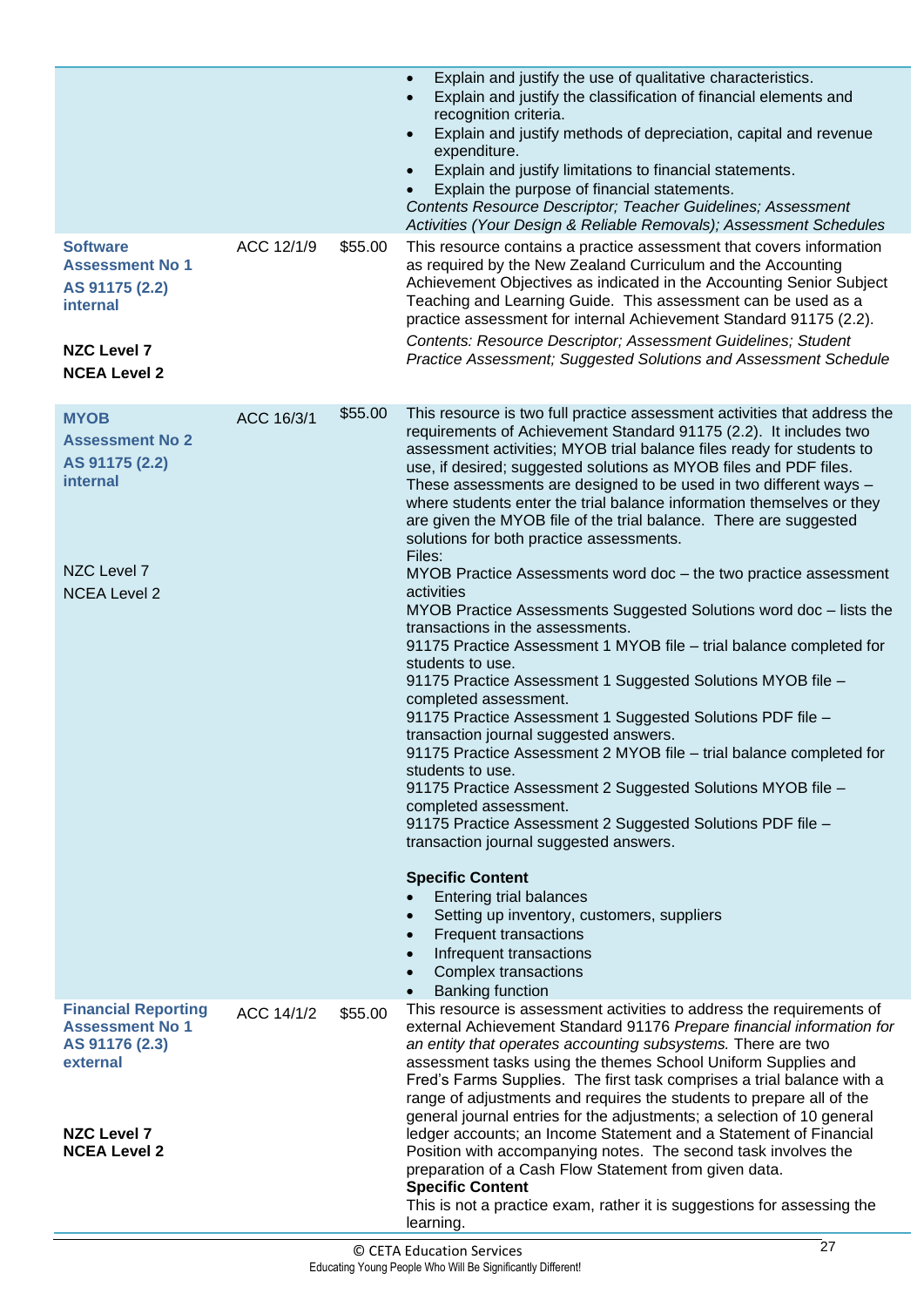<span id="page-31-1"></span><span id="page-31-0"></span>

|                                                                                                                                  |            |         | The tasks cover:<br>general journal entries for adjustments<br>general ledger accounts for 10 selected accounts<br>Income Statement<br>Statement of Financial Position with accompanying notes<br><b>Cash Flow Statement</b><br>Contents: Resource Descriptor, Teacher Guidelines, Assessment<br>Activities, Suggested Answers, Judgement Statements                                                                                                                                                                                                                                                                                                                                                                                                                                                                                                                                                                                                                                                                                                                    |
|----------------------------------------------------------------------------------------------------------------------------------|------------|---------|-------------------------------------------------------------------------------------------------------------------------------------------------------------------------------------------------------------------------------------------------------------------------------------------------------------------------------------------------------------------------------------------------------------------------------------------------------------------------------------------------------------------------------------------------------------------------------------------------------------------------------------------------------------------------------------------------------------------------------------------------------------------------------------------------------------------------------------------------------------------------------------------------------------------------------------------------------------------------------------------------------------------------------------------------------------------------|
| <b>Financial Statements</b><br><b>Assessment No 2</b><br>AS 91176 (2.3)<br>external<br><b>NZC Level 7</b><br><b>NCEA Level 2</b> | ACC 17/3/4 | \$55.00 | This resource covers two contexts which allow students to practise their<br>skills in processing and presenting financial information. These are<br>suitable as a practise assessment for AS91176.<br>The assessments are formatted in the same way as current NCEA<br>examination questions.<br>Full suggested solutions and assessment schedule is provided for each<br>task.<br>Specific Content: In order to complete this assessment, the students<br>need to be able to:<br>Prepare journal entries for balance day adjustments.<br>* Prepayments, accrued income, accrued expense, income in<br>advance, invoices on hand, bad debts, doubtful debts,<br>inventory revaluation, depreciation (3 methods)<br>Prepare ledger accounts.<br>Prepare a fully classified Income Statement.<br>Prepare a fully classified Statement of Financial Position including 4<br>notes.<br>Calculate figures and prepare a Cash Flow Statement<br>Contents: Resource Descriptor; Teacher Guidelines; Assessment<br>Activities (Choice Coffee & Superior Sunglasses); Assessment |
| <b>Analysis Fun</b>                                                                                                              | ACC 13/4/1 | \$50.00 | <b>Schedules</b><br>This resource pack aims to provide teachers with fun and practical<br>student-centred activities for the classroom. You can use these activities                                                                                                                                                                                                                                                                                                                                                                                                                                                                                                                                                                                                                                                                                                                                                                                                                                                                                                    |
| NZC Level 7<br><b>NCEA Level 2</b><br><b>Student Based</b><br><b>Activities Pack for</b>                                         |            |         | after teaching each small topic within the standard as well as an activity<br>for revision once you have taught the entire standard. Each activity<br>provides students the opportunity to reinforce content learnt in class and<br>gives students the opportunity to work with others. Included is a variety<br>of activities aimed at providing students with an interesting and<br>interactive approach to learning, incorporating the key competencies.                                                                                                                                                                                                                                                                                                                                                                                                                                                                                                                                                                                                             |
| Consolidation or<br>Revision                                                                                                     |            |         | Students will enjoy the interactive, fun opportunities provided for in this<br>pack from a board game, O and X's and moving around the class<br>between each 'bus stop'.                                                                                                                                                                                                                                                                                                                                                                                                                                                                                                                                                                                                                                                                                                                                                                                                                                                                                                |
|                                                                                                                                  |            |         | The main aspects of analysis covered are definitions, reasons for<br>increases/decreases and improving analysis measures.                                                                                                                                                                                                                                                                                                                                                                                                                                                                                                                                                                                                                                                                                                                                                                                                                                                                                                                                               |
| <b>Assessment Link</b><br>AS 91777 (2.4)                                                                                         |            |         | The various activities and suggested answers are intended to be used<br>to support the delivery of the curriculum content and help develop key<br>competencies relevant to your students.                                                                                                                                                                                                                                                                                                                                                                                                                                                                                                                                                                                                                                                                                                                                                                                                                                                                               |
|                                                                                                                                  |            |         | All resources and activities are designed to be used as they are or<br>adapted to meet the needs of your students and region.                                                                                                                                                                                                                                                                                                                                                                                                                                                                                                                                                                                                                                                                                                                                                                                                                                                                                                                                           |
|                                                                                                                                  |            |         | Resources are practical and most require preparation before using in<br>the classroom. The resource links to Achievement Standard 2.4 (AS<br>91777) Interpret accounting information for entities that operate<br>accounting subsystems.                                                                                                                                                                                                                                                                                                                                                                                                                                                                                                                                                                                                                                                                                                                                                                                                                                |
|                                                                                                                                  |            |         | Specific Content supports how to:                                                                                                                                                                                                                                                                                                                                                                                                                                                                                                                                                                                                                                                                                                                                                                                                                                                                                                                                                                                                                                       |
|                                                                                                                                  |            |         | Define analysis measures.<br>Discuss and explain reasons for changes in analysis measures.<br>Explain how to improve a business' profitability, liquidity, stability<br>and management effectiveness.<br>Discuss links between analysis measures.                                                                                                                                                                                                                                                                                                                                                                                                                                                                                                                                                                                                                                                                                                                                                                                                                       |
|                                                                                                                                  |            |         | Contents: Resource Descriptor; Teacher Guidelines; PowerPoints -<br>Profitability (35 slides); Liquidity, Stability & Management Effectiveness<br>(28 slides); Improving Analysis Measures (18 slides); Student Activities<br>- Board Game, with Suggested Answers                                                                                                                                                                                                                                                                                                                                                                                                                                                                                                                                                                                                                                                                                                                                                                                                      |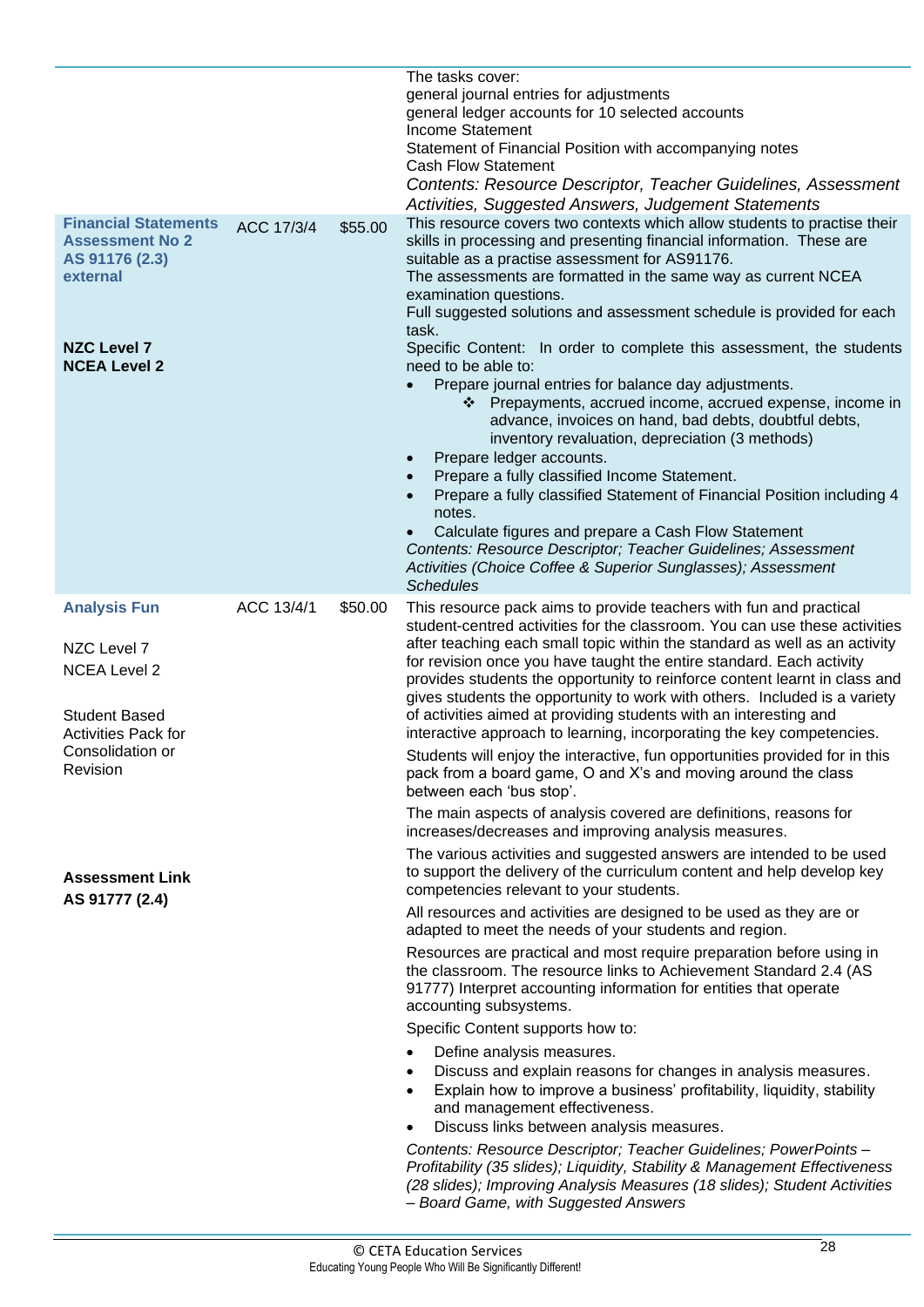<span id="page-32-2"></span><span id="page-32-1"></span><span id="page-32-0"></span>

| <b>Analysis &amp;</b><br><b>Interpretation</b><br><b>Assessment No 1</b><br>AS 91177 (2.4) | ACC 12/2/2                         | \$55.00 | Interpret accounting information for entities that operate<br>accounting subsystems.<br>Learning Objective(s): Students will gain knowledge, skills and<br>experience to make use of appropriate communication tools and skills to                                                                                                                                                                                                                                                                                                                                                                                                                                                                                                                                                                                                                                                                                                                                                                                                                                                                                                                                                                                                                                                                                                                                                                                                                                                                    |
|--------------------------------------------------------------------------------------------|------------------------------------|---------|-------------------------------------------------------------------------------------------------------------------------------------------------------------------------------------------------------------------------------------------------------------------------------------------------------------------------------------------------------------------------------------------------------------------------------------------------------------------------------------------------------------------------------------------------------------------------------------------------------------------------------------------------------------------------------------------------------------------------------------------------------------------------------------------------------------------------------------------------------------------------------------------------------------------------------------------------------------------------------------------------------------------------------------------------------------------------------------------------------------------------------------------------------------------------------------------------------------------------------------------------------------------------------------------------------------------------------------------------------------------------------------------------------------------------------------------------------------------------------------------------------|
| external<br><b>NZC Level 7</b>                                                             |                                    |         | process, report and interpret information for individuals, whanau and<br>local or regional small or medium entities including community<br>organizations that operate accounting sub-systems, while acting with<br>integrity.                                                                                                                                                                                                                                                                                                                                                                                                                                                                                                                                                                                                                                                                                                                                                                                                                                                                                                                                                                                                                                                                                                                                                                                                                                                                         |
| <b>NCEA Level 2</b>                                                                        |                                    |         | This resource is assessment activities to address the requirements of<br>External Achievement Standard 91177. It includes a flexible PowerPoint<br>resource which can be used during lessons to assess understanding<br>progressively throughout the analysis and interpretation topic. The<br>resource provides opportunities for students to evaluate their own<br>responses and further develop them as their understanding improves. It<br>also allows students to continually track their progress as the unit of<br>work is completed. In addition, there is a three-part written assessment<br>which assesses profitability, liquidity and financial stability, and<br>management effectiveness.<br>All assessments are based on a context which allows for students to                                                                                                                                                                                                                                                                                                                                                                                                                                                                                                                                                                                                                                                                                                                        |
|                                                                                            |                                    |         | apply their understanding to a specific entity.<br>Contents: Resource Descriptor; Teacher Guidelines; Assessment<br><b>Activities Suggested Solutions</b>                                                                                                                                                                                                                                                                                                                                                                                                                                                                                                                                                                                                                                                                                                                                                                                                                                                                                                                                                                                                                                                                                                                                                                                                                                                                                                                                             |
| <b>Joanne's Party</b><br><b>Supplies</b>                                                   | ACC 12/2/3                         | \$55.00 | Demonstrate understanding of an accounts receivable subsystem<br>for an entity.                                                                                                                                                                                                                                                                                                                                                                                                                                                                                                                                                                                                                                                                                                                                                                                                                                                                                                                                                                                                                                                                                                                                                                                                                                                                                                                                                                                                                       |
| <b>Assessment No 1</b><br>AS 91179 (2.6)<br><b>internal</b>                                |                                    |         | Learning Objective(s): The Zealand Curriculum Level 7 Learning Objective:<br>Make use of appropriate communication tools and skills to process, report and<br>interpret information for individuals and local or regional small entities that<br>operate accounting sub-systems.                                                                                                                                                                                                                                                                                                                                                                                                                                                                                                                                                                                                                                                                                                                                                                                                                                                                                                                                                                                                                                                                                                                                                                                                                      |
| <b>NZC Level 7</b><br><b>NCEA Level 2</b>                                                  |                                    |         | This resource is a variety of assessment activities to address the<br>requirements of Achievement Standard 91179. This is not a practice<br>internal assessment rather it is a series of assessment tasks to be used<br>during the teaching of the unit. It includes individual activities and<br>templates for processing questions and activities for group and peer<br>assessment. The use of Joanne's Party Supplies as the context for the<br>processing activity and written answers allows teachers to use one<br>context to address all aspects of the standard. The assessment<br>activities are designed to cover all aspects of the achievement standard.<br>Suggested solutions have been supplied as well as guidelines for the<br>requirements of each grade. Teachers should use these solutions as a<br>guide and feel comfortable to add to them as it is not possible to cover<br>all examples of student responses.<br>Contents: Processing Practise and Suggested Solutions; PowerPoint -<br>Joanne's Party Supplies; Teacher or peer assessment activity to identify<br>achieved, merit and excellence in written answers; Lenny's<br>Lawnmowing Supplies. Practise writing answers that could be peer or<br>teacher assessed; both examples on the PowerPoint provide report<br>writing practise. Sample idea for a report is included with suggested<br>solutions set out to help teachers identify the difference in criteria<br>required for achieved, merit and excellence. |
| <b>Assessment No 2</b><br>AS 91179 (2.6)                                                   | <b>ACC</b><br>17/1/1 <sub>v2</sub> | \$55.00 | Published 2017<br>This resource contains two practice internal assessments for                                                                                                                                                                                                                                                                                                                                                                                                                                                                                                                                                                                                                                                                                                                                                                                                                                                                                                                                                                                                                                                                                                                                                                                                                                                                                                                                                                                                                        |
| <b>internal</b><br><b>NZC Level 7</b>                                                      |                                    |         | achievement standard 2.6 (91179 version 2). The resource contains<br>tasks and assessment schedules for two different practice internal<br>assessments.                                                                                                                                                                                                                                                                                                                                                                                                                                                                                                                                                                                                                                                                                                                                                                                                                                                                                                                                                                                                                                                                                                                                                                                                                                                                                                                                               |
| <b>NCEA Level 2</b>                                                                        |                                    |         | Guidelines are supplied to enable teachers to carry out a practice<br>assessment using this resource. These should be read in conjunction<br>with the Explanatory Notes for Achievement Standard Accounting 2.6.<br>The notes contain information, definitions and requirements that are<br>crucial when interpreting the standard and assessing students against it.                                                                                                                                                                                                                                                                                                                                                                                                                                                                                                                                                                                                                                                                                                                                                                                                                                                                                                                                                                                                                                                                                                                                 |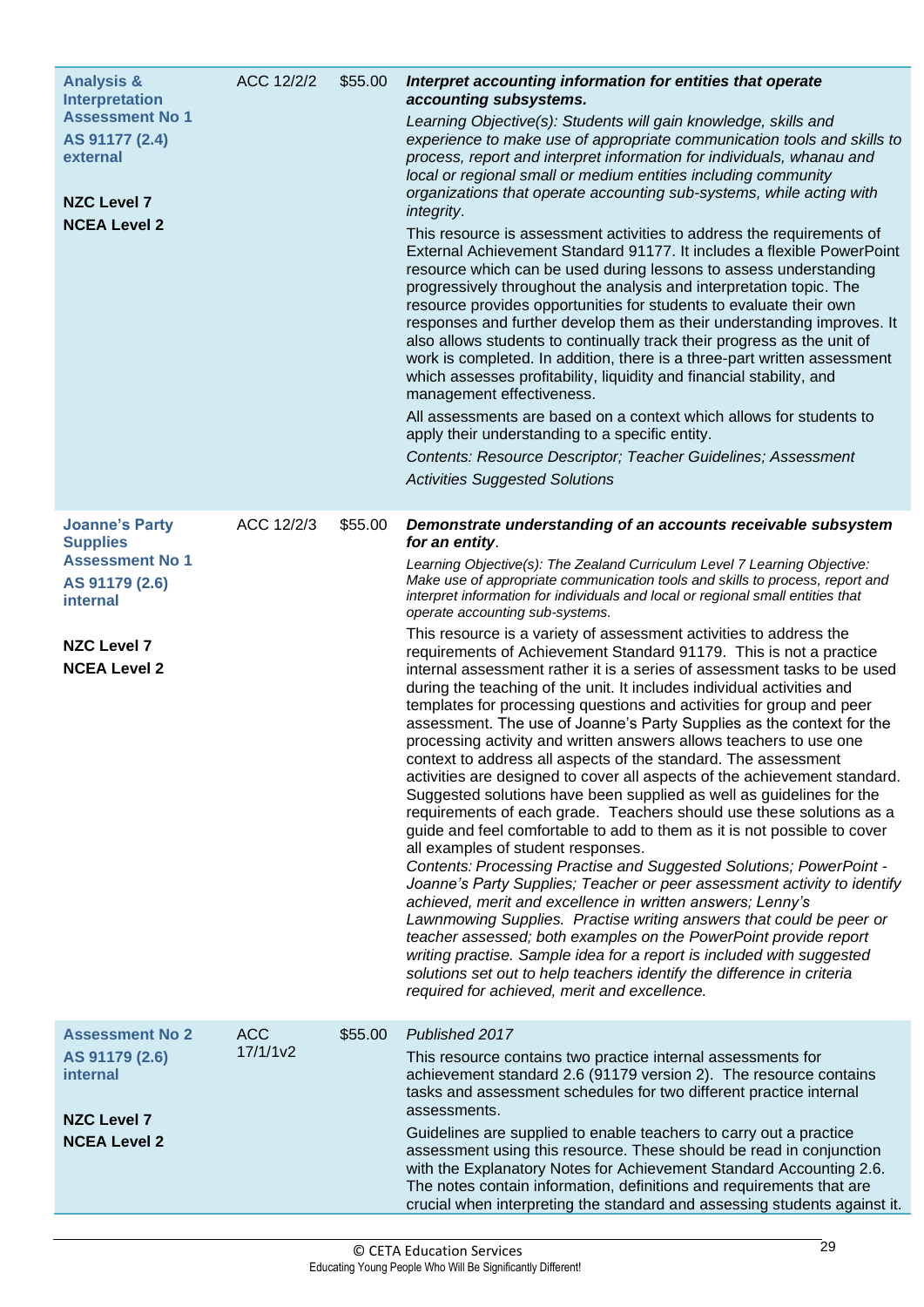<span id="page-33-1"></span><span id="page-33-0"></span>

|                                                      |            |         | Each Context/Setting for the two tasks is for an entity that uses an<br>accounts receivable subsystem. - one is Every Electrical and the other<br>Kiwi Garden Centre<br><b>Contents</b>                                                                                                                                                                                                                                                                                                                                                                                                                                                                                                                                                                                                                                                                                                                                                                                                                                                                                                                                                                                                 |
|------------------------------------------------------|------------|---------|-----------------------------------------------------------------------------------------------------------------------------------------------------------------------------------------------------------------------------------------------------------------------------------------------------------------------------------------------------------------------------------------------------------------------------------------------------------------------------------------------------------------------------------------------------------------------------------------------------------------------------------------------------------------------------------------------------------------------------------------------------------------------------------------------------------------------------------------------------------------------------------------------------------------------------------------------------------------------------------------------------------------------------------------------------------------------------------------------------------------------------------------------------------------------------------------|
|                                                      |            |         | <b>Teacher Notes</b>                                                                                                                                                                                                                                                                                                                                                                                                                                                                                                                                                                                                                                                                                                                                                                                                                                                                                                                                                                                                                                                                                                                                                                    |
|                                                      |            |         | <b>Teacher Guidelines</b>                                                                                                                                                                                                                                                                                                                                                                                                                                                                                                                                                                                                                                                                                                                                                                                                                                                                                                                                                                                                                                                                                                                                                               |
|                                                      |            |         | <b>Student Assessment Tasks</b>                                                                                                                                                                                                                                                                                                                                                                                                                                                                                                                                                                                                                                                                                                                                                                                                                                                                                                                                                                                                                                                                                                                                                         |
|                                                      |            |         | <b>Assessment Schedule</b>                                                                                                                                                                                                                                                                                                                                                                                                                                                                                                                                                                                                                                                                                                                                                                                                                                                                                                                                                                                                                                                                                                                                                              |
| <b>Coffee Call</b><br><b>Assessment No 1</b>         | ACC 12/2/4 | \$55.00 | Demonstrate understanding of an inventory subsystem for an<br>entity.                                                                                                                                                                                                                                                                                                                                                                                                                                                                                                                                                                                                                                                                                                                                                                                                                                                                                                                                                                                                                                                                                                                   |
| AS 91386 (2.7)                                       |            |         | Learning Objective(s):                                                                                                                                                                                                                                                                                                                                                                                                                                                                                                                                                                                                                                                                                                                                                                                                                                                                                                                                                                                                                                                                                                                                                                  |
| <b>internal</b><br><b>NZC Level 7</b>                |            |         | Manage the financial affairs of individuals, whanau, and local or regional small or<br>medium entities, including community organisations, that operate accounting sub-<br>systems, while acting with integrity.                                                                                                                                                                                                                                                                                                                                                                                                                                                                                                                                                                                                                                                                                                                                                                                                                                                                                                                                                                        |
| <b>NCEA Level 2</b>                                  |            |         | Make use of appropriate communication tools and skills to process, report and interpret<br>information for individuals, whānau, and local or regional small or medium entities,<br>including community organisations, that operate accounting sub-systems.<br>This resource is a practice internal assessment activity to address the<br>requirements of Achievement Standard 91386. There are two parts -<br>the processing of accounting information for an inventory subsystem<br>and the written report about the elements of the inventory subsystem. It<br>can be used as either a complete practice assessment to be used just<br>prior to the formal assessing of Achievement Standard 91386, or it can<br>be split and assessed in two parts; Part One to be assessed after the<br>teaching and learning of the processing section and Part Two after the<br>teaching and learning of the elements of the inventory subsystem. The<br>students will need the Part One activity task to identify issues for the<br>business when writing their report.<br>Contents: Resource Descriptor; Teacher Guidelines; Assessment<br>Activities; Suggested Solutions; Assessment Schedule |
| <b>Assessment No 2</b><br>AS 91386 (2.7)<br>internal | ACC 17/1/2 | \$55.00 | This resource contains two practice internal assessments for<br>achievement standard 2.7 (91386 version 2). The resource contains<br>tasks and assessment schedules for two different practice internal<br>assessments.                                                                                                                                                                                                                                                                                                                                                                                                                                                                                                                                                                                                                                                                                                                                                                                                                                                                                                                                                                 |
| <b>NZC Level 7</b><br><b>NCEA Level 2</b>            |            |         | Guidelines are supplied to enable teachers to carry out a practice<br>assessment using this resource. These should be read in conjunction<br>with the Explanatory Notes for Achievement Standard Accounting 2.7.<br>These notes contain information, definitions and requirements that are<br>crucial when interpreting the standard and assessing students against it.<br>Each Context/Setting for the two tasks is for an entity that uses an<br>inventory subsystem. - one is Sienna's Sweets and the other<br>Cambridge Garage.                                                                                                                                                                                                                                                                                                                                                                                                                                                                                                                                                                                                                                                     |
|                                                      |            |         | <b>Contents</b>                                                                                                                                                                                                                                                                                                                                                                                                                                                                                                                                                                                                                                                                                                                                                                                                                                                                                                                                                                                                                                                                                                                                                                         |
|                                                      |            |         | <b>Teacher Notes</b>                                                                                                                                                                                                                                                                                                                                                                                                                                                                                                                                                                                                                                                                                                                                                                                                                                                                                                                                                                                                                                                                                                                                                                    |
|                                                      |            |         | <b>Teacher Guidelines</b>                                                                                                                                                                                                                                                                                                                                                                                                                                                                                                                                                                                                                                                                                                                                                                                                                                                                                                                                                                                                                                                                                                                                                               |
|                                                      |            |         | <b>Student Assessment Tasks</b>                                                                                                                                                                                                                                                                                                                                                                                                                                                                                                                                                                                                                                                                                                                                                                                                                                                                                                                                                                                                                                                                                                                                                         |
|                                                      |            |         | <b>Assessment Schedule</b>                                                                                                                                                                                                                                                                                                                                                                                                                                                                                                                                                                                                                                                                                                                                                                                                                                                                                                                                                                                                                                                                                                                                                              |
|                                                      |            |         |                                                                                                                                                                                                                                                                                                                                                                                                                                                                                                                                                                                                                                                                                                                                                                                                                                                                                                                                                                                                                                                                                                                                                                                         |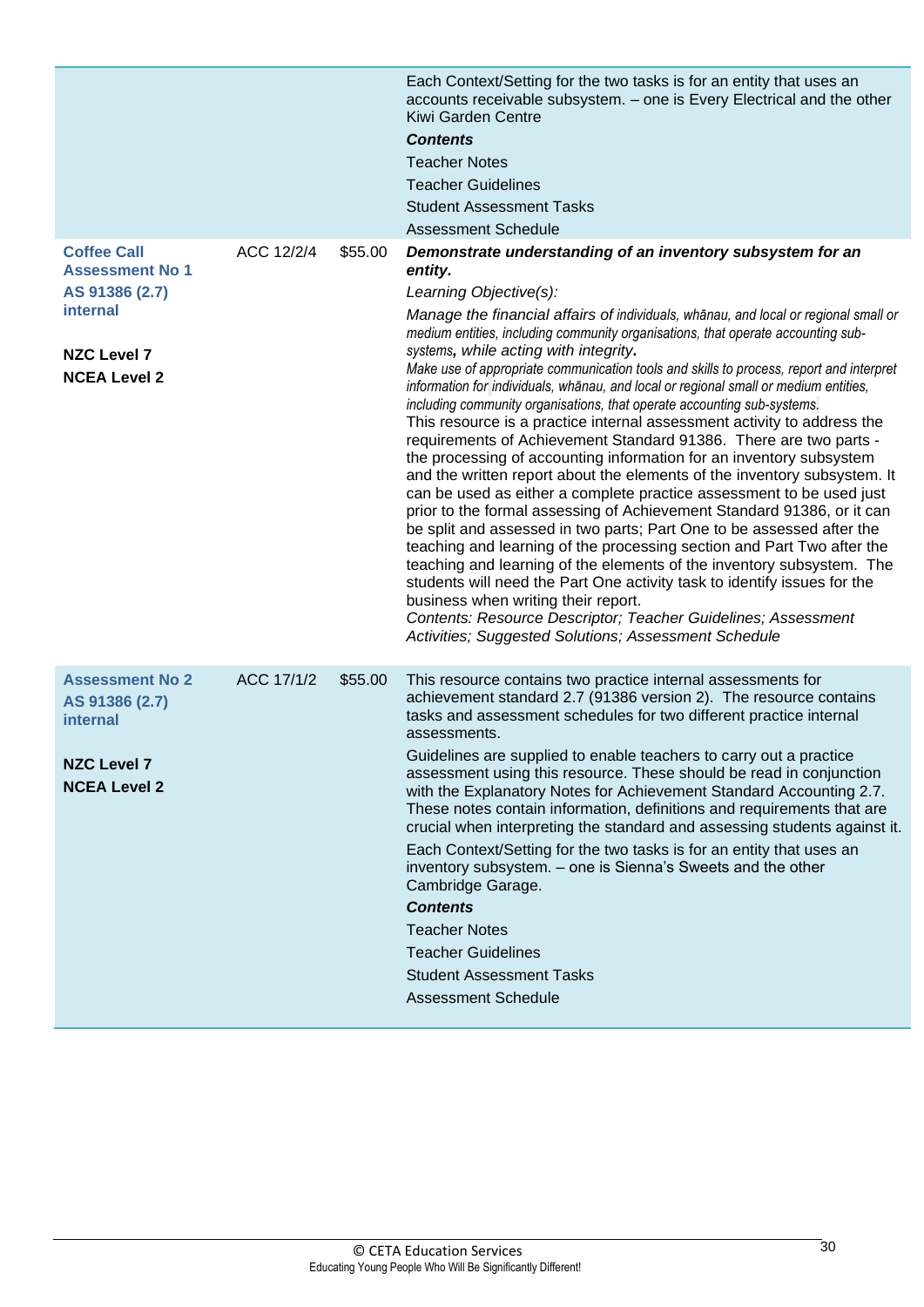### <span id="page-34-0"></span>**CETA Practice Exams**

<span id="page-34-3"></span><span id="page-34-2"></span><span id="page-34-1"></span>

| 2021 | AE L2 2021 | <b>CETA</b><br><b>Members</b><br>\$98.00<br>Non CETA<br><b>Members</b><br>\$130.00 | An examination that covers the three external Achievement Standards<br>91174 (2.1), 91176 (2.3), 91177 (2.4). Includes Teacher Notes Assessment<br>Tasks, Assessment Schedule, and Assessment Sheet for each of the<br>Achievement Standards. Also included is a CETA Practice Exam<br>Judgement Statement.<br>Individual Achievement Standards can be purchased at a cost of \$55 per achievement<br>standard for CETA members & \$87 per achievement standard for non CETA members - state<br>the standard number when ordering. |  |
|------|------------|------------------------------------------------------------------------------------|------------------------------------------------------------------------------------------------------------------------------------------------------------------------------------------------------------------------------------------------------------------------------------------------------------------------------------------------------------------------------------------------------------------------------------------------------------------------------------------------------------------------------------|--|
| 2020 | AE L2 2020 | <b>CETA</b><br><b>Members</b><br>\$98.00<br>Non CETA<br><b>Members</b><br>\$130.00 | An examination that covers the three external Achievement Standards<br>91174 (2.1), 91176 (2.3), 91177 (2.4). Includes Teacher Notes Assessment<br>Tasks, Assessment Schedule, and Assessment Sheet for each of the<br>Achievement Standards. Also included is a CETA Practice Exam<br>Judgement Statement.<br>Individual Achievement Standards can be purchased at a cost of \$55 per achievement<br>standard for CETA members & \$87 per achievement standard for non CETA members - state<br>the standard number when ordering. |  |
| 2019 | AE L2 2019 | <b>CETA</b><br><b>Members</b><br>\$98.00<br>Non CETA<br><b>Members</b><br>\$130.00 | An examination that covers the three external Achievement Standards<br>91174 (2.1), 91176 (2.3), 91177 (2.4). Includes Teacher Notes<br>Assessment Tasks, Assessment Schedule, and Assessment Sheet for<br>each of the Achievement Standards. Also included is a CETA Practice<br>Exam Judgement Statement.<br>Individual Achievement Standards can be purchased at a cost of \$55 per achievement<br>standard for CETA members & \$87 per achievement standard for non CETA members -<br>state the standard number when ordering. |  |
| 2018 | AE L2 2018 | \$98.00                                                                            | An examination that covers the three external Achievement Standards<br>91174 (2.1), 91176 (2.3), 91177 (2.4). Includes Teacher Notes<br>Assessment Tasks, Assessment Schedule, and Assessment Sheet for<br>each of the Achievement Standards. Also included is a CETA Practice<br>Exam Judgement Statement.<br>Individual Achievement Standards can be purchased at a cost of \$55 per achievement<br>standard – state the standard number when ordering.                                                                          |  |
| 2017 | AE L2 2017 | \$98.00                                                                            | An examination that covers the three external Achievement Standards<br>91174 (2.1), 91176 (2.3), 91177 (2.4). Includes Teacher Notes<br>Assessment Tasks, Assessment Schedule, and Assessment Sheet for<br>each of the Achievement Standards. Also included is a CETA Practice<br>Exam Judgement Statement.<br>Individual Achievement Standards can be purchased at a cost of \$55 per achievement<br>standard – state the standard number when ordering.                                                                          |  |
| 2016 | AE L2 2016 | \$98.00                                                                            | An examination that covers the three external Achievement Standards<br>91174 (2.1), 91176 (2.3), 91177 (2.4). Includes Teacher Notes<br>Assessment Tasks, Assessment Schedule, and Assessment Sheet for<br>each of the Achievement Standards. Also included is a CETA Practice<br><b>Exam Judgement Statement.</b><br>Individual Achievement Standards can be purchased at a cost of \$55 per achievement<br>standard – state the standard number when ordering.                                                                   |  |
| 2015 | AE L2 2015 | \$98.00                                                                            | An examination that covers the three external Achievement Standards<br>91174(2.1),<br>91176 (2.3), 91177 (2.4). Includes Assessment Tasks, Assessment<br>Schedule, and Assessment Sheet for each of the Achievement<br>Standards. Also included is a CETA Practice Exam Judgement<br>Statement.                                                                                                                                                                                                                                    |  |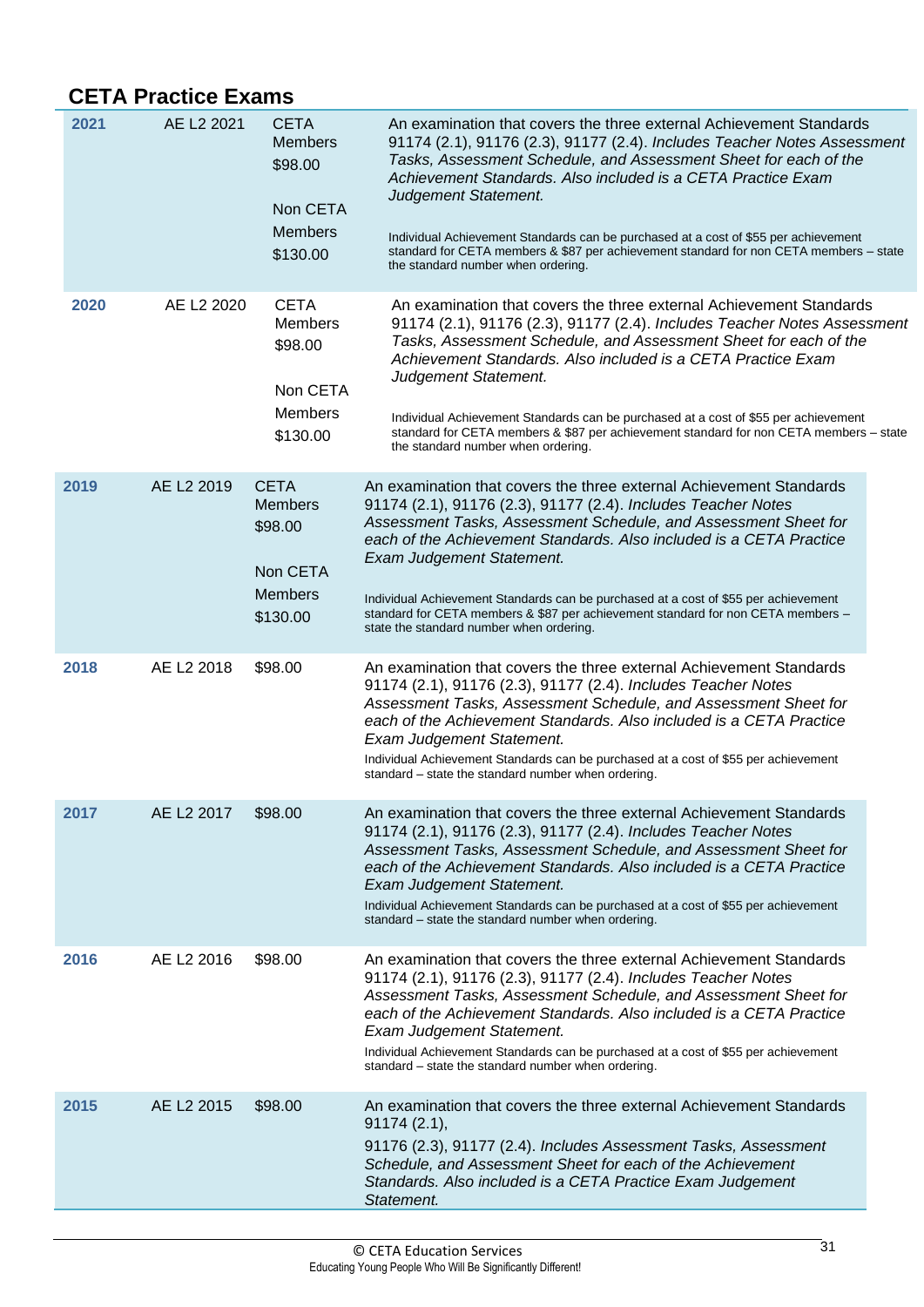<span id="page-35-5"></span><span id="page-35-4"></span><span id="page-35-3"></span><span id="page-35-2"></span><span id="page-35-1"></span><span id="page-35-0"></span>

|      |                       |         | Individual Achievement Standards can be purchased at a cost of \$55 per achievement<br>standard - state the standard number when ordering.                                                                                                                                                                                                                                                                                                                              |
|------|-----------------------|---------|-------------------------------------------------------------------------------------------------------------------------------------------------------------------------------------------------------------------------------------------------------------------------------------------------------------------------------------------------------------------------------------------------------------------------------------------------------------------------|
| 2014 | AE L2 2014            | \$90.00 | An examination that covers the three external Achievement Standards<br>91174(2.1),<br>91176 (2.3), 91177 (2.4). Includes Assessment Tasks, Assessment<br>Schedule, and Assessment Sheet for each of the Achievement<br>Standards. Also included is a CETA Practice Exam Judgement<br>Statement.<br>Individual Achievement Standards can be purchased at a cost of \$40 per achievement<br>standard – state the standard number when ordering.                           |
| 2013 | AE L2 2013            | \$90.00 | An examination that covers the three external Achievement Standards<br>91174 (2.1), 91176 (2.3), 91177 (2.4). Includes Assessment Tasks,<br>Assessment Schedule, and Assessment Sheet for each of the<br>Achievement Standards. Also included is a CETA Practice Exam<br>Judgement Statement.<br>Individual Achievement Standards can be purchased at a cost of \$40 per achievement<br>standard - state the standard number when ordering.                             |
| 2012 | AE L2 2012            | \$90.00 | An examination that covers the three external Achievement Standards<br>91174 (2.1), 91176 (2.3), 91177 (2.4). Includes Assessment Tasks,<br>Assessment Schedule, and Assessment Sheet for each of the<br>Achievement Standards. Also included is a CETA Practice Exam<br>Judgement Statement.<br>Individual Achievement Standards can be purchased at a cost of \$40 per achievement<br>standard – state the standard number when ordering.                             |
| 2011 | AE L2 2011            | \$90.00 | An examination that covers the four external Achievement Standards<br>90220 (2.1), 90223 (2.4), 90224 (2.5), and 90225 (2.6) Versions 2 and<br>3. Includes Assessment Tasks, Assessment Schedule, and<br>Assessment Sheet for each of the Achievement Standards.                                                                                                                                                                                                        |
| 2011 | <b>ACC</b><br>11/1/15 | \$17.00 | This resource contains extracts from previous CETA Practice Exams<br>where questions included GST. The questions, schedules and in some<br>cases resources, have been updated to meet the increase in GST to<br>15%. Teachers may well wish to use the previous CETA Practice<br>Exams and could replace the out-of-date questions with the following<br>ones, or they may wish to use them as stand-alone packs.<br>Contents: Years 2008; 2010                         |
| 2011 | <b>ACC</b><br>11/1/16 | \$17.00 | This resource contains extracts from previous CETA Practice Exams<br>where questions included GST. The questions, schedules and in some<br>cases resources, have been updated to meet the increase in GST to<br>15%. Teachers may well wish to use the previous CETA Practice<br>Exams and could replace the out-of-date questions with the following<br>ones, or they may wish to use them as stand-alone packs.<br>Contents: Years 2005; 2006; 2007; 2008; 2009; 2010 |
| 2010 | AE L2 2010            | \$80.00 | An examination that covers the four external Achievement Standards<br>90220 (2.1),<br>90223 (2.4), 90224 (2.5), and 90225 (2.6) Versions 2 and 3. Includes<br>Assessment Tasks, Assessment Schedule and Assessment Sheet for<br>each of the Achievement Standards.                                                                                                                                                                                                      |
| 2009 | AE L2 2009            | \$80.00 | An examination that covers the four external Achievement Standards<br>90220(2.1),<br>90223 (2.4), 90224 (2.5), and 90225 (2.6) Versions 2 and 3. Includes<br>Assessment Tasks, Assessment Schedule and Assessment Sheet for<br>each of the Achievement Standards.                                                                                                                                                                                                       |